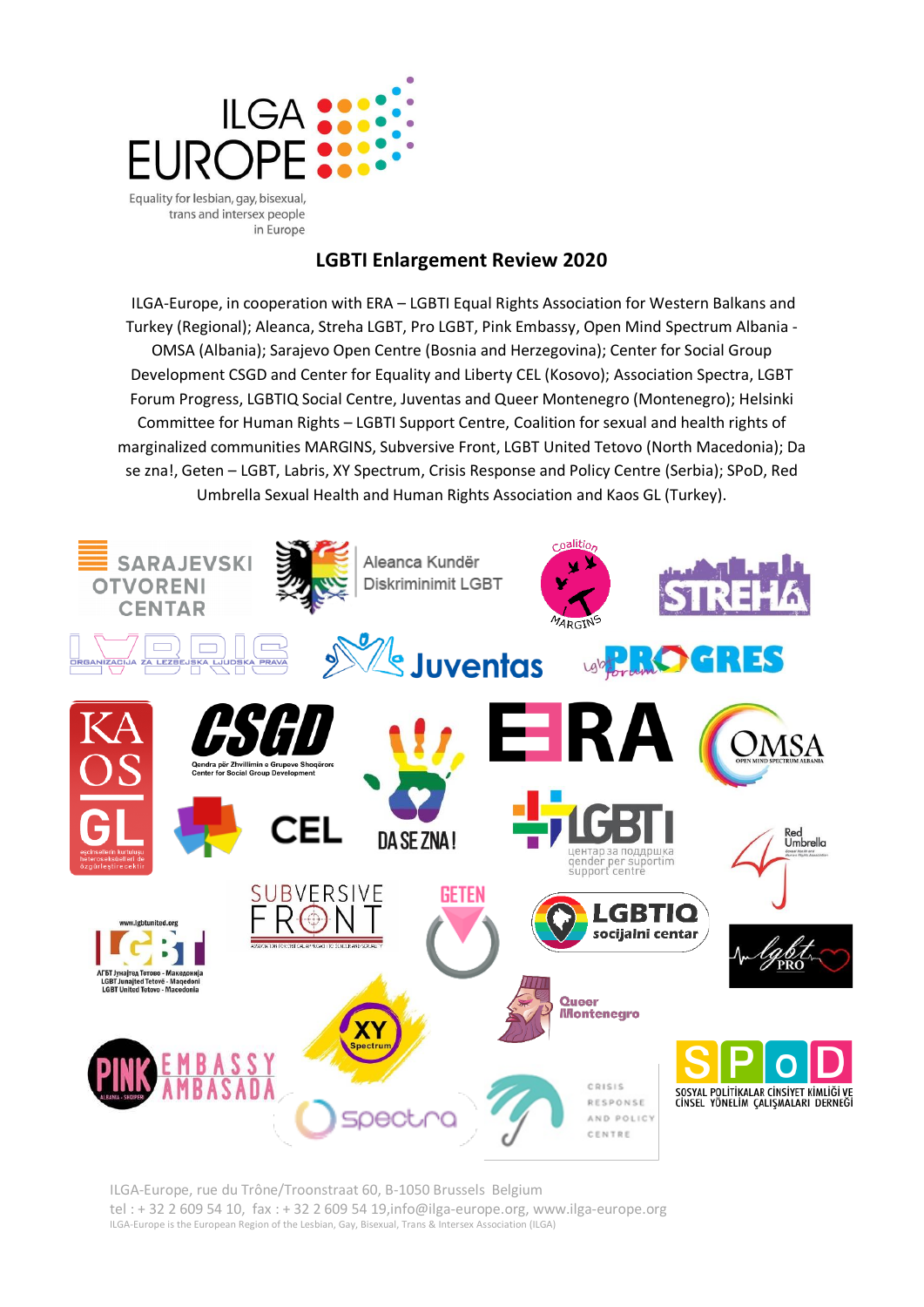# **Table of Contents**

# Contents

| 1. |  |
|----|--|
| 2. |  |
|    |  |
|    |  |
|    |  |
|    |  |
|    |  |
|    |  |
|    |  |
| 3. |  |
|    |  |
|    |  |
|    |  |
|    |  |
|    |  |
|    |  |
|    |  |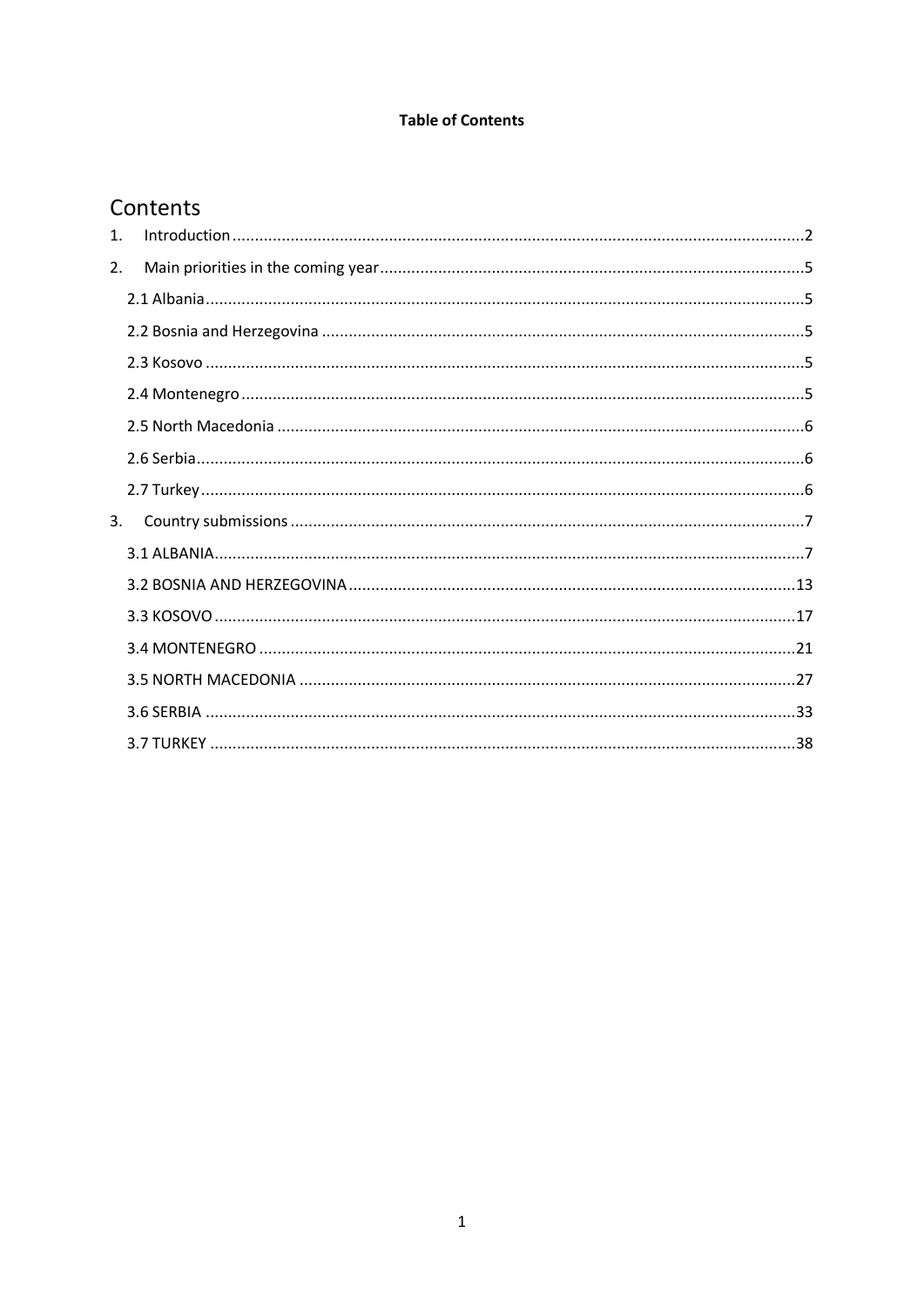# <span id="page-2-0"></span>**1. Introduction**

## **Rationale**

In order to ensure an accurate representation of the developments relating to the human rights of LGBTI people ILGA-Europe and ERA, together with our member organisations in EU accession countries, have compiled this submission to the Progress Reports of the European Commission.

This report reflects developments in the recognition and respect for the human rights of LGBTI people in each accession country during the period from January through December 2020. It is intended to assist the European Commission in assessing the progress made en route to EU accession in each country to date. In addition to outlining key developments and challenges on the road to LGBTI equality, the report also highlights gaps in legislation and policy for the promotion and protection of the human rights of LGBTI people, and the priorities which authorities in each country should tackle in the coming year, as identified by LGBTI activists in the respective countries.

In light of the devastating impact of the Covid-19 pandemic this year on the LGBTI community and work of LGBTI activists, we have also included information about its impact, and the necessary assistance that the EU can help provide in supporting LGBTI people. ILGA-Europe and ERA members have reported that the LGBTI community has been heavily impacted by the Covid-19 pandemic and that state support services have failed to reach the most vulnerable in LGBTI communities. As a result, LGBTI NGOs have had to adapt their previous plans and budgets to cover humanitarian aid gaps within the State response to the crisis, providing food, hygiene kits and shelter to LGBTI people who have lost their jobs or been rendered homeless. This has left organisations depleted in terms of human resources and finances, and they have found donors and funders in many cases to have not been flexible with their funding. Even funding specifically earmarked for Covid-19 response has not been possible to use for service provision and support. Given the unsustainable response by governments, it is more essential than ever for the EU to support LGBTI people in the accession countries via funding for supporting LGBTI communities and community-needs advocacy. This funding is essential in order to allow LGBTI NGOs to support the community during the pandemic and ensuing economic crisis, and for them to also have the financial and human resources capacity to continue advocacy work for legislative and policy change within the accession framework. A [survey](https://www.lgbti-era.org/one-stop-shop/understanding-impact-covid-19-pandemic-measures-lgbti-community-western-balkans) conducted by ERA with its members in the summer of 2020, found that the Covid-19 related measures taken by governments have had numerous negative consequences for the LGBTI+ community including: interruption of essential health services by state institutions, inability to receive essential community services from NGOs, heightened levels of homelessness, increased incidents of domestic violence, closure of LGBTI+ businesses, a significant loss of jobs and rising mental health problems. LGBTI+ organisations have also faced challenges due to the Covid-19 pandemic measures including: loss of funding, closure of community centres, cancellation of services and other activities as well as a general shift towards emergency humanitarian work for LGBTI+ people in need.

# **Local Context**

In the majority of the accession countries, the legal frameworks and existing policies for the promotion and protection of the human rights of LGBTI people are sound. However, these frameworks have remained largely stagnant for a number of years, with little further progress, in particular as regards implementation. While basic protections for the human rights of LGBTI people are in place in all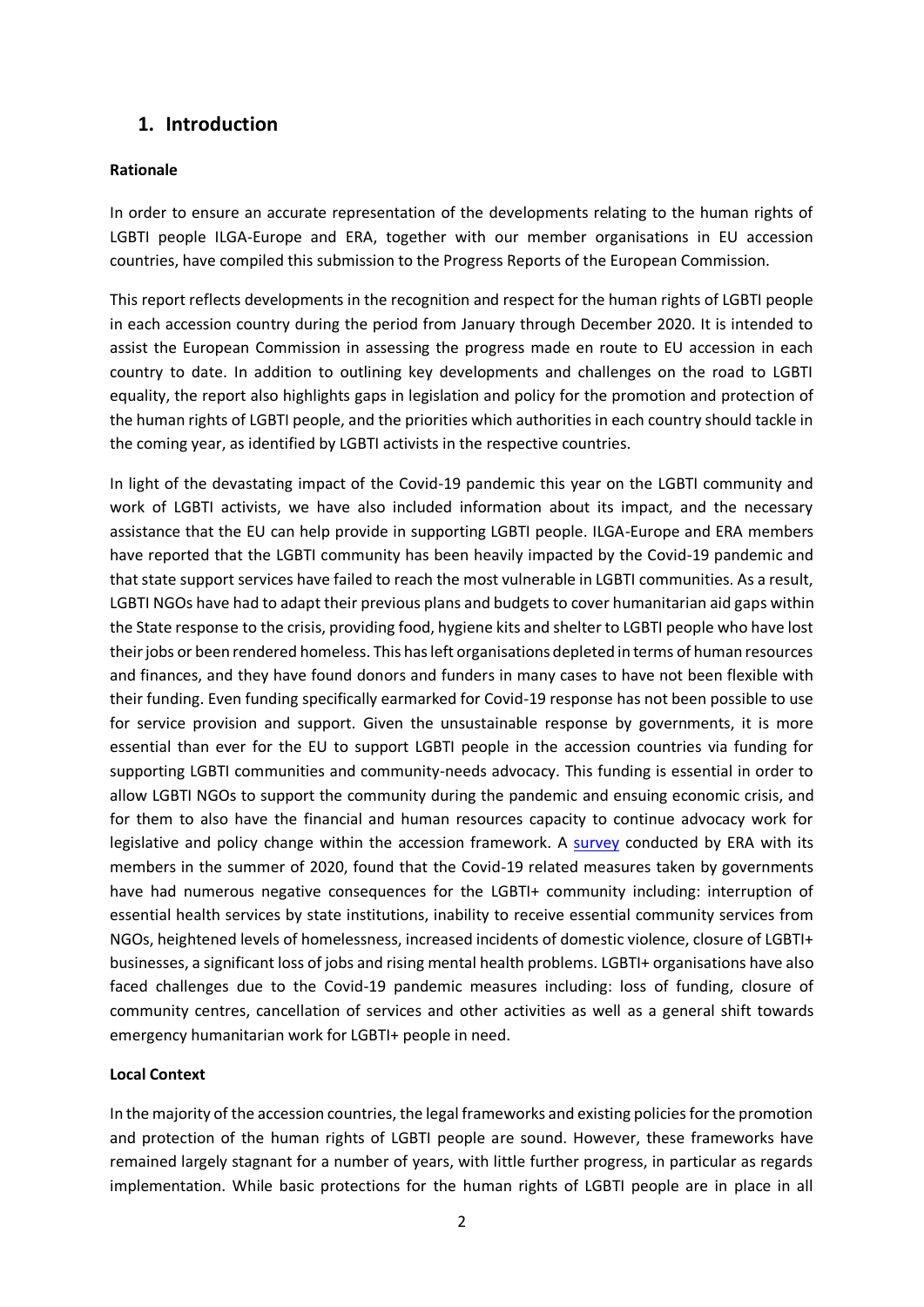countries apart from Turkey, further development is needed across the region. In particular, provision of legal gender recognition procedures and legislation, and recognition of same-sex partnership need to be addressed.

There is currently a real opportunity to create momentum for achievement of both of these changes, and the EU's voice of encouragement could be crucial in achieving this. In 2020 we have seen Montenegro become the first accession country to adopt same-sex partnership legislation, which has created momentum in other accession countries such as Serbia, which expects to have a vote on this by the Spring of 2021. In 2020 we also saw renewed political commitment to the adoption of legal gender recognition in North Macedonia, where the vote is expected to take place in early 2021. It is important to emphasise that Parliaments and Governments need to make clear and comprehensive agendas for such achievements, and that once such laws are passed they should be implemented thoroughly and without unnecessary delay.

Access to healthcare for trans people also remains an issue, both for trans specific healthcare as well as for non-discriminatory access to general health care. This has, of course, been exacerbated by Covid-19 as access to hormones and life-saving surgery was interrupted in all accession countries. In addition, Covid-19 resulted in the interruption of access to HIV medication. Intersex people are largely invisible across the region, with only Albania, Montenegro and Bosnia & Herzegovina having added sex characteristics as a protected ground against discrimination. Turkey does not have non-discrimination provisions on grounds of sexual orientation and gender identity, hate speech laws do not name grounds of sexual orientation and gender identity in North Macedonia, Turkey or Serbia (only sexual orientation). None of the EU accession countries have policies designed to tackle hate speech in place, yet hate speech is a prevalent issue in all of them.

Moreover, the lived reality for LGBTI people remains starkly different to the protections which exist on paper. Implementation of existing legislation remains a prominent issue. While hate crime legislation naming specifically grounds of sexual orientation and gender identity exists in a majority of the accession countries, identifying the hate element in bias motivated crimes against LGBTI people remains problematic. Hate speech continues to be an issue both in the media and on social media, often coming from political players, with little to no convictions despite regular reporting by civil society, showing that hate speech legislation, which also exists in a number of EU accession countries, is also not being applied effectively. Public attitudes, while improving in a number of countries, continue to be predominantly negative. Concrete recommendations from the EU side to tackle these issues and promote thorough and sustainable implementation can serve as a driving force for sustainable change to the lived realities of LGBTI people in the region.

## **Headings for country submissions**

Each country submission is arranged under the following headings. In cases where organisations have no updates to share, the respective heading has been left out. In light of the Covid-19 pandemic and the upcoming deepening economic crisis that the region faces, we have including a new heading entitled "Recommendations on how the EU Delegation can support LGBTI civil society". This section aims to show the priorities and needs of LGBTI civil society, especially in situations in which governments are unable to support them, for example as regards Covid-19 response or support for specific legislation in the current context.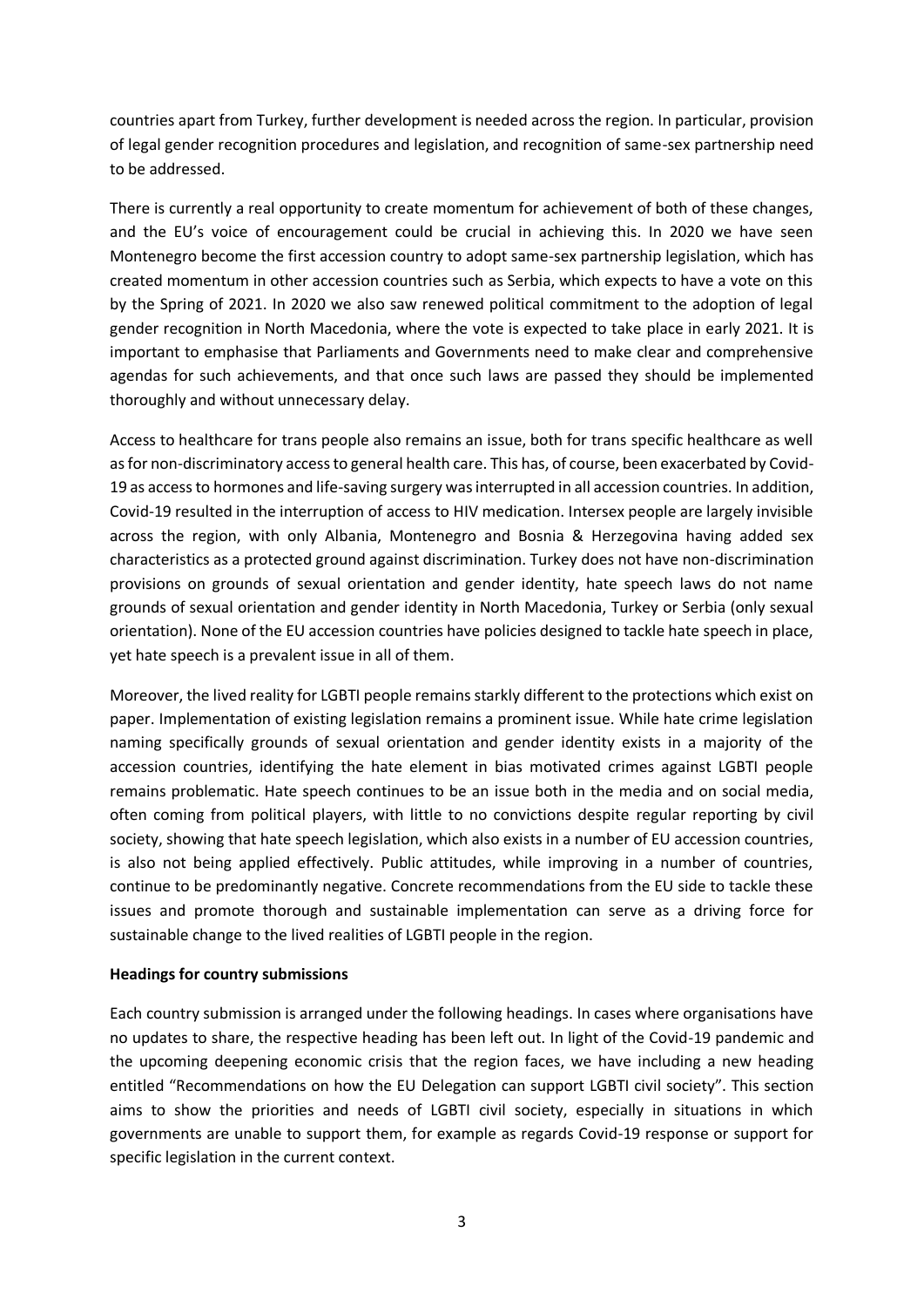- Summary of key developments
- Main action points for the coming year
- Bias motivated violence, hate speech, hate crimes
- Education
- Employment
- Equality and non-discrimination, including legislation and enforcement
- Freedom of assembly, association and expression
- Health
- Human rights defenders (including Covid-19 impact on LGBTI CSOs)
- Public opinion and attitudes
- Recognised unions for same sex couples
- Rights and equal treatment of trans people
- Rights and equal treatment of intersex people
- A supportive and enabling environment for civil society
- Recommendations on how the EU delegation can support LGBTI civil society

#### **Closing remarks**

The EU accession process has been, and continues to be, a driving force for change in the recognition of the human rights of LGBTI people throughout the region. Year on year the human rights of LGBTI people continue to feature notably in the reports, assessing progress to date and setting out recommendations for the authorities to implement in the future. In order to ensure this implementation, we deem it necessary to extend this reporting process so that it includes mechanisms for the follow-up of the recommendations to national governments, and for reporting back to civil society on how data published in the reports are used in this regard throughout the year. In this way we can ensure that the reports reach their full potential when it comes to securing social and legal change for the rights of LGBTI people in the region.

We hope that this input will be useful in the process of assessing the progress of each country to date, and in identifying key priorities in the coming year. We also hope that this report will be used as guidance by the EU officials, MEPs and EU representatives in the accession countries throughout the year, when referring to rights of LGBTI persons in the accession countries and the much-needed further improvement of their position in society and within legal and policy frameworks.

For any further questions or concerns about the information in this report, please don't hesitate to get in touch.

Sincerely,

Belinda Dear **Amarildo Fecanji Amarildo Fecanji** Advocacy Officer **Executive Co-Director** Executive Co-Director ILGA-Europe **ERA** Direct line: +32 2 899 07 64 Mobile: +355677142319 Email: [belinda@ilga-europe.org](mailto:belinda@ilga-europe.org) Email[: amarildo@lgbti-era.org](mailto:amarildo@lgbti-era.org)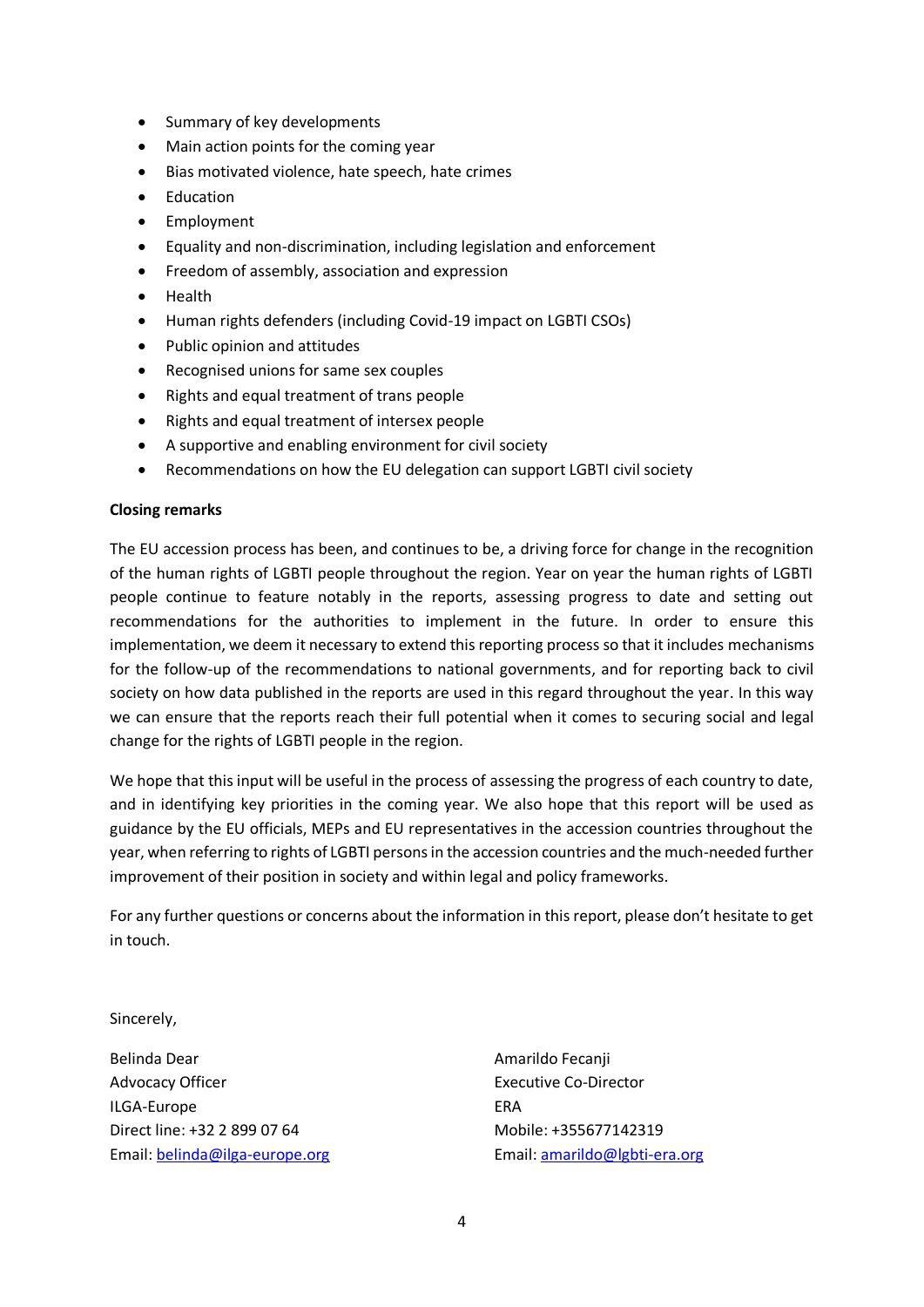# <span id="page-5-0"></span>**2. Main priorities in the coming year**

For each of the accession countries, local LGBTI organisations have identified key priorities for reform in the area of human rights of LGBTI persons. If these priorities are reflected in the country reports 2020, the organisations and the European Commission can deliver a unified message to the governments of accession countries and monitor the progress made on these issues in the coming year.

# <span id="page-5-1"></span>**2.1 Albania**

- Budgeting the National LGBTI Action Plan 2021-2025 and designing and implementing an integrated institutional protection mechanism for it;
- Implementation of the current National LGBTI Action Plan, until the new one comes into effect;
- Approval of changes in the family code to recognize same-sex partnership;
- Adoption of the law on gender recognition based on self-determination;
- Ensuring full implementation of current legislation, including through conducting discrimination prevention training to groups of professionals like the police, school teachers, doctors, journalists, prosecutors, and judges;
- The government should implement the European Commission against Racism and Intolerance (ECRI) [recommendations](https://rm.coe.int/report-on-albania-6th-monitoring-cycle-/16809e8241) given in June 2020.

# <span id="page-5-2"></span>**2.2 Bosnia and Herzegovina**

- Adoption of the Action Plan for Equality of LGBTI Persons in Bosnia and Herzegovina;
- Adoption of the Law on Same-Sex Partnerships;
- Amendment and harmonization of laws regulating the freedom of assembly of LGBTI people;
- Prosecutors, judges, police officers and civil servants need to be continuously educated, trained and informed about hate crimes and incitement to hatred and violence against LGBTI people.

# <span id="page-5-3"></span>**2.3 Kosovo**

- Inclusion of same-sex partnerships in the Civil Code;
- Drafting of a law to enable legal gender recognition (LGR) based on self-determination;
- Continue to effectively implement the National Action Plan;
- The Municipality of Prishtina should continue its support and close contact with CSOs regarding the construction of the LGBTI Shelter.

# <span id="page-5-4"></span>**2.4 Montenegro**

- Continuation of cooperation with the working group for legal gender recognition;
- Ensure that rights of trans, intersex, gender-diverse people and LBTI women are part of gender equality programs;
- Ensure the continuation of the body for the monitoring of the LGBTI strategy implementation. All national stakeholders should improve their reporting on activities implemented within a specific Action Plan of the Strategy and the final report should also include activities which were not necessarily defined in the Action Plan.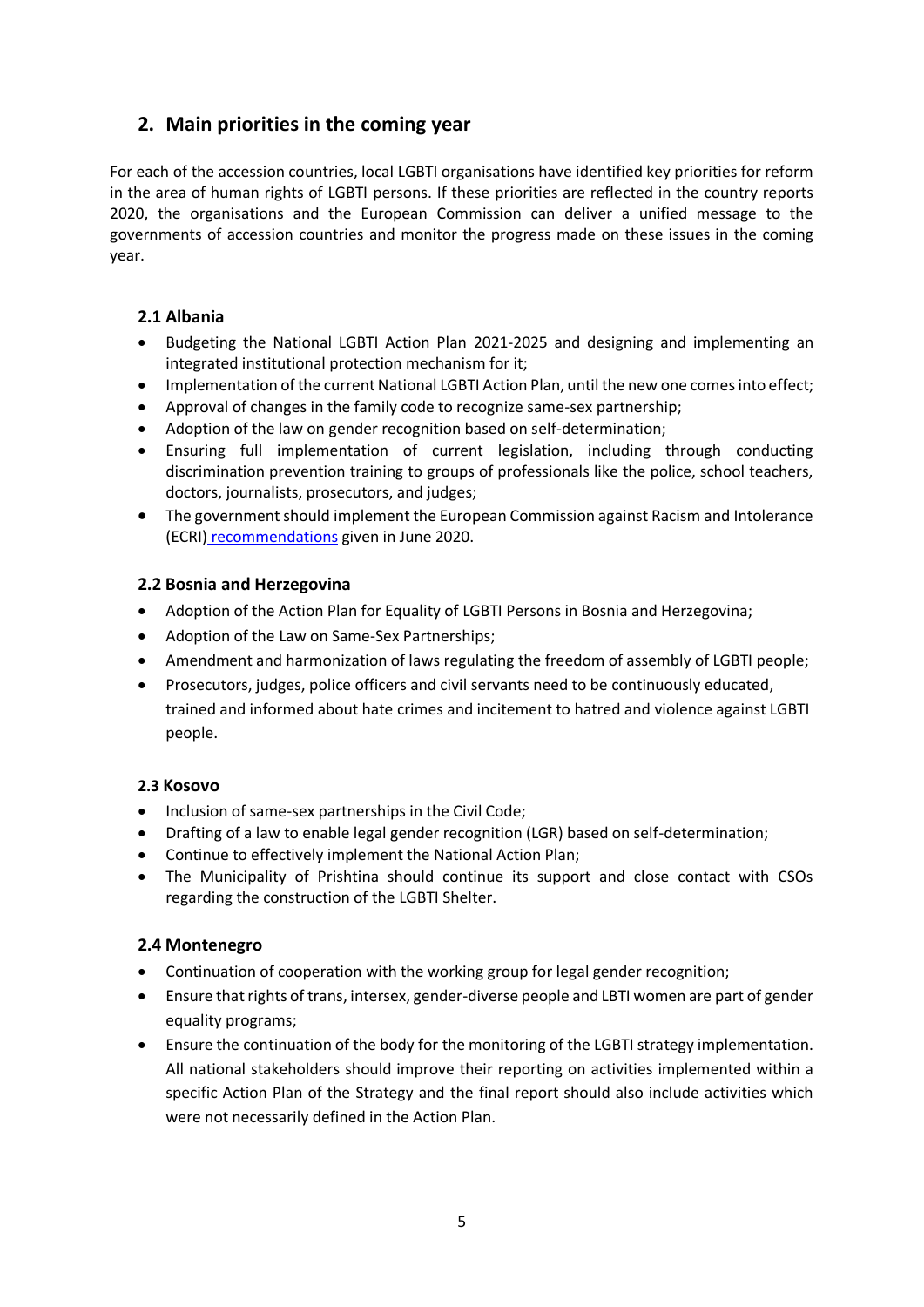# <span id="page-6-0"></span>**2.5 North Macedonia**

- Election of the new Commission for Protection against Discrimination (CPPD) transparently and professionally, and implementation of the LPPD;
- Adoption of the Law on Civil Registry introducing LGR based on self-determination;
- Adoption of the National Action Plan for LGBTI 2021-2025 with incorporated suggestions from NGOs;
- Support of LGBTI services by the government;
- Ensure harmonisation of laws with the LPPD.

# <span id="page-6-1"></span>**2.6 Serbia**

- Urgent adoption of the new Anti-discrimination Strategy;
- Urgent adoption of the Same-Sex Partnership Law;
- Urgent adoption of Law on gender recognition in line with international human rights standards and based on self-determination;
- Better implementation of the Anti-discrimination Law to tackle hate crime and hate speech;
- Better and consistent implementation of existing provisions tackling discrimination against LGBTI people.

# <span id="page-6-2"></span>**2.7 Turkey**

- Repeal the ban on LGBTI marches in Izmir, Mersin, Antalya and other cities;
- Condemnation and prosecution of hate speech, hate crimes and discrimination of LGBTI persons specifically including the trans community, sex workers and LGBTI refugees;
- Acquit the LGBTI+ human rights defenders who face charges for participating in peaceful pride marches at the METU campus and in İstanbul;
- Continue EU and international support and monitoring of the trial and future such trials, as this helps keep the pressure on Turkish authorities to deliver justice;
- Conduct studies to strengthen the right to association and freedom of expression, and to strengthen disadvantaged groups.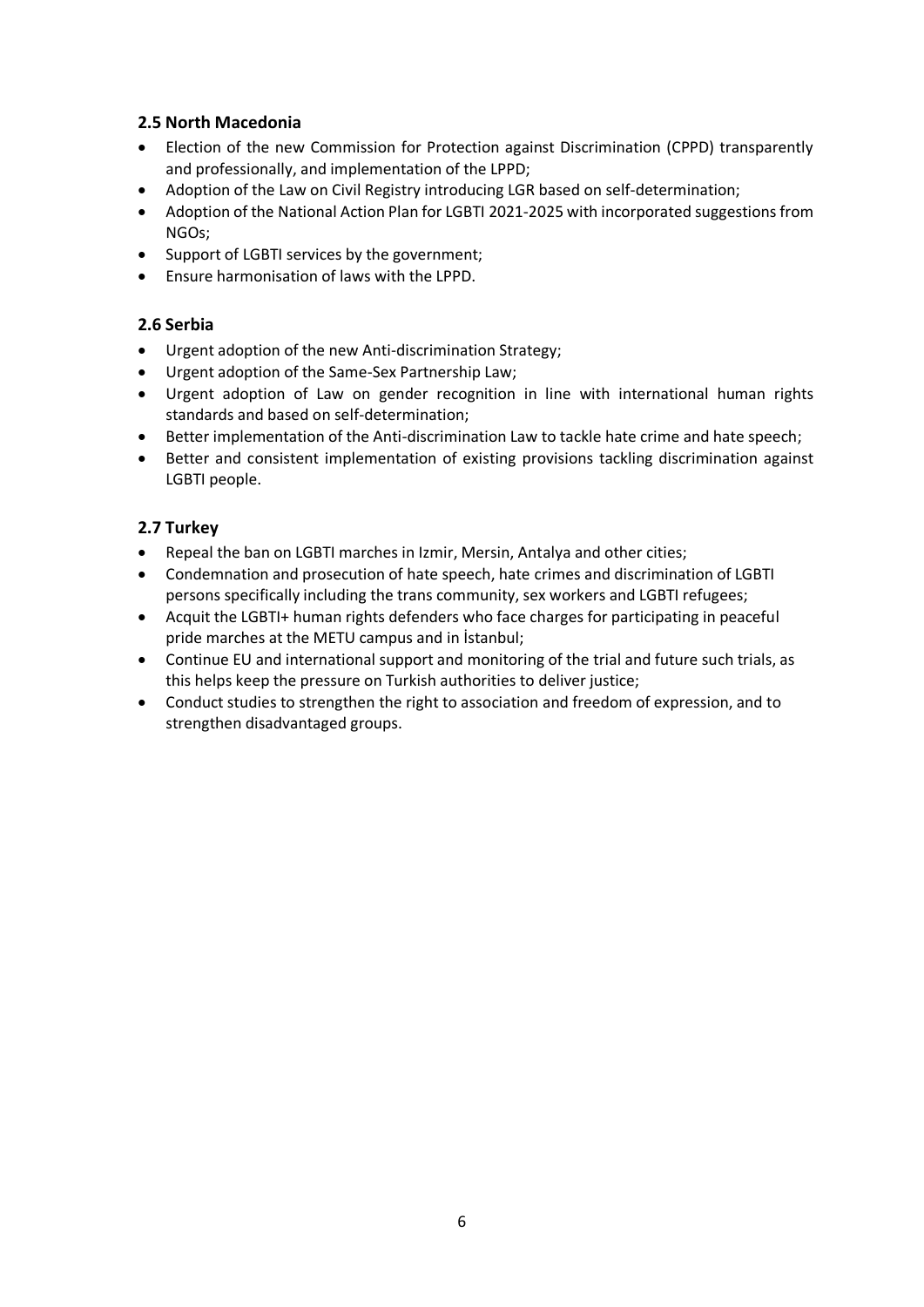# <span id="page-7-0"></span>**3. Country submissions**

# <span id="page-7-1"></span>**3.1 ALBANIA**

# **Submitted by: Aleanca, Pro LGBT, Streha LGBT, Open Mind Spectrum Albania (OMSA), Pink Embassy**

# **Summary of key developments, including political context and trends**

- Even though the Anti-discrimination law was approved in 2010 and the National LGBTI Action Plan approved in 2016, the LGBTI community continues to face discrimination when it comes to access to healthcare, education, justice, employment, and housing. The National Action Plan lacks a budget, making implementation challenging.
- The new National Action Plan is being drafted until the end of the year and is expected to be approved by the government in January next year, to last from 2021-2025.
- In May, the order of psychologists [banned](https://www.france24.com/en/20200516-albania-becomes-third-european-country-to-ban-gay-conversion-therapy) conversion therapy. The decisions of this order are legally valid and all therapists in the country must register as members. Albania became the third European country to ban this practice.
- In October the Parliament [amended](https://www.lgbti-era.org/news/albania-amends-its-law-protection-discrimination-hiv-status-and-sex-characteristics-are-now) the anti-discrimination law to include sex characteristics and HIV status as protected grounds.
- Activities like the training of families in collaboration with women's rights NGOs throughout the country were continually organized in 2019 – 2020, from the I AM YOUR CHILD Group, thanks to the support of the Embassy of the Kingdom of the Netherlands.
- Sensitized informational trainings with youth political forums were held from October-December 2020, based on the first research on the political participation of LGBTI people in Albania, which OMSA conducted with the support of the LGBTQ Victory Institute and the Council of Europe, entitled [LGBTI Albanians Respond: Politics & Representation.](http://omsalbania.org/index.php/portfolio-item/mendimi-i-shqiptareve-lgbti-politika-dhe-perfaqesimi/)
- There is still a lack of political will to progress on the two legal initiatives that were presented to the government in 2013: changes in the family code to recognize same-sex partnership and legal gender recognition.
- Aleanca's [study](https://www.historiaime.al/lgbt/the-situation-of-the-lgbti-community-during-the-covid-19-pandemic-in-albania/) found that in 2020, due to the Covid-19 pandemic measures, one in four LGBTI respondents struggled to pay rent, with many having to move back to their families and suffering from increased psychological, verbal, or physical violence.

# **Main action points for the coming year:**

- Budgeting the National LGBTI Action Plan 2021-2025 and designing and implementing an integrated institutional protection mechanism for it;
- Implementation of the current National LGBTI Action Plan, until the new one comes into effect;
- Approval of changes in the family code to recognize same-sex partnership;
- Adoption of the law on gender recognition based on self-determination;
- Ensuring full implementation of current legislation, including through conducting discrimination prevention training to groups of professionals like the police, school teachers, doctors, journalists, prosecutors, and judges;
- The government should implement the European Commission against Racism and Intolerance (ECRI) [recommendations](https://rm.coe.int/report-on-albania-6th-monitoring-cycle-/16809e8241) given in June 2020;
- The government should engage more and make its position public on various issues related to LGBTI rights, better monitor hate speech and hold political officials accountable.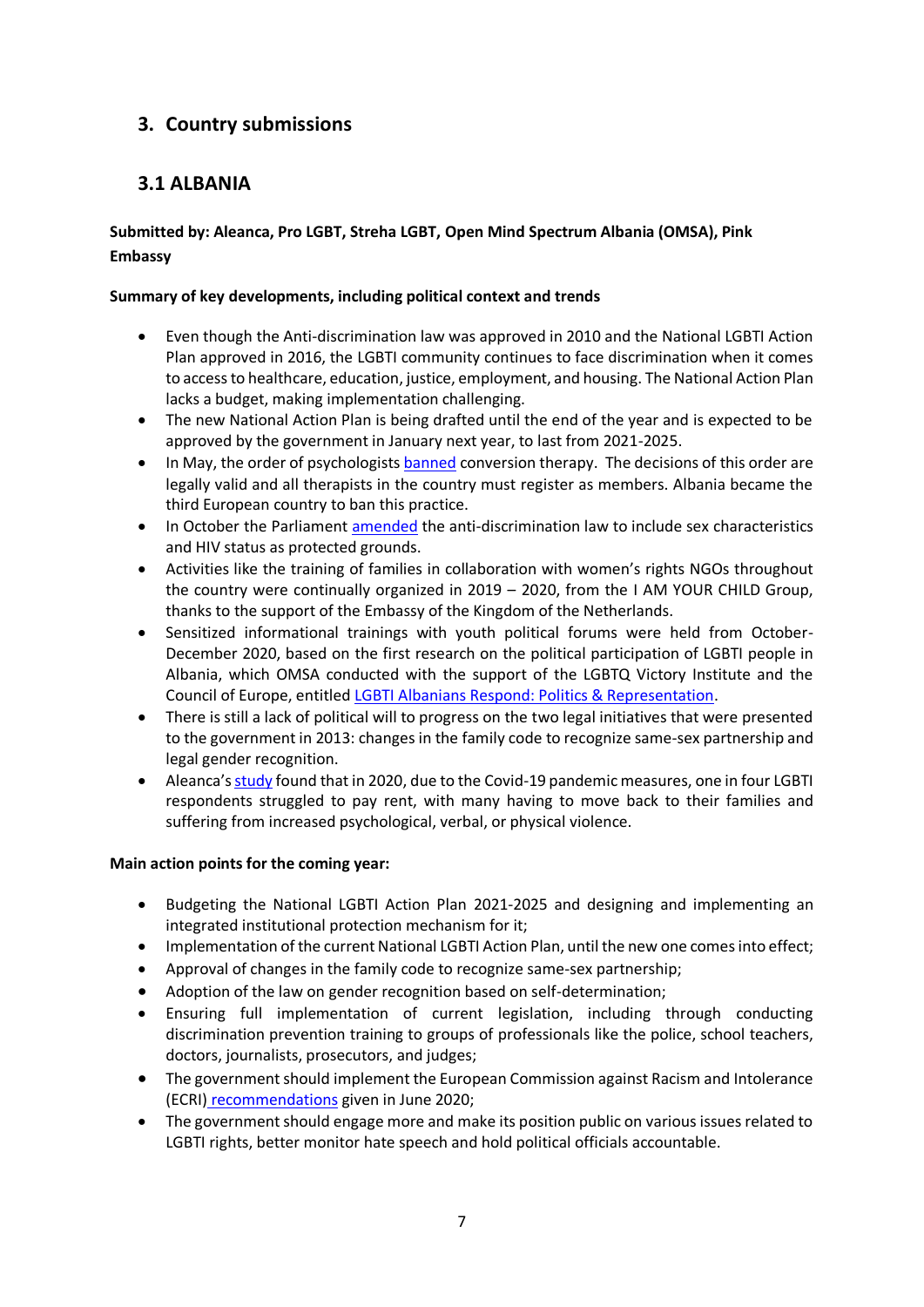## **Bias motivated speech, bias motivated violence**

Pro-LGBT's study [found](https://drive.google.com/file/d/1aIoNyhyyVhg-50l3i1PiieDodt1LaQar/view) that LGBTI people were the third most targeted group in hateful online posts. Most of these were comments, even when the original post was unrelated to LGBTI people.

This year, as in previous years, OMSA has reported an increasing number of LGBTI people (especially youth but not only) asking for help to leave Albania and seek asylum in EU countries, the U.S. and Canada due to fear of violence and discrimination based on SOGI.

The number of cases of discrimination and violence significantly increased since the onset of the COVID-19 pandemic, due to lockdowns, curfews and lack of access to support services and community resources. Aleanca's survey, which gathered 276 responses from LGBTI people, found one in two have experienced psychological violence and bullying and one in five have been sexually harassed. The survey documented 33 cases of physical violence and 16 cases of rape. 25 people have been blackmailed because of their sexual orientation or gender identity and 16 fired from their jobs. A mere 7% reported the incidents to the authorities. The most frequent places where discrimination and violence occurred are reported to have been on social networks, on the streets, in the neighbourhood and at home. The vast majority of those who experienced violence did not report it to the respective institutions due to lack of trust, negative previous experiences or long procedures.

Most LGBTI people have difficulties in accessing the justice system. The only way to ensure action and protection from the police is to go to the station accompanied by a member of the one of the LGBTI NGOs. The Council of Europe is working in collaboration with LGBTI NGOs and stakeholders to improve this situation, by providing information to LGBTI people by putting up banners and posters in the police stations in all the country, and providing booklets for the police.

I[n June,](http://www.albeu.com/shqiperi/gjuzi-sulmon-ramen-pas-perjashtimit-nga-parlamenti-ka-qejf-ti-haje-shamite-e-meshkujve/529009/) Kujtim Gjuzi, MP and head of the Conservative Party, a small opposition party, criticised Prime Minister Edi Rama on TV saying "Rama likes to eat men's headscarves. I do not know, he was a supporter of the LGBTI group."

*Main action points for the coming year:*

- Ensure full implementation of the new National Action Plan 2021-2025;
- Ensure full implementation of existing legislation, including by providing trainings on hate motivated discrimination, speech or violence against LGBTI people to law enforcement bodies, in collaboration with civil society organizations;
- Establish LGBTI contact points in police stations;
- Legislation regulating hate speech, including on the grounds of SOGI, needs to be improved.

## **Education**

According to a study on the needs assessment of the LGBTI community in Albania, conducted by Streha with 200 individuals, 72% of respondents stated they have suffered from bullying in school due to their sexual orientation or gender identity. There is a lack of information on human rights and LGBTI topics in school curricula, a lack of policies against bullying and no training of teachers and school psychologists from the Ministry of Education. During the past year there has still been an increase in the number of young LGBT people leaving schools.

## *Main action points for the coming year:*

- Ensure that action is taken to combat the bullying of LGBTI youth in schools;
- Raise capacities of teachers and school psychologists on LGBTI issues;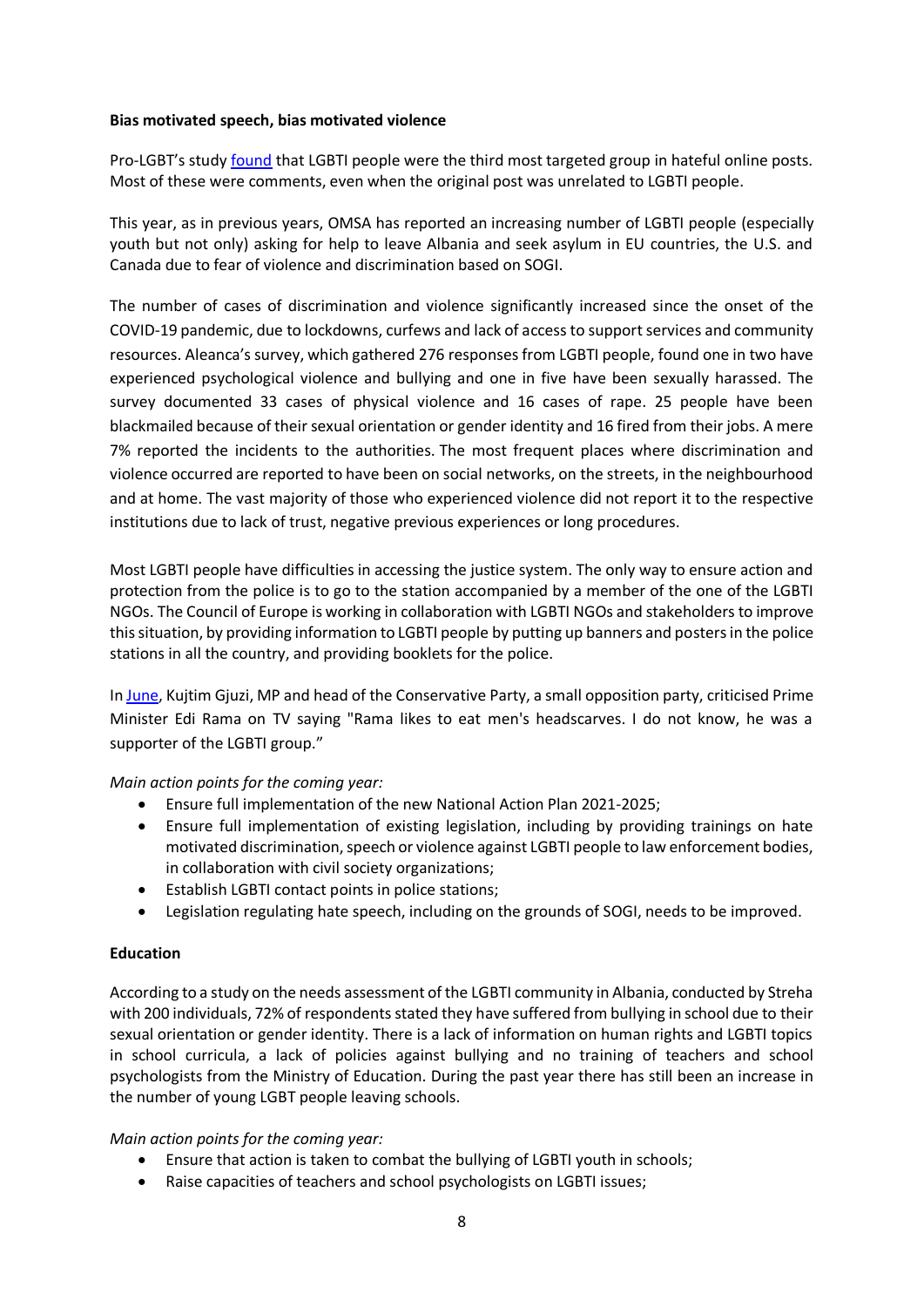• Include information about LGBTI topics in school curricula.

# **Employment**

Aleanca's COVID-19 [study](https://historia-ime.com/lgbt/the-situation-of-the-lgbti-community-during-the-covid-19-pandemic-in-albania/) found that 47% of LGBTI respondents are currently unemployed, with half losing their jobs during the state of emergency, leading to rising food and shelter insecurity. The striking rate of unemployment might be explained by the marginalisation of LGBTI people in the labour market, even before the pandemic hit. Trans people have been hardest hit by the pandemic. Sex workers have lost their source of income and have been unable to cover their basic needs.

*Main action points for the coming year:*

- Raise capacities of civil servants working in employment offices to better assist LGBTI community members in finding a job;
- Support LGBTI people in creating social businesses so they can be empowered economically.

# **Equality and non-discrimination, including legislation and enforcement**

In June, the European Commission against Racism and Intolerance (ECRI) [recommended](https://rm.coe.int/report-on-albania-6th-monitoring-cycle-/16809e8241) in its latest country report that Albania provide all the adequate funds needed for the implementation of the National Action Plan on LGBTI Persons (2016-2020).

On 29 June, PINK Embassy [expressed](https://www.pinkembassy.al/en/electoral-code-openly-discriminates-lgbti-people-albania) its concern to the Special Parliamentary Commission for Electoral Reform and the Assembly of Albania, that the Electoral Code currently does not guarantee the nondiscrimination of LGBTI persons if they decide on their candidacy for a public post. Specifically, Article 3 misses SOGIGESC in its grounds for non-discrimination of candidacy.

Albania's anti-discrimination law, adopted in 2010, is still insufficiently implemented and LGBTI people do not report cases to the authorities due to lack of trust. However, in October the Parliament [amended](https://www.lgbti-era.org/news/albania-amends-its-law-protection-discrimination-hiv-status-and-sex-characteristics-are-now) the anti-discrimination law to include sex characteristics and HIV status as protected grounds, thereby expanding protection for LGBTI people.

*Main action points for the coming year:*

- Strengthen the position of the Commissioner for Protection from Discrimination and ensure that LGBTI persons are reporting cases of discrimination based on SOGI;
- Full implementation of the Social Housing and Anti-Discrimination laws (approved in 2018).

# **Freedom of assembly, association and expression**

Due to the COVID-19 pandemic, the 9th Tirana [Pride](https://youtu.be/rfgZsPyTf4I) was held [online](https://exit.al/en/2020/05/15/albanias-lgbt-pride-parade-to-be-live-streamed-due-to-covid-19-pandemic/) this year.

Protection and cooperation with police has been positive. Events have been attended by high-ranking government officials, CSOs, friends, families and supporters. On 4 February the [launch event](https://www.coe.int/en/web/sogi/calendar/-/asset_publisher/7fKFZd7F4Hud/content/launching-event-of-the-lgbti-civic-engagement-program-politics-and-representation-for-the-advancement-of-the-lgbti-community-rights-in-albania-?inheritRedirect=false&redirect=https%3A%2F%2Fwww.coe.int%2Fen%2Fweb%2Fsogi%2Fcalendar%3Fp_p_id%3D101_INSTANCE_7fKFZd7F4Hud%26p_p_lifecycle%3D0%26p_p_state%3Dnormal%26p_p_mode%3Dview%26p_p_col_id%3Dcolumn-4%26p_p_col_count%3D1) of the "LGBTI Civic Engagement Program: Politics and Representation for the Advancement of the Rights of the LGBTI Community in Albania", organised by OMSA, was held in cooperation with the Ministry of Health, the European Union and the Council of Europe. From August-October OMSA held [meetings](https://www.facebook.com/160085460823717/posts/1751391518359762/) and sensitisation trainings with youth political forums in Tirana, Durrës, Shkodër and Korçë.

## **Health**

Trans people have continued to report a lack of access to basic trans-specific healthcare services. In June, ECRI [called](https://rm.coe.int/report-on-albania-6th-monitoring-cycle-/16809e8241) on Albania to regulate the provision of trans-specific healthcare. Due to lockdown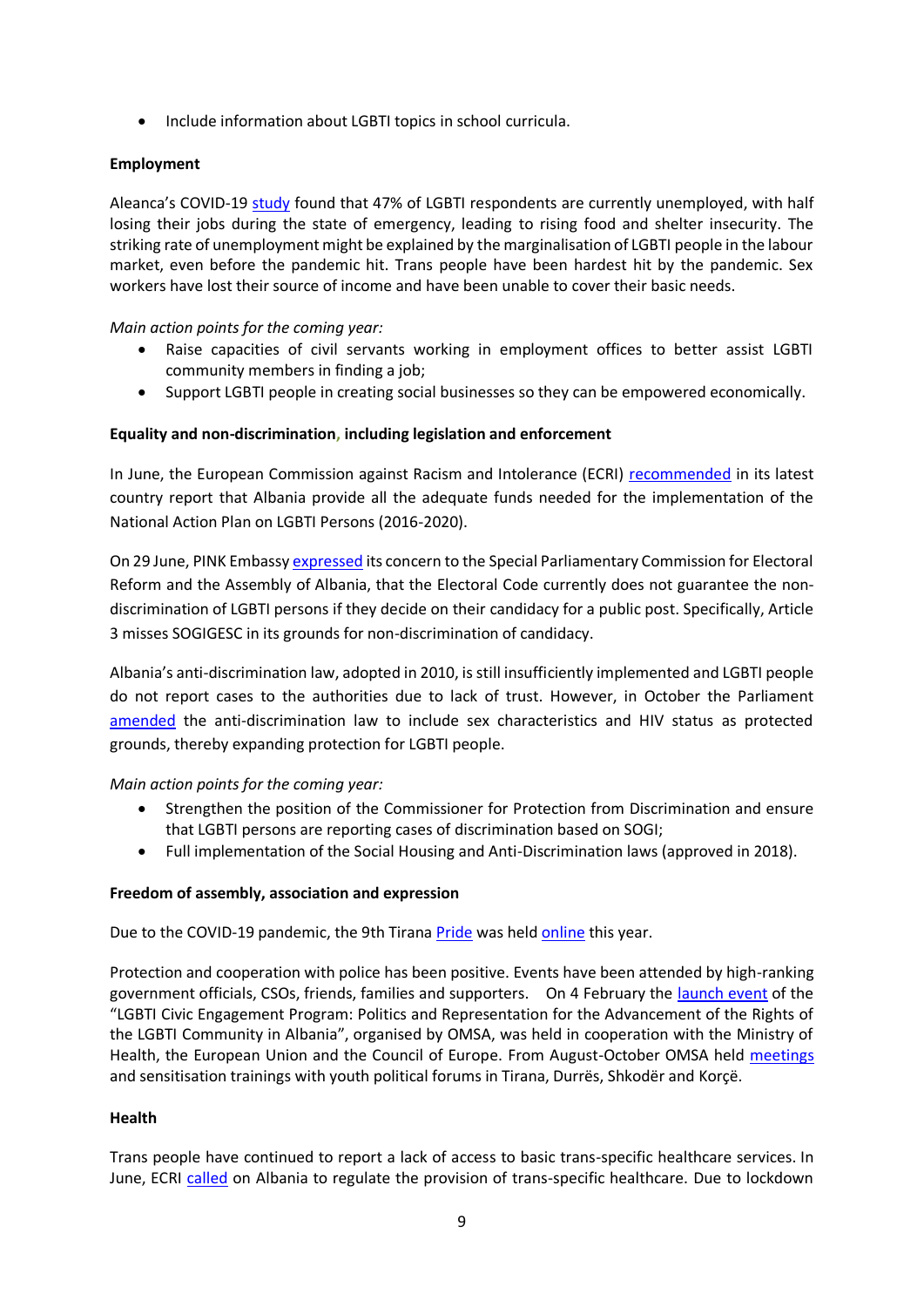measures between March-May, access to gender affirmative treatments were disrupted. In addition, LGBTI people living with HIV were not able to travel to Tirana for their medication and therefore many had to discontinue their treatment. Even before the Covid-19 crisis, Albania had [poor HIV related](https://www.lgbti-era.org/news/shocking-and-unacceptable-2020-albania-fails-its-hivaids-fight)  [services,](https://www.lgbti-era.org/news/shocking-and-unacceptable-2020-albania-fails-its-hivaids-fight) with serious issues with interrupted services, inefficient treatment plans and procurement mechanism, and a lack of transparency and communication by the [Ministry of Health and Social](http://shendetesia.gov.al/)  [Protection \(MoHSP\)](http://shendetesia.gov.al/) and the [Country Coordinating Mechanism \(CCM\).](http://ccm-albania.al/) When stocks run out, HIV patients are forced to change their treatment schemes frequently, the consequences of which can be devastating for their health. LGBTI people are already reluctant to seek healthcare due to discrimination, stigma and refusal of services, which exacerbates the health crisis.

## *Main action points for the coming year:*

- The Ministry of Health and Social Protection should conduct awareness raising campaigns to reduce stigma towards HIV among the LGBTI community and general population;
- The government needs to immediately implement the Transition Grant 2020-2022 to ensure provision of uninterrupted HIV services;
- A protocol should be established for doctors on how to support transgender people during transitioning;
- HIV and trans-related medical care need to be classified as essential in times of health crisis.

## **Human rights defenders**

Covid-19 has impacted LGBTI CSOs financially, especially with regards to donors, which has led to difficulties in carrying out essential work. Organizations face an uncertain future with funding cuts, lockdowns, the closure of LGBTI community spaces, and having to shift activities online while calls for direct, practical support are rising. Specific vulnerabilities of LGBTI people have been amplified, as they experience higher levels of violence, exclusion, discrimination and deprivation. The community is highly at risk and requires help with basic needs such as food, masks, hand sanitizers and first aid kits.

In June, LGBTI activist Xheni Karaj was physically attacked by a doctor and other men on a beach while on holiday with her partner. The doctor said he should have left "people like you" to die when he had the chance in hospital. Xheni reported the crime to the police and the Commissioner against Discrimination. The Prosecutor's Office responded that there was no ground of hate crime and the case was closed.

## *Main action points for the coming year:*

- Ensure proper implementation of hate-crime legislation;
- The Albanian government should acknowledge the role of civil society in providing essential services to vulnerable communities and should thus develop support programs for CSOs working with such communities.

## **Public opinion and attitudes**

The Albanian government has never organized any public awareness campaign on LGBTI issues and politicians do not support LGBTI people publicly for fear of losing votes. In [February,](https://exit.al/en/2020/02/05/political-parties-hesitant-to-take-a-stance-on-lgbti-rights-in-albania/) a study by the University of Tirana showed that Albania's political parties are not hostile to LGBTI equality, but lack information on issues faced by the community, and are also hesitant to make their supportive stance public. The study focused on the Socialist Party, the Democratic Party, the Socialist Movement for Integration, and other smaller parties.

*Main action points for the coming year:*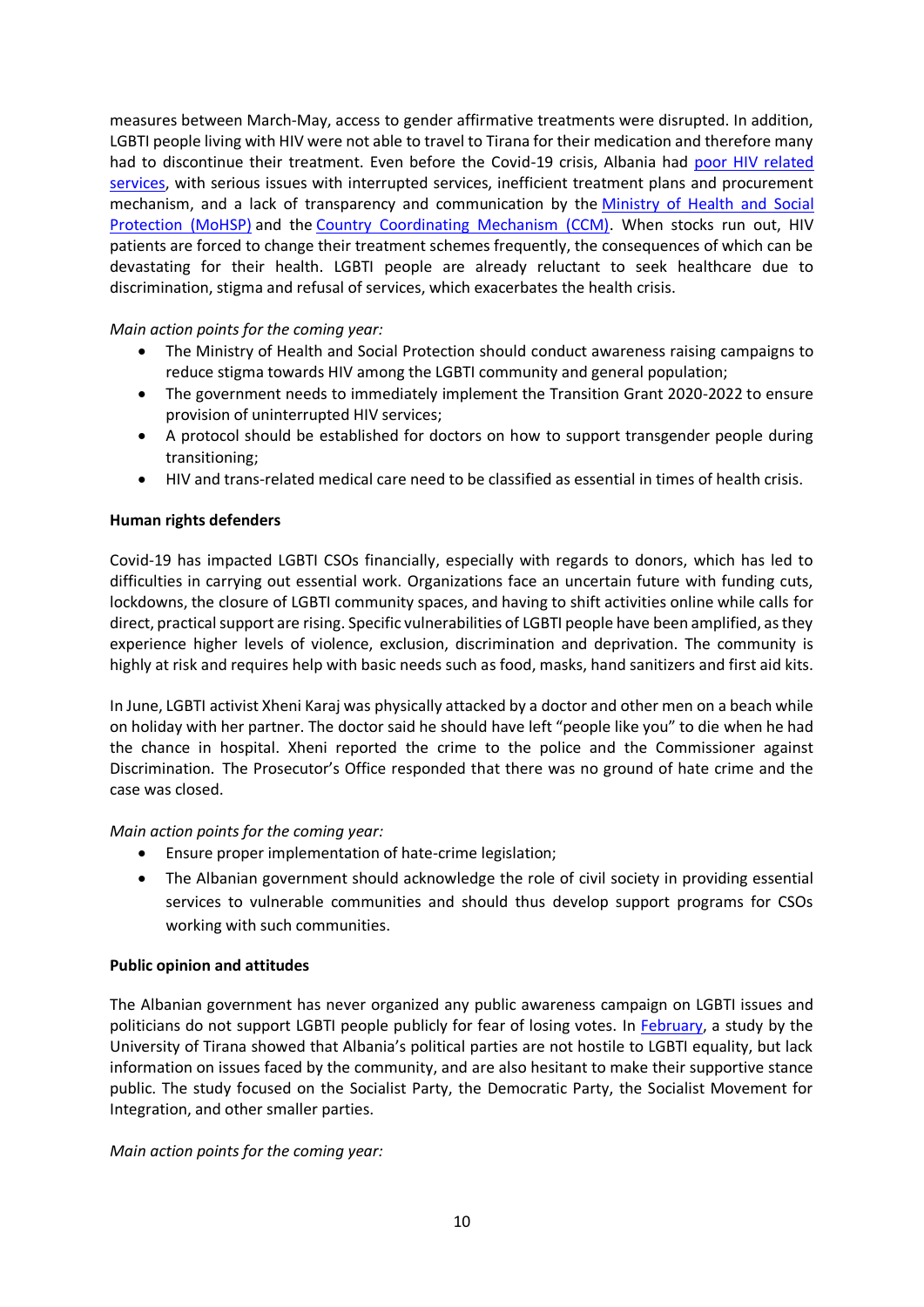- The Anti-Discrimination Commissioner and Albanian Ombudsman should continue using public institutions to condemn politicians in Albania who use hate speech against LGBTI people. Their stance should be as public as possible to demonstrate that discrimination is not acceptable;
- Public institutions should provide services for LGBTI victims of discrimination, similar to the ones addressing human trafficking victims, as this is a good example of a legal framework, institutional involvement and victims' integration in society. Most importantly, this will enable a more realistic political and public discourse on LGBTI rights and the difficulties of coming out as LGBTI in Albania;
- The government needs to organise national public awareness campaigns to improve perceptions of the LGBTI community.

## **Recognised unions for same sex couples**

In June, ECRI [called](https://rm.coe.int/report-on-albania-6th-monitoring-cycle-/16809e8241) on Albania to provide legal recognition for same-sex couples, without discrimination. The Albanian government still has not approved the request from LGBTI organisations in 2013 to amend articles 163 and 164 of the Family Code to allow for gender neutral cohabitation and to recognize the rights of same-sex couples in relation to property, inheritance and health/social insurance, despite the Ministry of Health and Social Protection presenting the necessary draft law and amendments to the Ministry of Justice in 2013.

*Main action points for the coming year:*

• Adopt the necessary changes to the Family Code to recognize same-sex partnerships.

## **Rights and equal treatment of trans people**

Trans people are discriminated against in accessing the rental market, in the prison system (which assigns them to wards based on the gender assigned at birth), and also at school, where trans youth experience a lot of bullying. As a result, many trans youth leave school very young, and many end up working as sex workers. Sex work is criminalized in Albania. Thus, sex workers are in danger not only of abuse and harassment, but also arrest and imprisonment. The transgender community has reported police brutality and discrimination in the street when they go out. The cases have been reported by Aleanca LGBTI to the Commissioner against discrimination.

Trans people do not enjoy the right to change their name or gender marker. There are no specific services or clinics for trans people. Hormone therapy and sex affirmation procedures are not available. Discrimination or refusal of public health services is commonplace.

A draft law on gender recognition was presented to the government in 2013 but nothing has been done on the part of the government to approve this draft law. In June, ECRI [urged](https://rm.coe.int/report-on-albania-6th-monitoring-cycle-/16809e8241) Albania to put in place a legal gender recognition procedure that is quick, accessible and transparent, and a simple administrative process.

*Main action points for the coming year:* 

• Adopt legal gender recognition legislation on the basis of self-determination.

# **Rights and equal treatment of intersex people**

In June, ECRI [encouraged](https://rm.coe.int/report-on-albania-6th-monitoring-cycle-/16809e8241) Albania to look more closely into the needs of intersex people in Albania, and continue monitoring to ensure that the harmful practice of so-called "sex normalising" surgery on newly-born intersex babies is not taking place. Civil society has been [urging](https://www.ilga-europe.org/sites/default/files/Albania.pdf) the Parliament to ban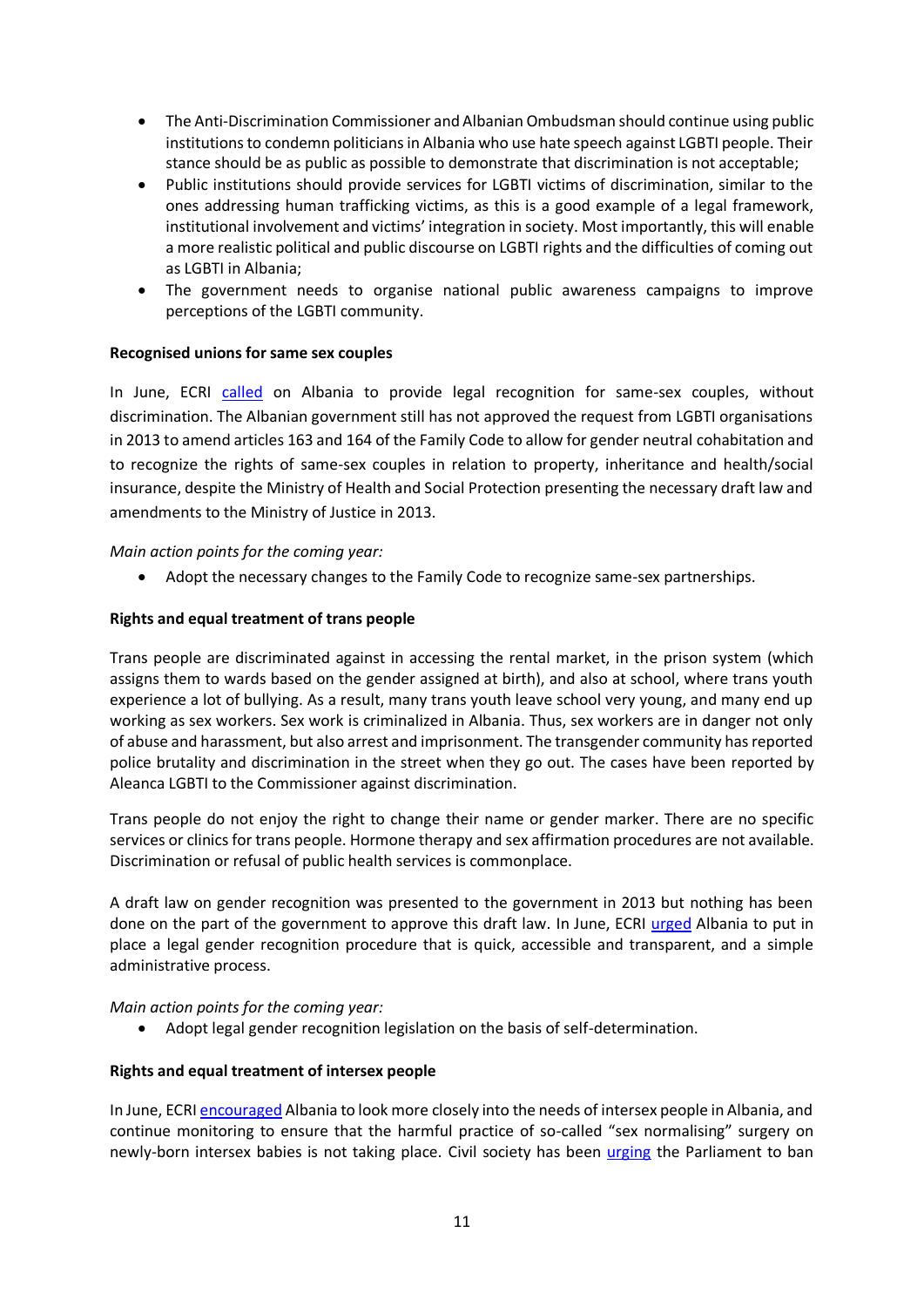medically unnecessary and non-consensual surgeries on intersex infants, and Albania received a UPR recommendation on the issue in 2019.

In July, the Albanian Ministry of Health [released](https://exit.al/shqiperia-miraton-protokollin-per-te-ndaluar-nderhyrjen-mjekesore-te-foshnjat-interseks/) a "Medical Protocol for the Assessment of Children with Atypical Genital Development" ("Protokoll Mjekësor për Vlerësimin e Fëmijëve me Zhvillim Gjenital Atipik") as binding guidelines and a practical guide for health professionals. The protocol affirms the right of intersex children to truth about their body, the importance of affirming their dignity, and tackling stigma and discrimination. However, as OII Europe [highlighted](https://oiieurope.org/albanian-medical-protocol-2020/) with concern, Albania missed the chance to ban harmful practices against intersex children and fully align the protocol with human rights standards. The protocol allows for non-vital interventions to be carried out, including interventions that can be safely deferred or are purely cosmetic. It recognises that intersex children might develop a gender identity different to the one assigned to them at birth, but still advises that surgeries are carried out during infancy.

Legal provisions assert that the parents bear primary responsibility for the registration of their children, and in case this procedure fails, it falls to the state institutions to carry out this procedure. Parents who register their new-borns within 60 days of birth (births inside the territory of Albania) or within 90 days (births from Albanian citizens outside Albania) receive a monetary reward. The only options for registration are male or female, not allowing for intersex status.

## *Main action points for the coming year:*

- Introduce legal provisions for the protection of intersex people;
- Ensure that the harmful practice of so-called "sex normalising" surgery on newly-born intersex babies is not being practised;
- Allow for a third gender marker in the Civil Registry, which would be in line with the new medical protocol as well as the recently amended anti-discrimination law.

## **A supportive and enabling environment for civil society**

The position of LGBTI CSOs, and of CSOs in general, is still problematic. Their financial sustainability remains a challenge due to fiscal and legal frameworks. In February 2020, OMSA started a new advocacy program called the "LGBTI Civic Engagement Program: Politics and Representation for the Advancement of the Rights of the LGBTI Community in Albania", in cooperation with the Ministry of Health and Social Protection and with the support of the National Democratic Institute and the LGBTQ Victory Institute, in the cities of Durres, Shkoder and Korce. This is in collaboration with Youth Political Forums of the main parties and the youth organisations in the cities mentioned.

## *Main action points for the coming year:*

- The state must ensure meaningful consultations with CSOs as part of inclusive policy dialogues;
- The government needs to increase funding for the LGBTI shelter.

## **Recommendations on how the EU delegation can support LGBTI civil society**

- Support projects that are oriented toward service provision, as due to Covid-19 more than a quarter of LGBTI people are facing problems in accessing health, housing and food;
- Give more space to LGBTI issues in the annual progress report;
- Encourage the Albanian government to approve changes in the family code and gender recognition law.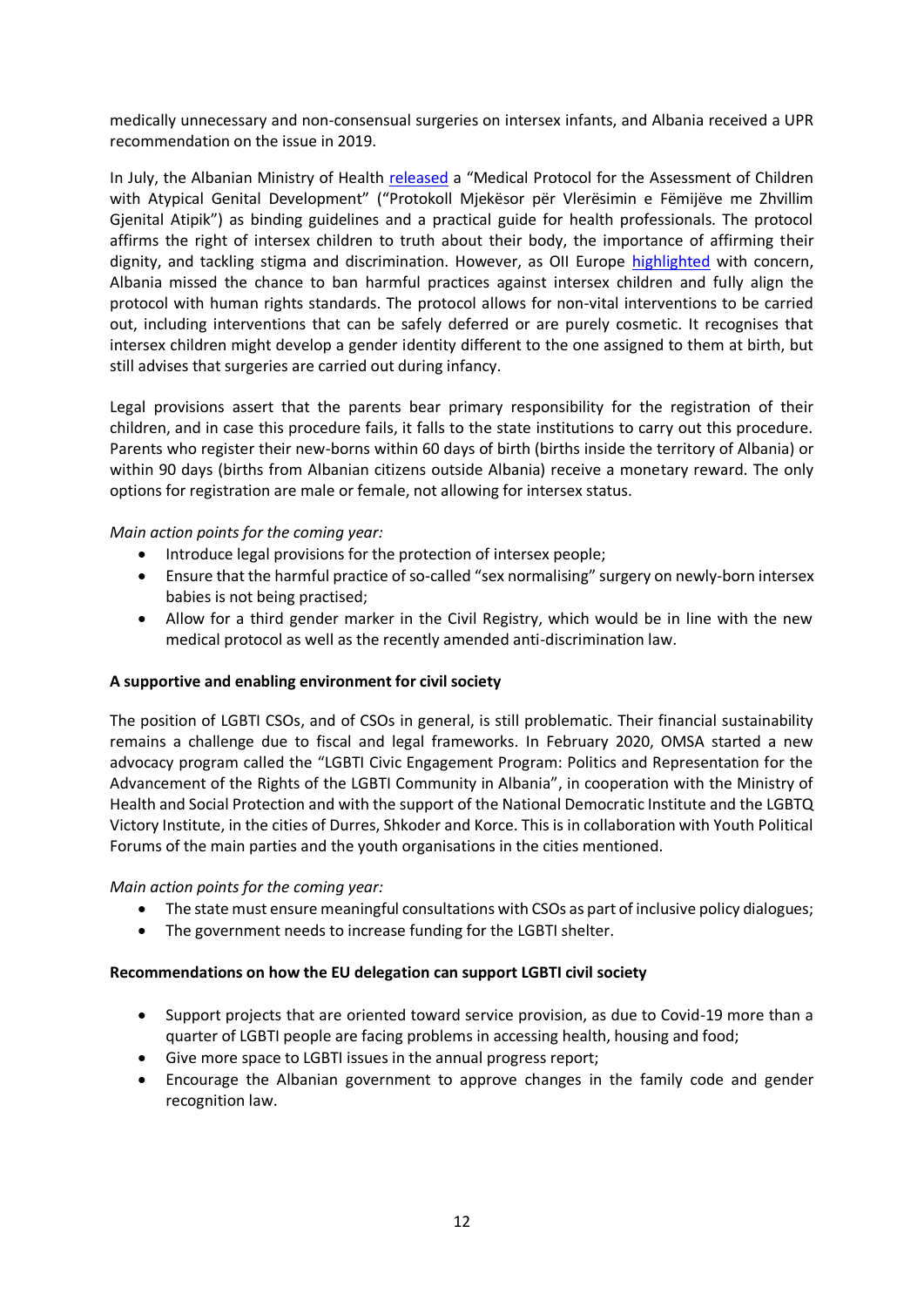# <span id="page-13-0"></span>**3.2 BOSNIA AND HERZEGOVINA**

# **Submitted by: Sarajevo Open Center**

# **Summary of key developments, including political context and trends**

- The process of drafting the Action Plan for Equality of LGBTI People continued in 2020:
- Due to Covid-19, the Interministerial Group for same-sex partnerships halted their activities;
- Due to Covid-19 the second Sarajevo Pride was cancelled, but a [Pride Motorcade](https://povorkaponosa.ba/2020/08/23/bh-povorka-ponosa-mi-postojimo-i-zivimo-u-ovoj-drzavi-i-zahtjevamo-zakone-zastitu-i-sigurnost/) was organized through the city centre on 23 August;
- Hate-speech towards LGBTI people was ex officio recognized by one governmental institution, the Central Election Commission, despite the court stopping short of sanctions due to formal arguments;
- Fragmented legal provisions on freedom of assembly and problematic interpretation by public institutions still remains a problem;
- Trans people's needs are still unrecognized by the medical and insurance system.

## **Main action points for the coming year:**

- Adoption of the Action Plan for Equality of LGBTI Persons in Bosnia and Herzegovina;
- Adoption of the Law on Same-Sex Partnerships;
- Amendment and harmonization of laws regulating the freedom of assembly of LGBTI people;
- Prosecutors, judges, police officers and civil servants need to be continuously educated, trained and informed about hate crimes and incitement to hatred and violence against LGBTI people.

## **Bias motivated speech, bias motivated violence**

In [February,](https://blmojgrad.com/zbog-sramne-cestitke-ocekuju-smjenu-u-mladom-krajisniku/) after the female basketball finals Republika Srpska Cup, the Secretary-General of the Mladi Krajišnik team, sent homophobic congratulations to the winning team on social media: "Congratulations to the opponent, the legion of foreigners and old women, promoters of the LGBT movement, on the victory and the fourth trophy won by the winners of the RS Cup, we wish them good luck in the next 15 years as much as they need to reach Mladi Krajisnik and our 19 won trophies of the RS Cup winners," read the message. The Ministry of Family, Youth and Sports of the Republic of Srpska [condemned t](https://www.banjaluka.com/sport/kosarka/ministarstvo-sporta-srpske-osudilo-uvrede-i-poruke-mrznje-celnika-malenih/)his statement.

In May, hateful slogans were [painted](https://ba.voanews.com/a/desnicarske-i-neonacisticke-organizacije-neometano-isticu-simbole-u-prijedoru/5416246.html) on buildings in the city centre of Prijedor promoting symbols of the far-right organisations "Krv i čast" (Blood and Honor) and "Borba 18" (Fight 18). At the beginning of the year, the name of the organisation "Borba 18" was written on the facade of the Prijedor high school.

Adna Pandžić, mayoral candidate of Novo Sarajevo (Democratic Front (DF) and the Citizens Alliance (GS) [called](https://lgbti.ba/govor-mrznje-u-online-prostoru-odgovornost-politickih-subjekata-i-njihovih-kandidata-kinja/) Pride a shameful march and made hateful comments about the LGBTI community in August. In September, the Central Election Commission (CIK) established that her post amounted to hate speech, violating the Election Law. Pandžić and her nominating parties were both fined, €1500 and €750, respectively. The decision was later annulled by the state Court of Bosnia and Herzegovina, as the post appeared before the official start of the election campaign.

Domestic and family violence still remains one of the main issues for the LGBTI community. 5 out of 14 cases of biased-motivated violence and harassment that were reported to SOC were cases of domestic violence.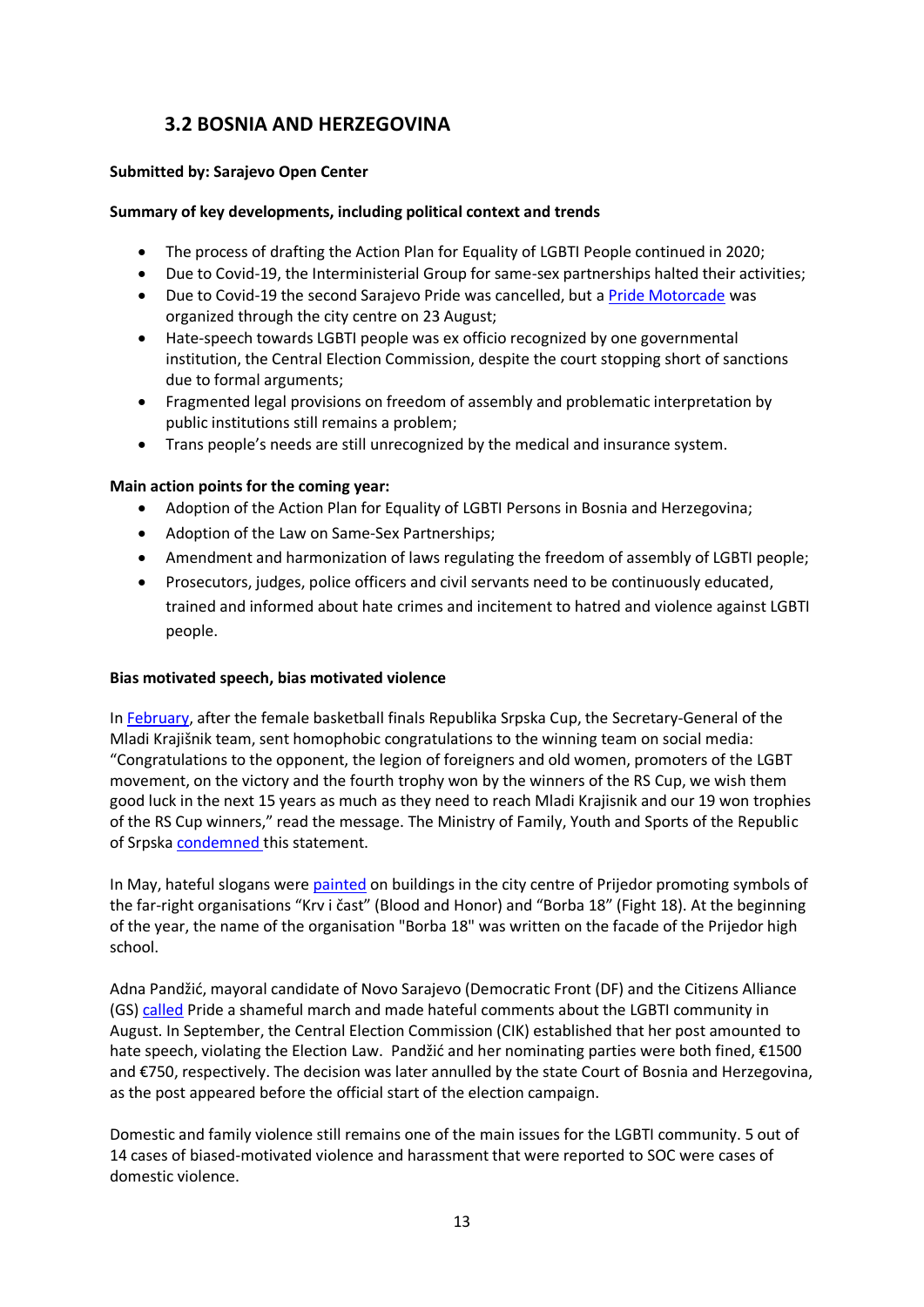# *Main action points for the coming year:*

- Amend the criminal codes in the Federation of B&H and Brčko District, and expand the provisions on incitement to hatred and violence so that they include sexual orientation, gender identity and sex characteristics as protected grounds;
- Improve the cooperation between the police and the judiciary in prosecuting hate crimes against LGBTI people;
- Systematically collect data on hate crimes on the grounds of sexual orientation, gender identity and sex characteristics;
- Adopt protocols on joint action between the police and prosecutor's offices regarding hate crime cases;
- Introduce LGBTI inclusive modules in curricula and programmes in law schools and police academies, as well as the permanent and specialist programmes for police officers' training and civil service exams.

# **Education**

Homophobia and transphobia are still very present in schools, especially when it comes to bullying. Education institutions still remain generally closed to any human rights initiatives regarding LGBTI from civil society.

# *Main action points for the coming year:*

- Training of university academic staff to make them more sensitive in working with LGBTI people, including being able to recognise, denounce and avoid the use of hate speech towards LGBTI people;
- Develop a programme to combat peer violence in primary and secondary schools which will encompass homophobic and transphobic violence, as well as programmes to promote tolerance and create an inclusive education system.

# **Equality and non-discrimination, including legislation and enforcement**

An informal working group, consisting of state and civil society representatives, and set up with the support of the Council of Europe, prepared the draft LGBTI Action Plan this year, the first of its kind in the country. The Plan covers protection from discrimination and violence, the right to private and family life of same-sex partners, asylum, and other key areas. It is expected to be adopted in 2021. Civil society has welcomed the Plan and looks forward to its adoption.

# *Main action points for the coming year:*

- Implement the Law on Prohibition of Discrimination;
- Implement the multi-annual public policies on equality of LGBTI people at all levels of administration;
- Introduce LGBTI specific modules in education of future judges and prosecutors;
- Develop internal mechanisms and documents for all legal entities for solving cases of discrimination against LGBTI people.

# **Freedom of assembly, association and expression**

The second Sarajevo Pride wa[s planned](https://www.cazin.net/vijesti/lgbt-u-bih-hoce-li-biti-druge-sarajevske-parade) for 23 August, but had to be cancelled due to the COVID-19 pandemic. During the preparation, organizers faced the same difficulties as last year, such as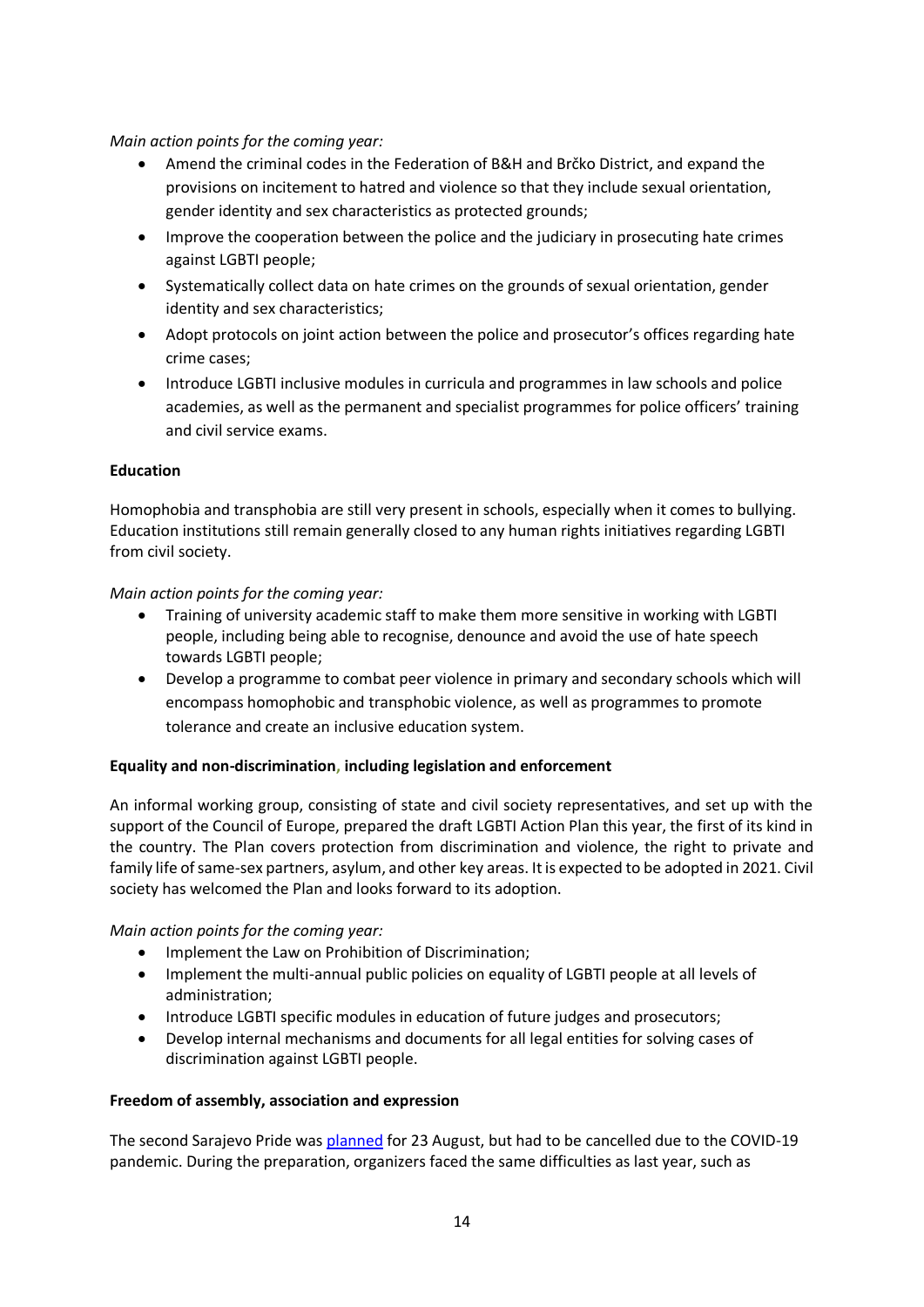unreasonably large financial and logistical burdens for securing the event with concrete fences, private security, etc.

In the end, on August 23 a [virtual event](https://povorkaponosa.ba/2020/08/23/bh-povorka-ponosa-mi-postojimo-i-zivimo-u-ovoj-drzavi-i-zahtjevamo-zakone-zastitu-i-sigurnost/) was held alongside the so-called *Pride on Four Wheels*, where activists made a motorcade through the city centre, waving rainbow flags, honking car horns and sending out messages from their cars. During the event, police security was ensured by the Ministry of Interior throughout the route.

*Main action points for the coming year:*

- Amendment and harmonization of laws regulating the freedom of assembly of LGBTI people;
- Improve the existing legislation in order to clearly define the difference between protection of citizens' right to freedom of assembly, and commercial public gatherings and events.

## **Health**

Sarajevo Open Center has documented increased violence against LGBTI people during the Covid-19 pandemic (in particular parental violence against LGBTIQ children). There has also been notable difficulty for trans people to access health resources needed for transitioning. Negative health outcomes have been exacerbated by loss of employment and income due to Covid-19.

## *Main action points for the coming year:*

• Increase social, psychological and economic support for LGBTI people.

## **Human rights defenders**

The Covid-19 pandemic has made the position of human rights defenders more difficult in terms of funding, conducting activities and their work.

## **Recognised unions for same sex couples**

In March, Sarajevo Open Centre was [asked b](https://www.facebook.com/sarajevskiotvoreni.centar/photos/a.585193064934303/2737177946402460/)y the Federal Government to participate in the first Intersectoral Working Group on same-sex rights and partnership. Due to the pandemic, the activities have since been put on hold.

## *Main action points for the coming year:*

• Legally recognize same-sex partnerships and the rights of same-sex couples in both entities and Brčko District.

## **Rights and equal treatment of trans and intersex people**

Trans-specific healthcare services in Bosnia and Herzegovina are still insufficient. Doctors, clinics and hospitals need to be educated, expand their knowledge and continue to exchange experiences on this issue in order to respond to the needs of trans people.

The procedure for changing one's gender marker in official documents is still very complicated and in practice mandates medical interventions on the body such as hormonal therapies and surgeries.

On [6 February,](http://www.sarajevotimes.com/people-still-think-that-we-are-sick-upcoming-merlinka-festival-a-safe-space-for-political-resistance/) the Sarajevo Open Centre held the 8th annual Merlinka international queer film festival, named after Vjeran Miladinović Merlinka, a trans person who was brutally murdered in Belgrade in 2003.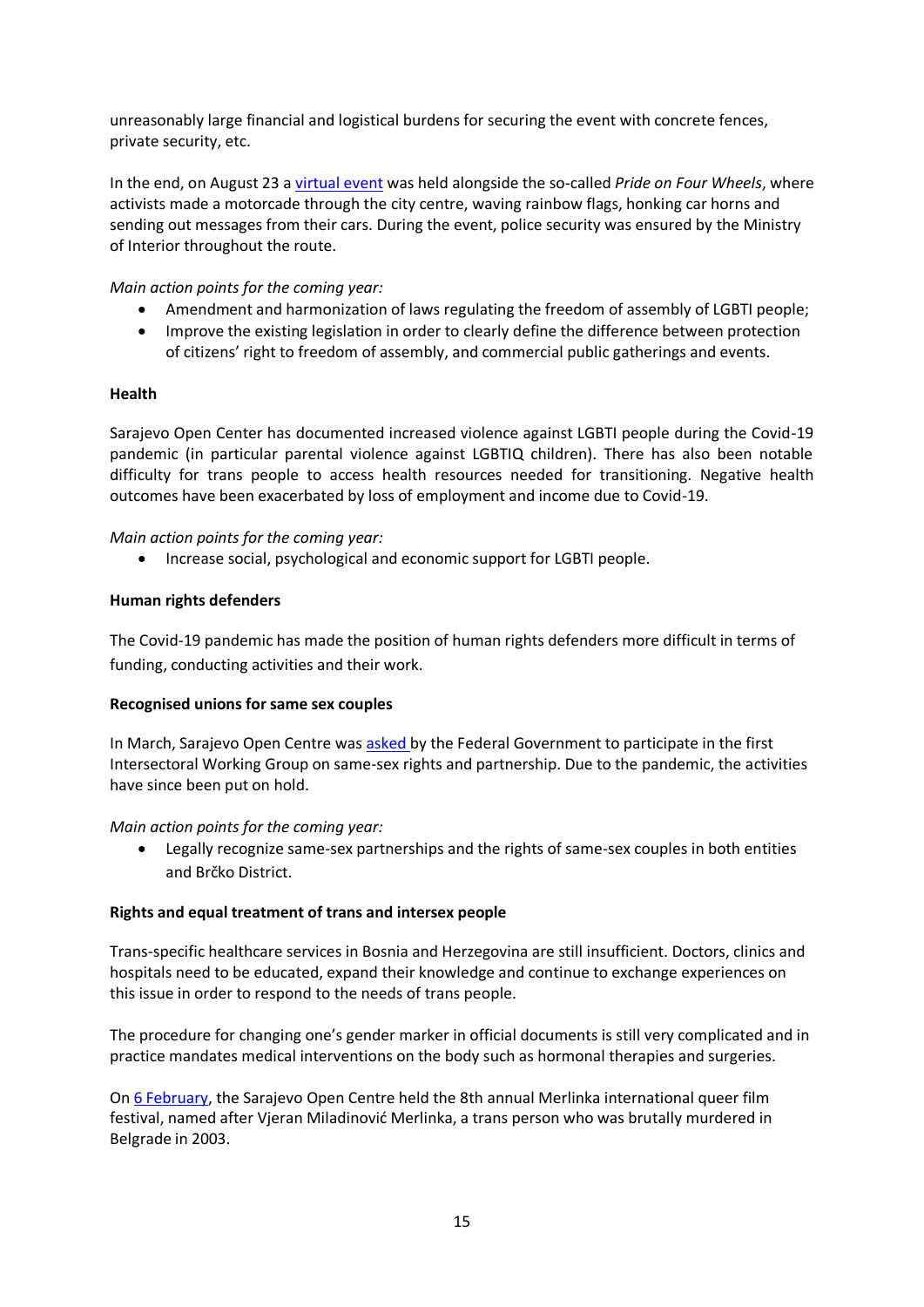In February Sarajevo Canton (SC) adopted an [LGBTI inclusive Gender Action Plan.](https://soc.ba/en/14-socs-initiatives-incorporated-into-the-gender-action-plan-of-sarajevo-canton/) The Action Plan recognizes LGBTI people as a particularly marginalized group and introduces special cooperation procedures between the police and the prosecutor's office in the processing of hate crimes, alongside measures that include trans inclusive standards and protection in the areas of sexual and reproductive health and integrity.

*Main action points for the coming year:*

- Recognize the medical needs of trans people within medical institutions and public health insurance providers;
- Systematically and comprehensively stipulate the procedure for change of gender marker in personal documents based on the right to self-determination;
- All administrative-political units should make sure that healthcare professionals are providing gender sensitive healthcare services and sexual and reproductive health improvement services to intersex people;
- Through its entity and cantonal ministries of health, as well as clinical centres, BiH needs to strengthen the protection of bodily integrity of intersex people, prohibit unnecessary "sex normalization" medical procedures conducted on intersex children and make transparent information on procedures and medical treatments available.

# **Recommendations on how the EU delegation can support LGBTI civil society**

- Support in building a state-wide network for psychological support for LGBTI people;
- Clear and vocal support for advocacy actions towards the government related to legislation changes and amendments of laws;
- Support in the organization of the annual Pride march;
- Supporting advocacy work towards state institutions for eliminating discrimination against LGBTI people.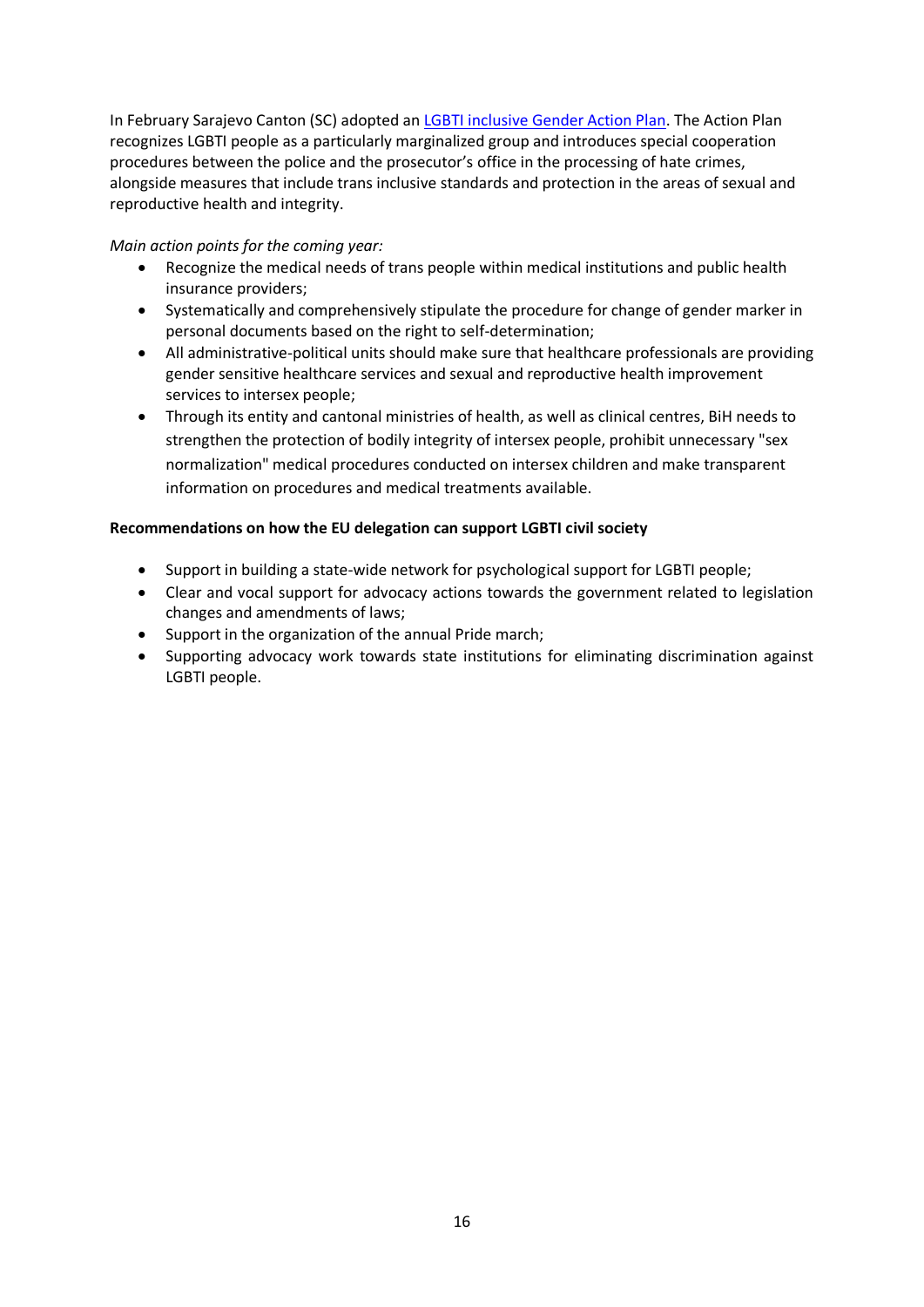# **3.3 KOSOVO**

# <span id="page-17-0"></span>**Submitted by: CEL and CSGD**

# **Summary of key developments, including political context and trends**

- The Municipality of Prishtina offered a safe space for LGBTI people;
- The Municipality of Prishtina allocated €300.000 to build a shelter for LGBTI people;
- Activists and the government marked the International Day Against Homophobia Biphobia and Tranphobia (IDAHOBIT). The government lit up its building in rainbow colours;
- The draft of the Civil Code of Kosovo was published and sent to the parliament, LGBTI organisation[s consider](https://csgd-ks.org/press-release-draft-civil-code-of-kosovo-violates-human-rights/) that it violates the right to same-sex partnerships;
- Activists held the fourth Pride Parade "Pride Parade with Cars" in Prishtina on 12 October 2020, with the participation of the U.S. Embassy, Norwegian Embassy and EU Delegation;
- On 30 July a meetin[g was held](https://csgd-ks.org/consultative-meeting-on-legal-gender-recognition-civil-registration-procedures/) with the Office for Good Governance, the Council of Europe and the EU regarding legal gender recognition and civil registration procedures;
- Improvement regarding the implementation of the National Action Plan 2019-2022 in the fields of Education, Health and Awareness Raising.

## **Main action points for the coming year:**

- Inclusion of same-sex partnerships in the Civil Code;
- Drafting of a law to enable legal gender recognition (LGR) based on self-determination;
- Continue to effectively implement the National Action Plan;
- The Municipality of Prishtina should continue its support and close contact with CSOs regarding the construction of the LGBTI Shelter.

## **Bias motivated speech, bias motivated violence**

During the first hearing of the Civil Code, PDK deputy Mergim Lushtaku [said](https://www.facebook.com/watch/?v=4449952768408052) he would vote against the Draft Civil Code. Among other things, he [stated that](https://kosovotwopointzero.com/en/merkel-the-civil-code-and-same-sex-marriage-in-kosovo/) he was "in favour of the family and its preservation," that the Civil Code gives "legal space for same-sex marriages," and that according to him, most researchers agree that children raised by both biological parents in a stable marriage are better than children in other family arrangements.

Some members of the political party Vetevendosie have also [expressed](https://cel-ks.org/en/komunikate-per-shtyp-komentet-e-disa-anetareve-te-levizjes-vetevendosje-ne-mediat-sociale-jane-ne-kundershtim-me-vlerat-qe-kushtetuta-e-kosoves-i-garanton/?fbclid=IwAR3wcAgUbXIIYYhKBVHhFjGzpOt3t1Gk4_zzK_v4ys9WcGJJSWA2UoIf6aY) their homophobic views in public. Leonora Shabani-Bajraktari, member of the Municipal Assembly of Prishtina, described an awareness raising campaign video that was created by Youth Initiative for Human Rights, which promotes LGBTI rights with a focus on same-sex marriage, as "exaggerated and unnecessary". Additionally, Eman Rrahmani, an MP of Vetevendosje, stated that "There is nothing better than being a parent, calling you mother, father, daughter, son, grandfather, grandmother….! My political commitment is about the future of our children, my political commitment is for a family where there is a mother, father, son, daughter, grandmother, grandfather".

## *Main action points for the coming year:*

• The government should condemn hate speech against LGBTI people, including by politicians, and stand up for the rights of all people to private and family life.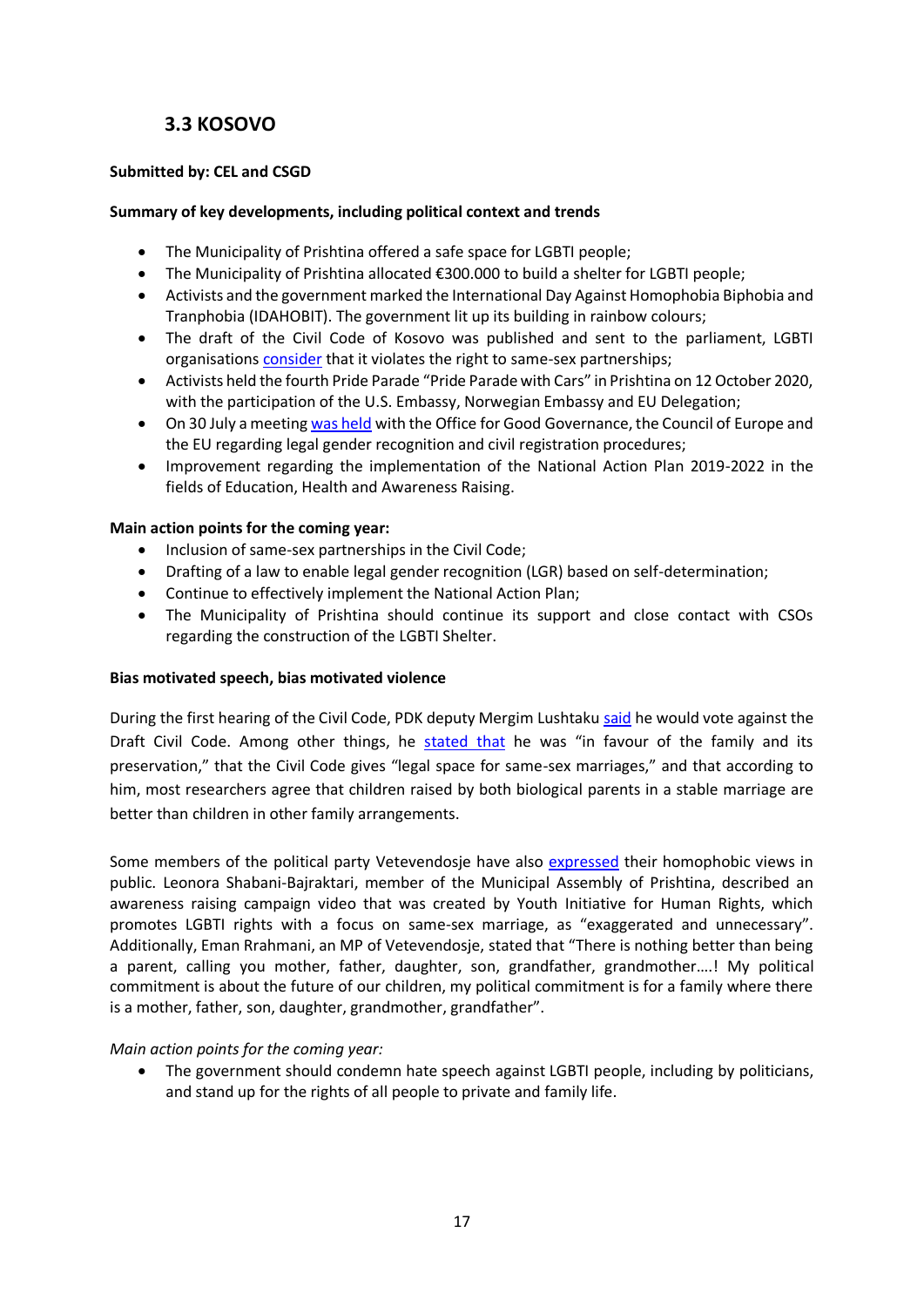# **Equality and non-discrimination, including legislation and enforcement**

During 2020 the government started to implement the Action Plan in the fields of Education, Health and Awareness Raising. Due to Covid-19 no major actions have been taken, but the Advisory and Coordination Group has been more willing to cooperate.

## *Main action points for the coming year:*

• The Advisory and Coordination Group should continue to work closely with activists to continue the implementation of the National Action Plan.

#### **Freedom of assembly, association and expression**

On 17 May, CSGD and CEL organized the International Day Against Homophobia, Biphobia and Transphobia – IDAHOBIT. It was marked with a [small street action,](https://m.facebook.com/csgd.kosova/posts/2960345184027010) where rainbow ribbons were tied on trees with positive messages, to draw attention to the situation of LGBTI individuals during the pandemic. The government building was lit with rainbow colours as it has been done in previous years.

CSGD, CEL, and other human rights organisations jointly organised [Pride](https://m.facebook.com/watch/?v=784151782128716&_rdr) this year. Due to the pandemic, the Pride Parade was quite unconventional and took the form of a car parade. Held on 12 October, the event focused on the ongoing discourse on the draft Civil Code, calling for legal recognition for rainbow families, under the slogan "I Do". The number of participating cars was set at 30 maximum, to comply with pandemic restrictions. The only other event that could be held this year was the FemTalk [discussion,](https://m.facebook.com/watch/?v=784151782128716&_rdr) focusing on "Parade in Pandemic Conditions".

#### *Main action points for the coming year:*

- Continue to mark the International Day Against Homophobia, Biphobia and Transphobia;
- Continue to support Pride Week.

## **Health**

Due to Covid-19 the borders with neighbouring countries were closed for most of 2020. Kosovo does not offer any services for trans people, therefore closing the borders has directly affected their access to necessary health services. During the pandemic, many LGBTI people sought psychological support (online and in person). Group therapies were organized in order to combat the lockdown stress and anxiety, but also to give tips on how to maintain healthy relationships with the outside world.

*Main action points for the coming year:*

- Start offering health services addressing the specific needs of trans people;
- Initiate the pilot phase of PrEP for the MSM community in Kosovo.

## **Human rights defenders**

Covid-19 has impacted the organisations in many ways. For two months Kosovo was in quarantine and almost all the activities had to be postponed or cancelled. Even after the quarantine, the activities that were foreseen to be organized had to be modified to respect the recommendations that were set out by the government.

## **Recognised unions for same sex couples**

The draft Civil Code was [published](https://kosovotwopointzero.com/en/merkel-the-civil-code-and-same-sex-marriage-in-kosovo/) in July, causing disappointment among civil society. The Civil Code fails to make progress on legal recognition to diverse families. It defines marriage as a union between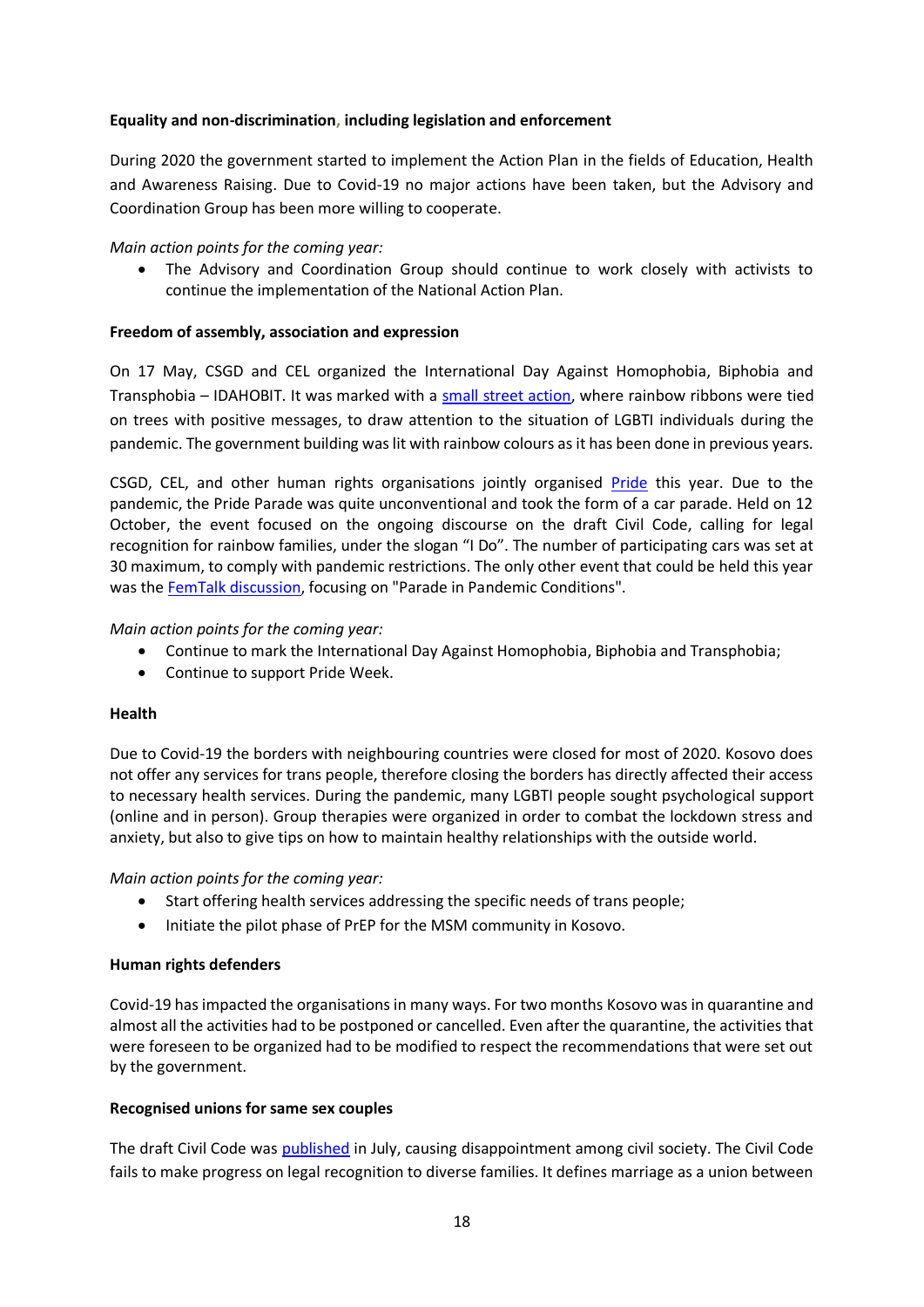a man and a woman, and also fails to establish the institution of civil partnership. Instead, it sets out that other forms of partnership may be recognised through different legislation, which suggests the rights of civil partnerships will be different from married couples.

Local civil society organisations have bee[n advocating](https://www.ilga-europe.org/sites/default/files/2020/kosovo.pdf) for a human rights compliant law for years. They heavily [criticised](https://www.lgbti-era.org/news/draft-civil-code-kosovo-discriminates-lgbti-persons) the draft in a joint statement for being discriminatory on the basis of sexual orientation. The Constitution of Kosovo uses the gender-neutral term "spouse" in regard to marriage and forming a family, and includes a non-discrimination provision inclusive of sexual orientation. The Civil Code, in its current form, fails to meet this standard. The draft Civil Code is currently stalled in Parliament.

LGBTI organisations have continued to advocate for the inclusion of same-sex partnerships in this code. CSGD and CEL have participated in two meetings organized by the group of women MPs and the Legislative Commission of the Parliament of Kosovo, and were very vocal about changing the definition of marriage to the gender-neutral term 'spouse' which would be in line with the definition in the Constitution.

*Main action points for the coming year:*

• Include provisions for same-sex marriage in the Civil Code.

## **Rights and equal treatment of trans and intersex people**

Due to the Covid-19 pandemic, trans people were not able to access necessary services due to the closing of the borders with neighbouring countries.

Following a long legal battle that started in 2018, Blert Morina, a trans man, successfully changed his gender marker and name in January 2020. In December 2019, the Basic Court of Prishtina annulled previous judgments denying him this right and gave the authorities 15 days to proceed with the change. The Court however denied financial compensation for the stress and anxiety that Morina suffered in the past two years. Morina is the second trans person in Kosovo who managed to change their gender marker and name, and it is the first time the court decided to recognise the right to gender identity without offering evidence for surgical intervention or any medical change. It is hoped that following this positive judgment, other trans people will face fewer obstacles accessing legal gender recognition.

In July, CSGD in cooperation with the Office for Good Governance and in partnership with CEL, the Council of Europe and the EU Delegation in Kosovo held a consultative meeting on legal gender recognition-civil registration procedures. The purpose of the meeting was to discuss on finding the best opportunities related to legal gender recognition and in particular regarding civil registration procedures in Kosovo. This meeting set the following concrete recommendations: that a specific LGR law should be put in place, which must be preceded by an in-depth analysis of the existing legal framework; the quality of the law is more important than the timeline; the working group should represent a wide range of expertise and experiences; and the process should be complemented by awareness raising.

## *Main action points for the coming year:*

• Establishing a working group to work on an LGR law, which should represent a wide range of expertise and experiences;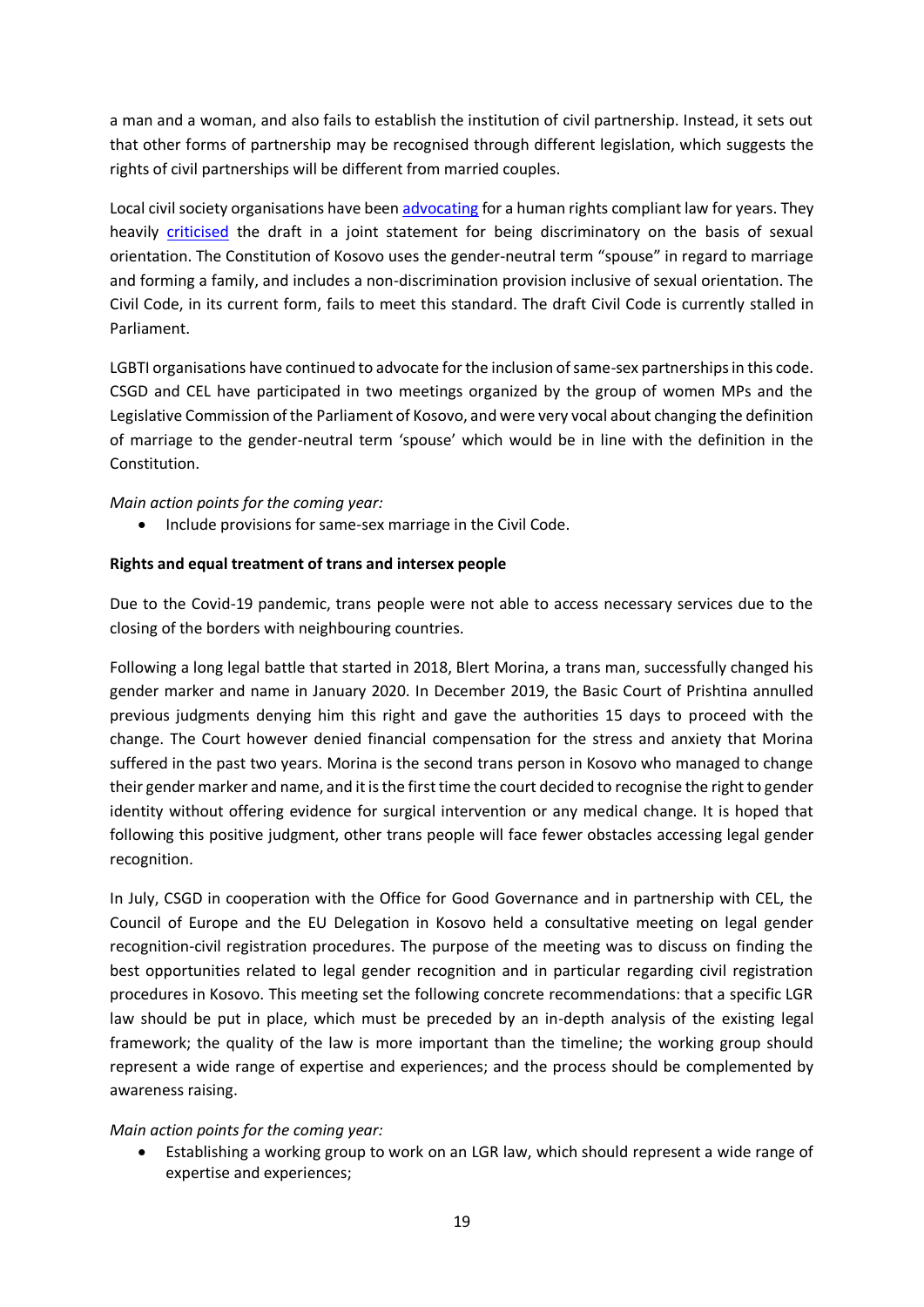- Drafting of a specific LGR law after an in-depth analysis of the existing legal framework;
- The government should run awareness-raising campaigns about legal gender recognition.

## **A supportive and enabling environment for civil society**

Druing 2020 the Municipality of Prishtina has shown great support towards LGBTI people in Kosovo. In May the municipality provided LGBTI organisations with a joint space that will be used as a 'drop in' centre for LGBTI people. The 'drop in' centre will be used as a safe space for LGBTI people to socialize, organize different activities, but also as a venue for LGBTI organisations to provide psychological support and other health services that the community has not always had access to. The space will be designed and renovated by the municipality with the instructions of the LGBTI organizations. In October 2020, the Municipality of Prishtina announced that they will donate €300.000 to build a shelter for LGBTI people, which will accommodate victims of domestic violence and people who have been kicked out of their homes.

## **Recommendations on how the EU delegation can support LGBTI civil society**

- Encourage the government to include same-sex marriage in the Civil Code of Kosovo;
- Provide sustainable financial support for civil society organizations that work on LGBTI rights;
- Encourage the government to draft legislation to enable legal gender recognition (LGR) based on self-determination.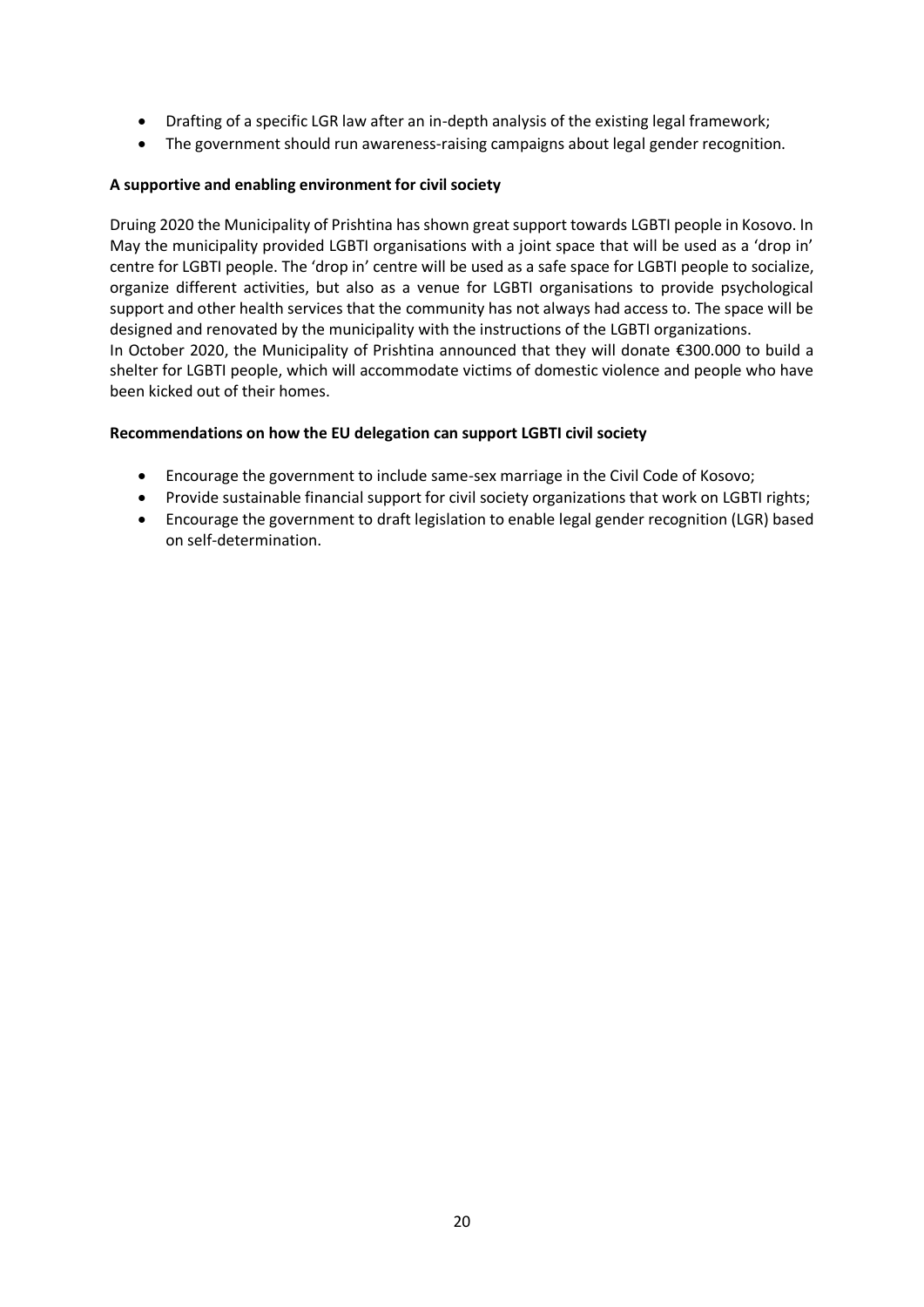# <span id="page-21-0"></span>**3.4 MONTENEGRO**

# **Submitted by: Juventas, Spectra, LGBT Forum Progress, LGBTIQ Social Centre, Queer Montenegro**

# **Summary of key developments, including political context and trends**

- The Government changed for the first time in 30 years, with the three coalitions taking power (one left-liberal, one centrist, and one right-wing) after elections on 30 August;
- Funding by the Government for key social programmes (Shelter and SOGI Center) was discontinued, seriously jeopardising their future work and existence;
- There was an increase in online hate-speech (social media) targeting the LGBTI community, followed by a large number of charges filed to the police directorate (some 300);
- Adoption of the same-sex partnership law on 1 July, a historic moment for the region;
- Cooperation with local municipalities has been strengthened with the signing of a Memorandum of Understanding with Podgorica and Kolašin as well as cooperation with Mojkovac, BijeloPolje, Kotor, Danilovgrad, Pljevlja, Šavnik, Cetinje, Bar, Budva and Ulcinj in the development of local action plans;
- A focal points network of local municipalities for the promotion of the human rights of LGBTI people has been founded with the support of NGO Juventas, Queer Montenegro, Spectra and the Ministry of Human and Minority Rights;
- The impact of the Covid-19 crisis on the LGBTI community in Montenegro includes the intensification of economic and social challenges and difficulties that this community faces on a daily basis. The UN in Montenegro states in its [report](https://montenegro.un.org/sites/default/files/2020-08/The%20UN%20Socio-economic%20response%20plan%20to%20COVID-19%20in%20Montenegro.pdf) that 50% of LGBTI respondents have completely lost their income, or their income has been reduced by more than 50%. More than half (56%) expressed concern about their economic situation, while 25% identified food as the most important need during the crisis, and shelter 17%;
- The National LGBTI Strategy (2019-2023) is not being implemented properly nor in a timely manner. Covid-19 and the elections obstructed the work of the National Coordination Team for implementation of the Strategy, therefore many of the responsibilities from the Strategy have once again been transferred to the civil society organisations, while the state institutions are not properly conducting their work in most cases. The situation is further complicated by the dissolution of the Ministry of Human and Minority Rights which was merged into the Ministry of Justice and Human Rights, after the formation of the new Government on 4 December. It is not clear whether the body for monitoring of the LGBTI strategy implementation will continue its work.

# **Main action points for the coming year:**

- Continuation of cooperation with the working group for legal gender recognition;
- Ensure that rights of trans, intersex, gender-diverse people and LBTI women are part of gender equality programs;
- Ensure the continuation of the body for the monitoring of the LGBTI strategy implementation. All national stakeholders should improve their reporting on activities implemented within a specific Action Plan of the Strategy and the final report should also include activities which were not necessarily defined in the Action Plan.

# **Bias motivated speech, bias motivated violence**

In January 2020, the Higher Court in Bijelo Polje overturned the Kolašin Basic Court's previous ruling, which established a 2019 attack against a trans man as transphobic hate crime. During the retrial, the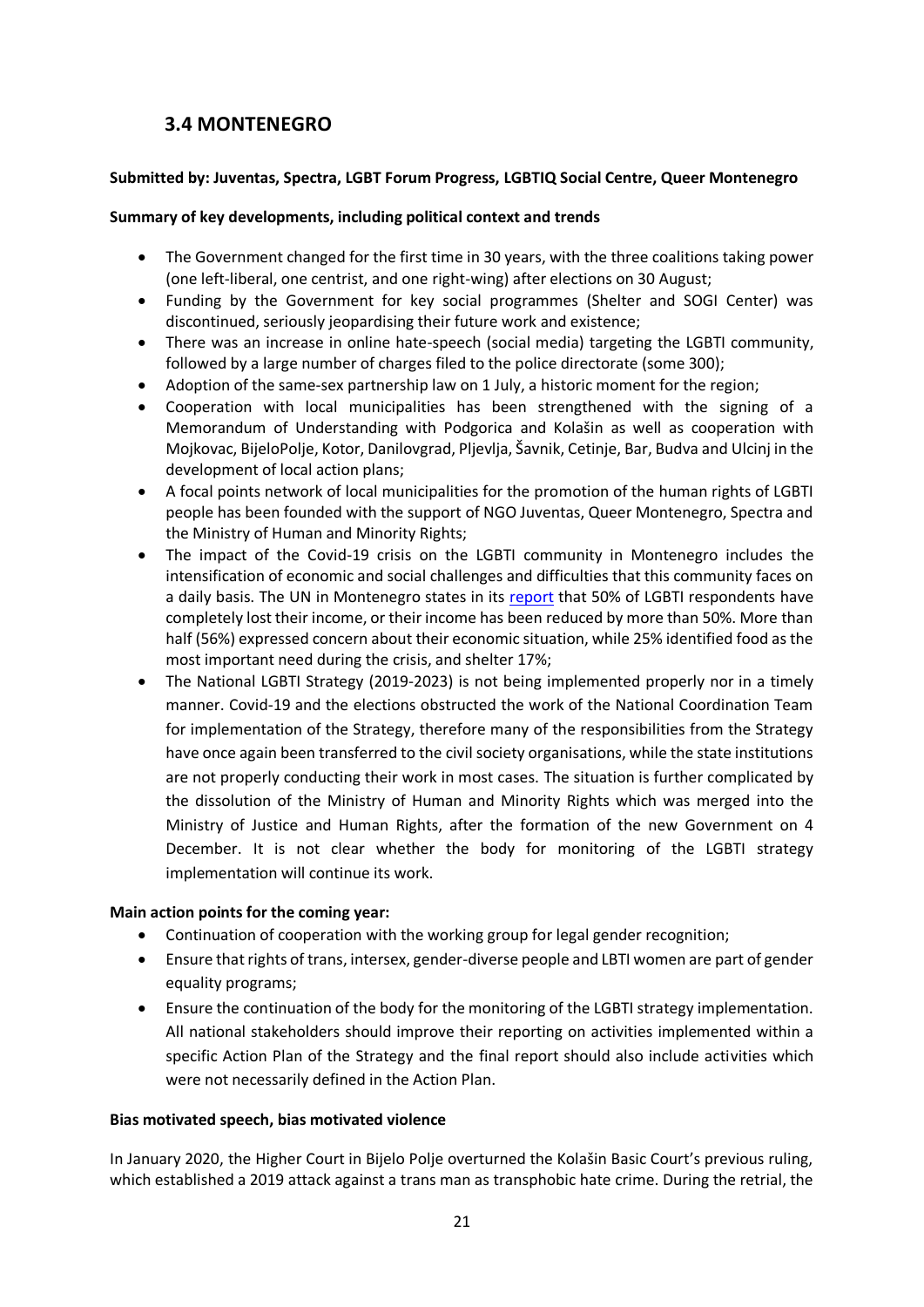victim had to [endure](https://www.vijesti.me/vijesti/crna-hronika/492717/adzic-vise-nece-prisustvovati-rocistima-zrtva-sam-neprimjerenih-pitanja-advokata-odbrane?fbclid=IwAR1i2Ir0myHJYEaFBa6M5WoZo9XV9-F5HMkBjYIogEDQeAn4T9vD_TiiOz8) intrusive and inappropriate questions about his gender identity, which were all approved by the court.

The Misdemeanour Court in Podgorica fined a perpetrator €100 for threatening LGBTI activists last year. Amfilohije Radović, Metropolitan of the Serbian Orthodox Church said in June that same-sex love was "murder" and "child murder". Police complaints in hate speech or hate crime cases were impossible to file during lockdown periods, as the police do not accept online complaints.

A notable rise of hate speech incidents was recorded after the adoption of the same-sex partnership law in July. Within a few days, over 200 complaints were reported to the police. A number of LGBTI organisations filed a criminal complaint against prominent lawyer Velibor Marković, for a series of hateful and threatening [comments,](http://cgo-cce.org/en/2020/07/28/komentari-advokata-markovica-predstavljaju-govor-mrznje-i-prijetnje-prema-lgbt-zajednici/#.X_W0lWhKg2x) in July. The complaints were sent to the police, the Bar Association, the Lawyers Association, and the Ombudsman.

*Main action points for the coming year:*

- Improving capacities of the judiciary system to adequately recognize, treat and sanction hate crime and hate speech, especially from public officials and religious authorities;
- Improving capacities of LGBTI organizations in monitoring hate crime and hate speech;
- Conducting campaigns about hate crime and hate speech based on SOGISC, especially online;
- Improve the functioning of the Team of Trust to promptly and adequately react to all forms of hate crime and hate speech, to meet regularly, and improve communication between its members;
- A system of free and sustainable legal aid, accompanied by strengthening of LGBTI persons to report violence and discrimination should be established.

# **Education**

Trans organisation Spectra and the Mirko Vešović high school in Podgorica signed a memorandum of understanding in March 2020, the first of its kind. The parties agreed on the school hosting workshops for students, teachers and school staff, to make the school a safer place for gender diverse students.

*Main action points for the coming year:*

- Continuation of education of high school students, teachers and school psychologists;
- Educational and informational campaigns should be launched to address the general public as well as various professionals: medical workers, police officers, prosecutors, judges, journalists, teachers, social workers, youth workers, representatives of political parties, decision makers, and representatives of institutions that are involved in exercising and protecting LGBTI rights;
- Continue research on discrimination against LGBTI students in schools and universities;
- Promote and implement research in the fields of human rights protection, sexuality, gender identity, gender expression and sex characteristics.

# **Employment**

The impact of Covid-19 on the LGBTI community in Montenegro includes the intensification of economic and social challenges and difficulties that the community faces daily. The UN in Montenegro states in its [report](https://montenegro.un.org/sites/default/files/2020-08/The%20UN%20Socio-economic%20response%20plan%20to%20COVID-19%20in%20Montenegro.pdf) that 50% of LGBTI respondents have completely lost their income, or their income has been reduced by more than 50%. More than half (56%) expressed concern about their economic situation, while 25% identified food as the most important need during the crisis, and shelter 17%.

*Main action points for the coming year:*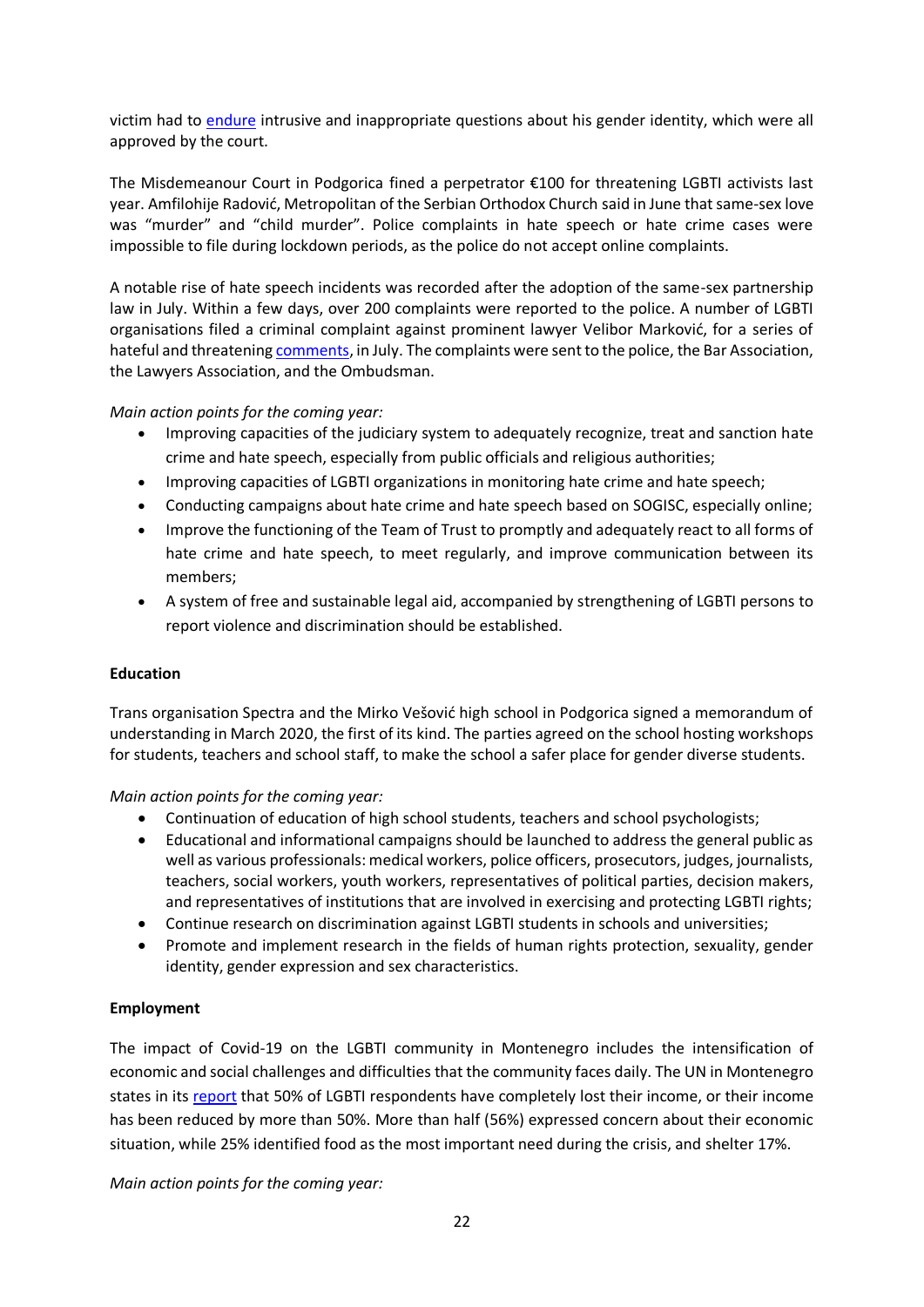• Ensure sustainability of key social support programmes for the LGBTI community (LGBTI Drop in Center, Shelter and SOGI Center) as well as sustainability of LGBTIQ organizations using different methodologies including social contracting, licencing, social entrepreneurship, etc.

# **Equality and non-discrimination, including legislation and enforcement**

NGOs Juventas and Queer Montenegro have been closely involved in enhancing capacities of local authorities in creating local action plans on fighting homophobia and transphobia, in close cooperation with the Ministry of Human and Minority Rights. As a pilot, efforts have been invested primarily in 5 municipalities (Podgorica, Kolašin, Mojkovac, BijeloPolje and Kotor) and this process resulted in 4 out of 5 municipalities (Podgorica, Kolašin, Bijelo Polje and Kotor) adopting their local action plans on improving the quality of life of LGBTI people. Activists have also started creating local action plans with the municipalities of Bar, Cetinje and Pljevlja. In March 2020 Queer Montenegro, NGO Juventas and Spectra, in cooperation with the Ministry of Human and Minority Rights, facilitated the creation of local government representatives' focal points network for promotion of human rights of LGBTI people. They also began improving the capacities of liaison persons for work with the LGBTI community in designated municipalities.

The municipality of Kotor is the first municipality in Montenegro and third in the region (next to Ljubljana and Zagreb) that has become a member of the international network [Rainbow Cities](https://www.rainbowcities.com/cities/kotor/)  [Network.](https://www.rainbowcities.com/cities/kotor/)

# *Main action points for the coming year:*

- Support to further development of local action plans, as well as monitoring of existing ones;
- Local authorities' capacities from the south to the north of the country should be additionally strengthened in order to create adequate and effective measures combating homophobia and transphobia on a local level;
- Monitoring of the implementation of the National LGBTI Strategy;
- Adoption and monitoring of the implementation of the Gender Equality Strategy.

# **Freedom of assembly, association and expression**

Stana, Montenegro's first LBTQ organisation was [established](https://www.lgbti-era.org/news/stana-lbtq-womens-organisation-established-montenegro) in March. A public discussion on LGBTI rights and a related photo exhibition were held in Nikšić this year. There has been no conclusion in the case of the triple ban of Nikšić Pride, legal proceedings are ongoing since 2015.

From 14-20 December the [8th Montenegro Pride](http://www.prcentar.me/clanak/osmim-montenegro-prajdom-digli-glas-protiv-svega-negativnog-to-se-u-drutvu-deava/1470?fbclid=IwAR2pfXMn_HVEToRzaaatS_30wawxcgiBgU2P8ecAIrwAcFF8TngrJ5Mcbo8) took place. Events were held online throughout the week, with a Pride car parade on Sunday 20 December. Pride was als[o marked](http://prcentar.me/clanak/osvjetljavanjem-institucija-i-objekata-dali-podrku-montenegro-prajdu-i-lgbtiq-osobama/1471?fbclid=IwAR2e1e23sEU5EkmB6zTVKSkn1__-EmqCiZ3nvd-CrWAOe97hVeuoLFundF8) by institutional buildings of Montenegro (Presidential buildings, Ministry of Interior and Podgorica Millenium Bridge), the EU Delegation and the U.S Embassy, who lit their buildings up in rainbow colours or flew the rainbow flag.

## *Main action points for the coming year:*

• Conditions for safe and peaceful organization of public events (pride marches, cultural events, etc) should be ensured in all municipalities in Montenegro.

## **Health**

The Ombudsman [found](https://www.ombudsman.co.me/docs/1604666965_29102020-prpeoruka-mz.pdf) in October that the Ministry of Health violated the rights of trans women, when failing to ensure them access to hormone therapy. Oestrogen is on the list of medications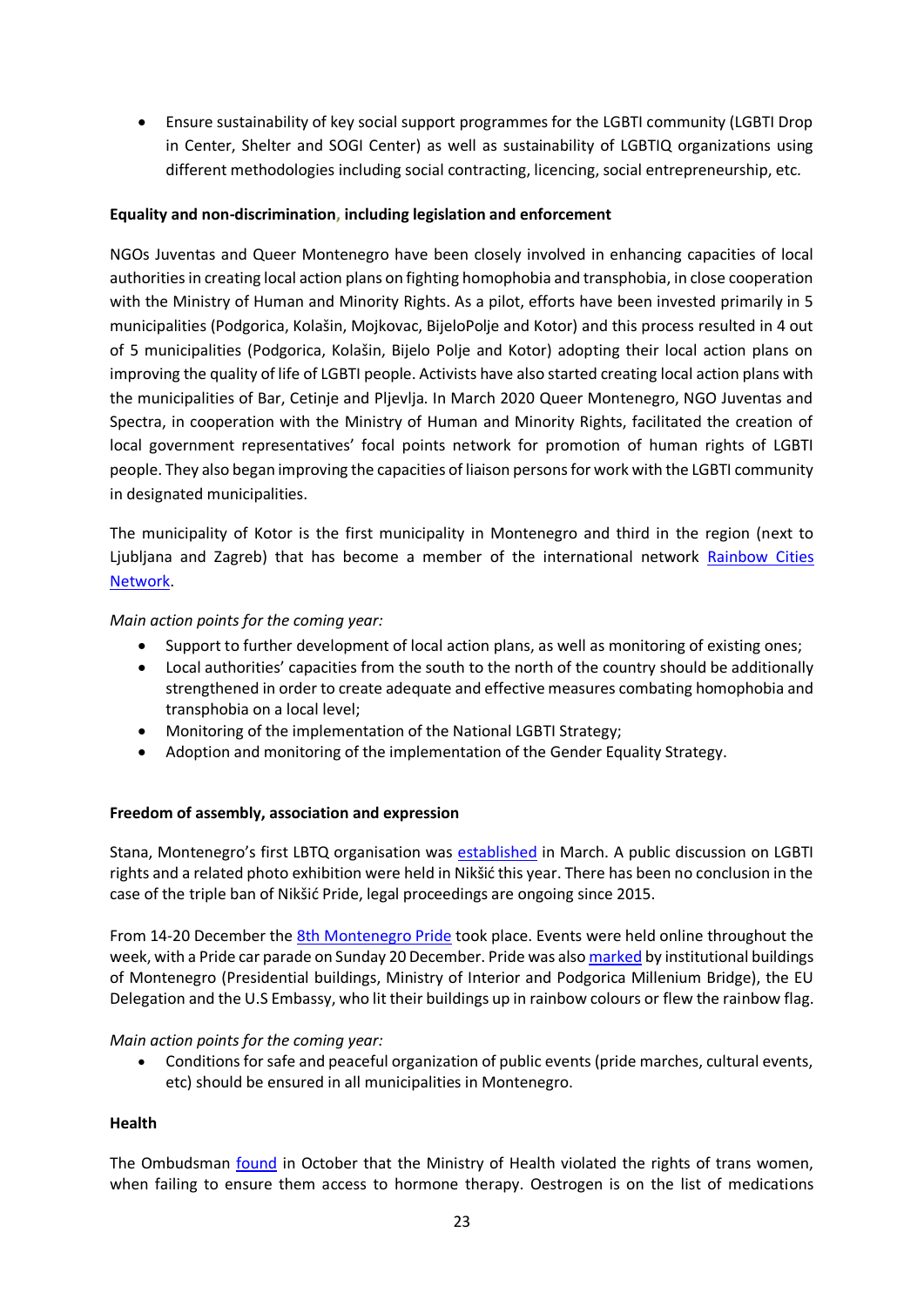covered by health insurance, but was unavailable in the country. The Ministry has since been working in cooperation with Spectra, to remedy the situation. Shortage of testosterone was also an issue during the lockdown, but was quickly addressed by the Podgorica Public Health Centre.

The third trans man since 2012 managed to have his gender affirming care costs covered by the public health insurance, with support from LGBT Forum Progress. Spectra started a project on HIV prevention and harm reduction among the trans and gender diverse community this year. Guidelines for the Commission based on informative consent have been developed by a psychiatrist who is a part of the team.

NGO Juventas, in close cooperation with NGOs working on human rights of LGBTIQ people, an informal group of LBTQ women in Montenegro (later established as "Stana"), and mental health professionals, conducted a study of LBTQ women across Montenegro, entitled "Overcoming the invisibility of LBTQ women in mental health care services in Montenegro" supported by Stonewall UK. The survey reported that this part of the community is ten times more at risk of anxiety and depression than the general population of women in Montenegro. Respondents shared that their mental health issues were mostly due to violence, discrimination, and stigma they had faced due to their SOGI. They also identified that consequent internalized homophobia/transphobia were an important factor. Chronic stress, lack of social support, as well as the perception and internalization of negative social attitudes are key risk factors in the significantly high prevalence of psychological issues among this social group.

## *Main action points for the coming year:*

- Ensure sustainability of health services, especially HIV prevention and treatment;
- Activities related to the improvement of sexual and reproductive health of LGBTI persons should be undertaken, with special focus on developing trans-specific prevention programs;
- Further development of trans-specific healthcare which will provide access to adequate healthcare of highest standards to transgender people, respecting their mental and physical integrity, in accordance with national and international standards, and committing to practices which include individual approaches and informative consent models;
- Creation of intersex-specific healthcare which will provide access to adequate healthcare for intersex people, respecting their mental and physical integrity;
- Implement campaigns aiming to sensitize medical professionals in relation to SOGISC, in accordance with internationally recognized and scientifically approved standards.

## **Human rights defenders**

The Covid-19 pandemic has had a serious impact on LGBTI people, manifested for instance in: loss of jobs (therefore inability to maintain economic independence as one of the prerogatives for keeping away from homo/transphobic environments they fled in the first place), increased risk of homelessness, worsening mental health due to social isolation, increased risk of contracting coronavirus due to other infections and conditions such as HIV, and increased risk of domestic violence.

This put increased pressure on the LGBTIQ Shelter (operated by LGBT Forum Progress), and the SOGI Center (operated by LGBTIQ Social Centre), both of which focus on specialised social support services for LGBTIQ people. They reported a dramatic increase in demand for support services and tried to move these online. Some programs are currently at risk of closure due to the discontinuation of state funding and a lack of external grants. Other LGBTI organisations have tried to meet the resulting demands by adapting some of their services, distributing food and hygiene packages, covering housing expenses, and providing more mental health support services. Juventas, Queer Montenegro and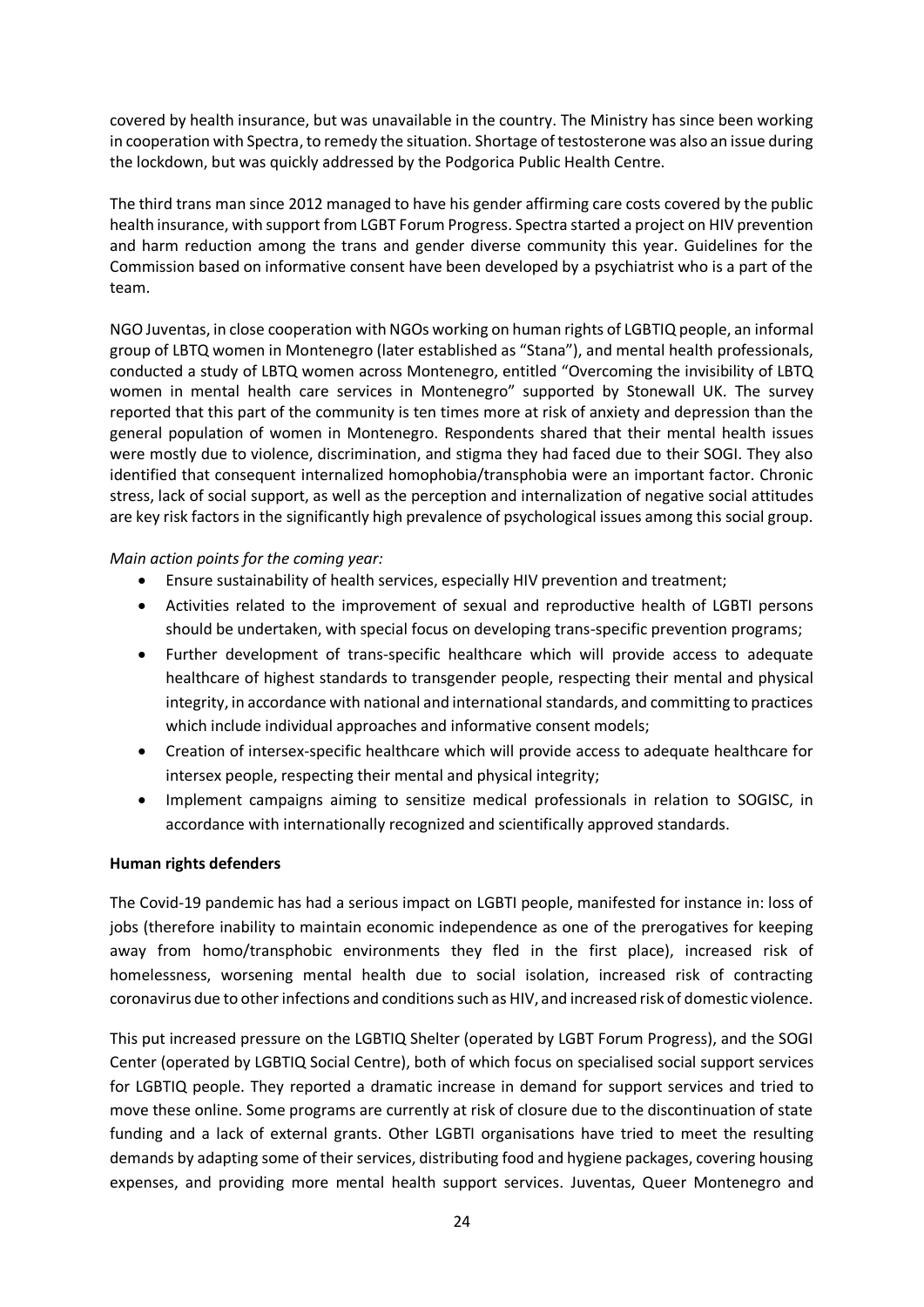Spectra designated a part of their own budget with the full consent of donors for March, April and June, later on managing to secure some external funding to make these adjustments. State funding however, has not been provided. In addition, not many funders were eager to address the needs of the communities via Covid-19 funding, but instead decided to focus that funding on other types of programs such as online tools and advocacy work. Juventas, Queer Montenegro, Spectra and Stana diverted most of their human resources capacities to addressing the mental health difficulties of the LGBTI community due to Covid-19, increasing counselling, peer support, and self-help sessions online. Spectra also delivered a training for hotline workers in the public health centre on how to better support trans, intersex, and gender diverse people.

NGOs have had a difficult time securing funding for the time of the pandemic. Many donors do not prioritise COVID-related funding. A project of Spectra for instance, was put on hold by a donor during the pandemic, despite Spectra modifying the activities and budget to make the work feasible despite lockdowns. The sudden loss of funding seriously endangered Spectra's existence.

On 31 August, Danijel Kalezić, Executive Director of **Queer Montenegro**, was verbally harassed in Podgorica with slurs about his sexual orientation and national identity. This was the first experience of this kind he had experienced since 2014, but it is not an isolated incident.

Two LGBTI activists received death threats and were publicly outed following a COVID-related protest.

*Main action points for the coming year:*

- NGOs and informal groups working on the protection and promotion of human rights of LGBTI people should be additionally supported, including financial and psychosocial support, especially in the politically hostile context;
- The government needs to consider the difficulties that certain groups of citizens face during the Covid-19 crisis, and fill in the gaps in the system that leads to the disadvantages that these groups face, which have been made so clear by this crisis.

## **Recognised unions for same sex couples**

On 1 July, Montenegro's Parliament [legalized](https://www.dw.com/en/montenegro-parliament-legalizes-same-sex-civil-partnerships/a-54020034) same-sex partnerships, becoming the first non-EU country in the Western Balkans region to do so, which is expected to have a positive impact in neighbouring countries. The vote in the 81-seat Parliament counted 42 in favour and 5 against. Those living in a civil partnership will now have the same rights as different-sex married couples, with the exception of adoption. The same vote held in 2019 was [unsuccessful.](https://www.ilga-europe.org/sites/default/files/2020/montenegro.pdf) The Law came into effect on 15 July and the legislator gave one year before the Law can be fully operational, meaning that all connecting laws and new bylaws need to be brought so the community can actually use it.

*Main action points for the coming year:*

● Ensure adequate and timely implementation of the Law on Life Partnership of Same Sex Persons, by introducing amendments in connecting laws and creation of necessary bylaws.

## **Rights and equal treatment of trans and intersex people**

The impact of Covid-19 on the transgender community in Montenegro amplified challenges and difficulties the community is facing on a daily basis. Many trans people who are working on the black market have lost their jobs, leaving them without any sources of income, therefore facing the risk of homelessness, famine and extreme poverty. Trans sex workers are either not able to work or are risking their health and safety while working, in order to earn an income necessary for survival.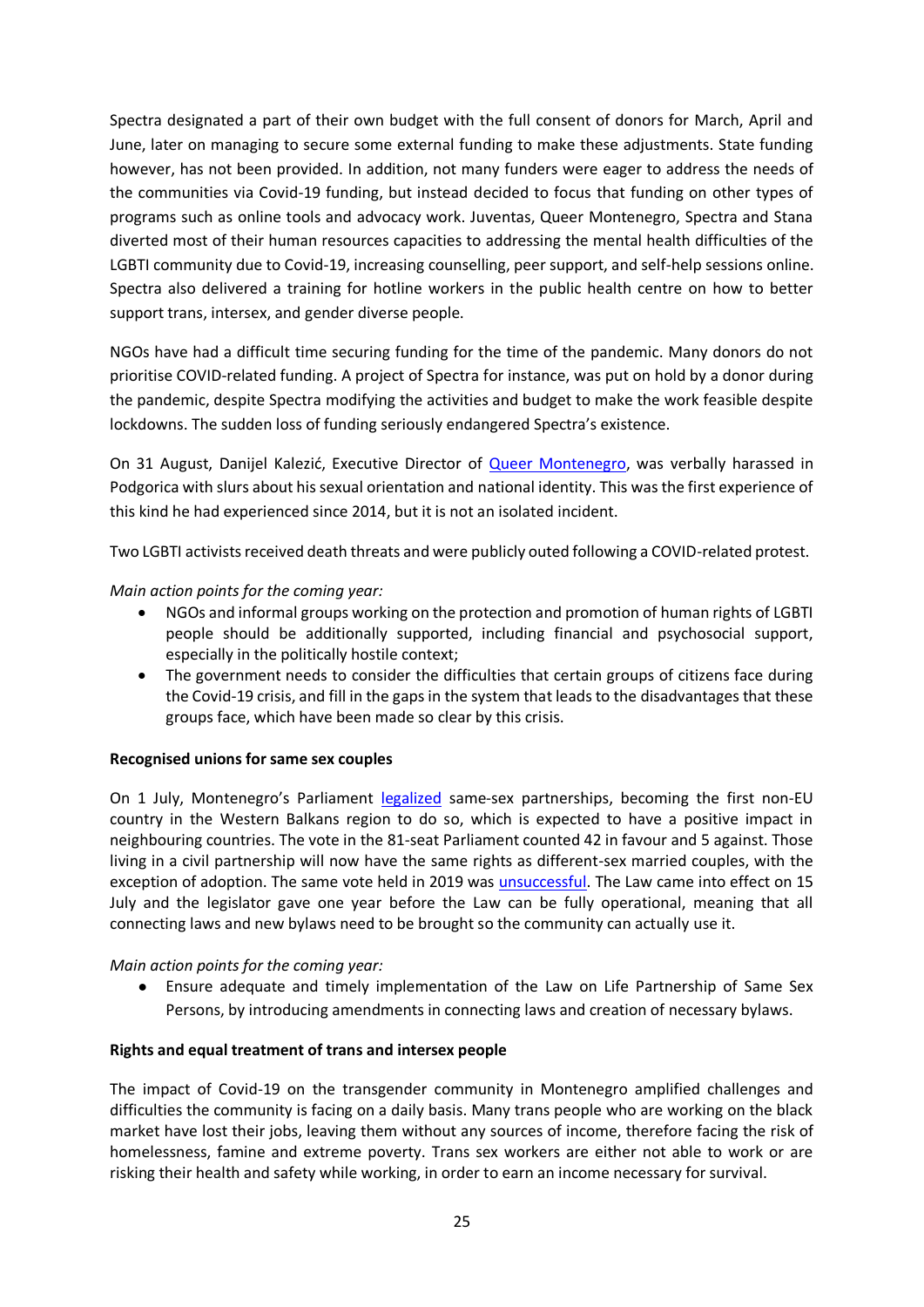The legal gender recognition law reform did not move forward this year, but civil society continued to lobby for speedy adoption. Cooperation with the working group for LGR has started.

Association Spectra cooperated with the Ombudsperson after they gave a recommendation to the Ministry of Health to resolve the issue of lack of hormonal treatment for transgender women. The process is being monitored now on how and when it will be resolved.

## *Main action points for the coming year:*

- Further development of trans-specific healthcare services through further development of informative consent protocols and building capacities of medical workers;
- Raising awareness on intersex issues, self-determination and bodily integrity in healthcare;
- Building capacities of medical workers for providing affirmative care to trans, intersex and gender-variant people;
- A Working Group for the Law on Gender Identity should be created, and the law should be adopted to ensure legal gender recognition based on self-determination, in accordance with ECHR practice and the WHO revision of ICD-11, which depathologizes trans identities. Additional efforts and active participation of all respective Ministries should be ensured in this process.

## **Recommendations on how the EU delegation can support LGBTI civil society**

- Supporting the implementation of the LGBTI Strategy;
- Supporting further decentralization by supporting LGBTI organizations in cooperation with local municipalities;
- Supporting advocacy for the adoption of the Law on gender identity;
- Strengthening partnerships with LGBTI organizations and supporting them in establishing and nurturing cooperation with Parliament and political parties;
- Further supporting campaigning and advocacy efforts of grassroot organizations;
- Ensuring continuous support to the sustainability of LGBTI organizations and their successful services and activities.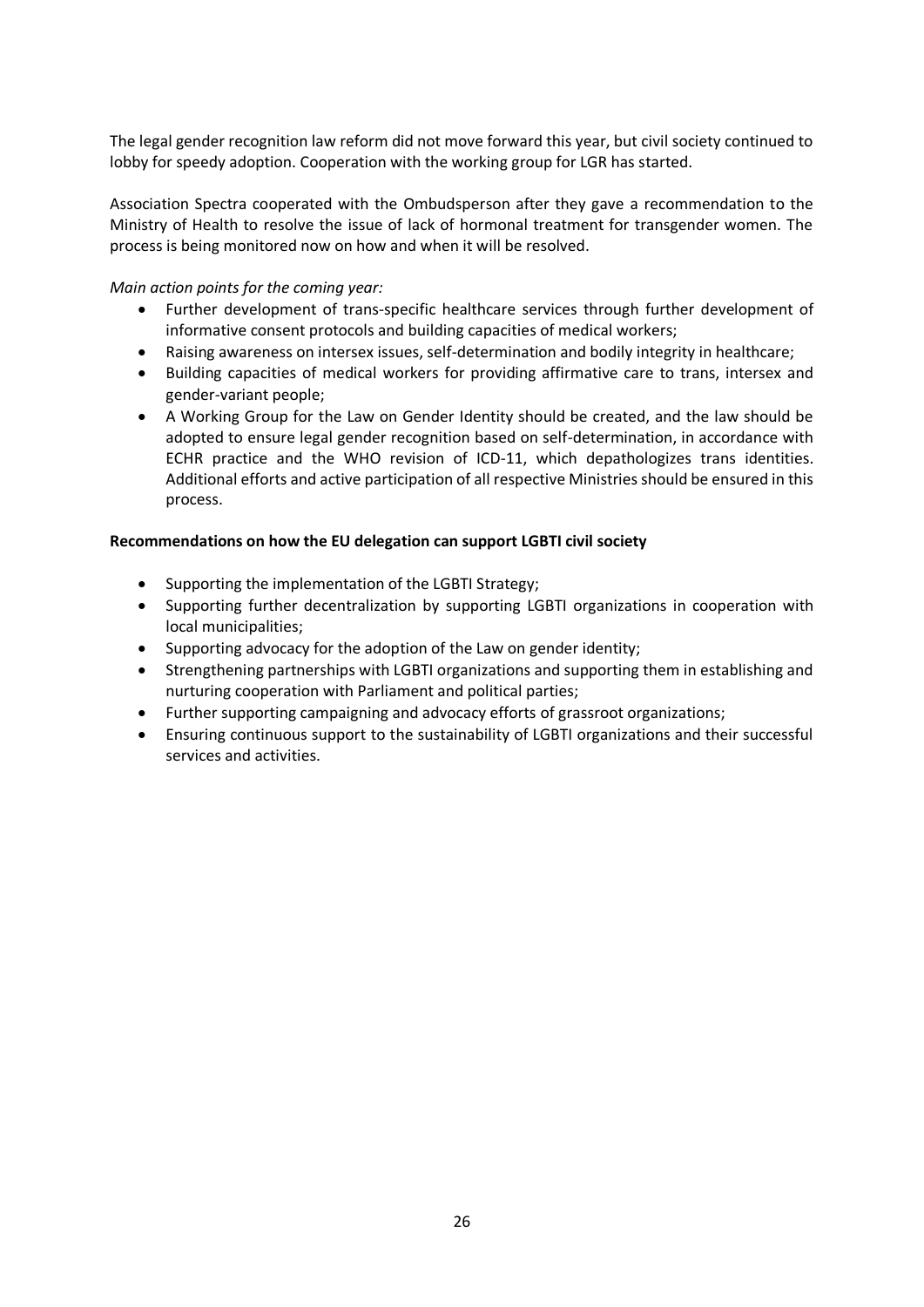# <span id="page-27-0"></span>**3.5 NORTH MACEDONIA**

# **Submitted by: Macedonian Helsinki Committee for Human Rights – LGBTI Support Centre, Coalition Margins, Subversive Front, LGBT United Tetovo**

## **Summary of key developments, including political context and trends**

- In October 2020 the Law on Prevention and Protection against Discrimination (LPPD) was readopted;
- The newly elected government continues cooperation with LGBTI organisations;
- The Ministry of Labour and Social Policy, together with LGBTI civil society, started the process of drafting the National Action Plan for LGBTI 2021-2025;
- Opening of the first National Helpline for LGBTI people;
- Cooperation with four local municipalities on LGBTI rights;
- The Ministry of Justice, together with NGOs, drafted an amendment to the Law on Civil Registry introducing legal gender recognition (LGR).

## **Main action points for the coming year:**

- Election of the new Commission for Protection against Discrimination (CPPD) transparently and professionally, and implementation of the LPPD;
- Adoption of the Law on Civil Registry introducing LGR based on self-determination;
- Adoption of the National Action Plan for LGBTI 2021-2025 with incorporated suggestions from NGOs;
- Support of LGBTI services by the government;
- Ensure harmonisation of laws with the LPPD.

# **Bias motivated speech, bias-motivated violence**

Bias-motivated speech remains uncondemned by public authorities and officials. The Helsinki Committee [recorded](http://govornaomraza.mk/) 172 cases of hate speech this year, but fear that the number is even higher. The government has not condemned any of these cases. Coalition Margins received complaints for 1 case of harassment of a trans woman by a family doctor; 1 case of refusal of a gay man's health service due to HIV status; Homophobic hate speech against a group of LGBTI youth; harassment and violation of the privacy of a trans sex worker; transphobic hate speech and violation of the right to privacy of four trans women; transphobic harassment of a trans woman in high school.

On 29 August, MP Dimitar Apasiev from the Levica party used the word "faggot" to discredit an opponent in the Parliament. A criminal proceeding was launched. Hate speech was also part of the pre-election period. For instance, Janko Bachev of the *Never North, only Macedonia* coalition used similar language.

Subversive Front received negative responses by the Public Prosecutors' office to five of the submitted 83 SOGI-based hate speech criminal charges. The prosecutors defend their arguments by using freedom of expression as an overarching human right as stipulated in the First Amendment of the US Constitution, as the hate speech occurred on the social media platforms hosted by US-based domain names and servers. This example shows the lack of understanding by the prosecutors of the jurisdiction and of the effects that SOGI-based hate speech has on LGBTI persons who live in North Macedonia and who are exposed to harmful online content in Macedonian language.

In August, the President of LGBT United Tetovo, Bekim Asani, was physically attacked and later received death threats online. The EU Delegation in Skopje [condemned](https://eeas.europa.eu/delegations/republic-north-macedonia/84031/statement-eu-delegation-republic-north-macedonia-attack-lgbti-activist-bekim-asani_en) the attack, called for a prompt investigation and for fast adoption of the Law on Prevention and Protection against Discrimination to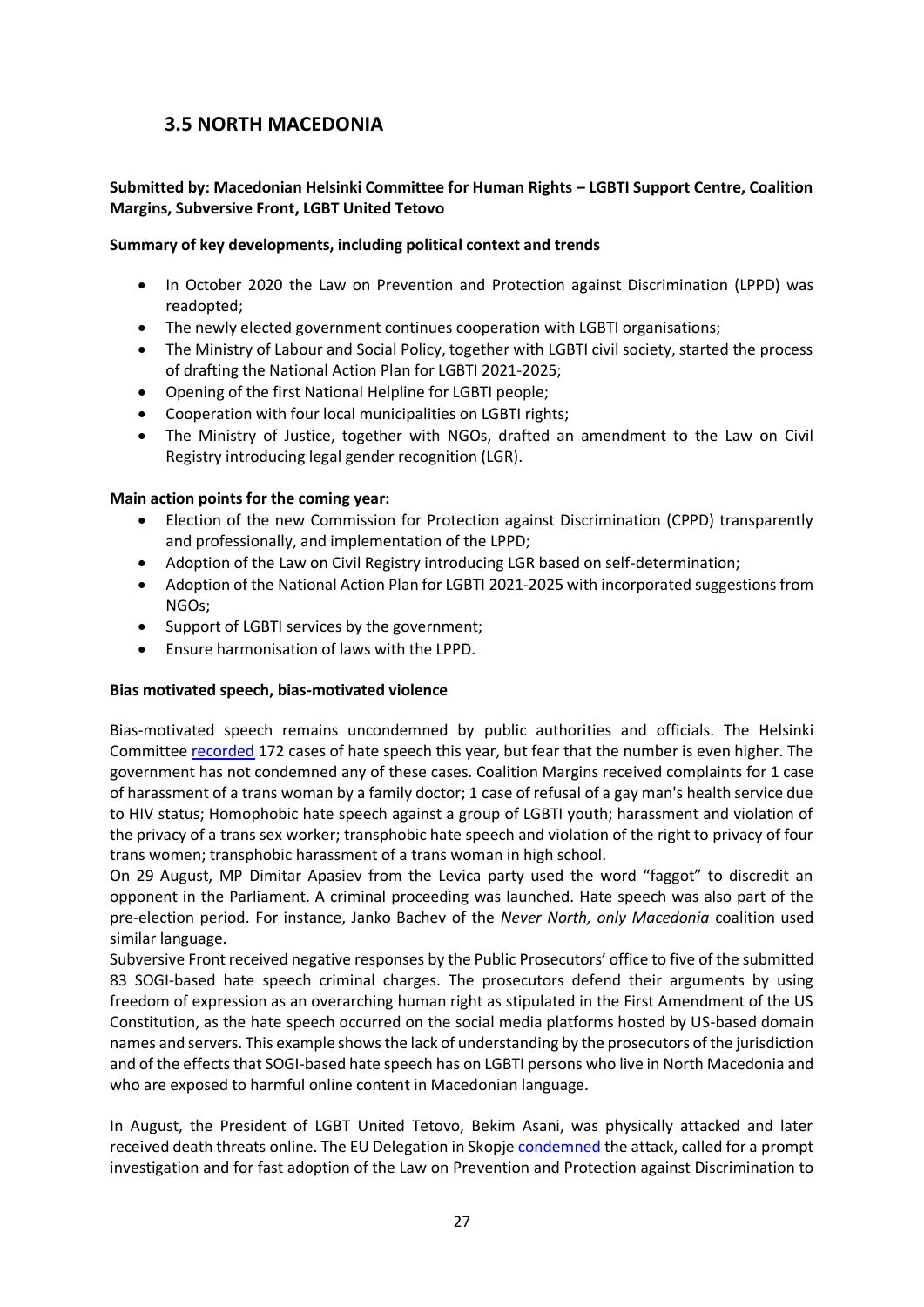be a priority for the Parliament. The Tetovo police station and Tetovo's Prosecutor's Office identified and initiated charges against the attackers.

The implementation of the Criminal Code in terms of hate crimes towards LGBTI people remains a challenge as the previous attack on the LGBTI Support Centre and activists are still not resolved. The new cases are still not classified as SOGI based hate crimes. In 2020 Coalition Margins received complaints of one case of domestic violence against a trans person, one case of hate violence against a trans sex worker, and one case of homophobic hate violence against a gay man.

# *Main action points for the coming year:*

- Improvement of state response to hate speech connected to LGBTI visibility events;
- Increase the collection of data on hate crimes and hate speech based on sexual orientation and gender identity (SOGI);
- Increase capacities of police and law enforcement for more effective prevention and prosecution of hate crimes and hate speech based on SOGI.

## **Education**

Coalition Margins, in collaboration with the Bureau for Development of Education, the Ministry for Education and Science, and educational experts, developed an [instructional guide](http://mrk.mk/wp-content/uploads/2020/07/%D0%A3%D0%BF%D0%B0%D1%82%D1%81%D1%82%D0%B2%D0%BE-%D0%B7%D0%B0-%D0%BF%D0%BE%D1%81%D1%82%D0%B0%D0%BF%D0%BA%D0%B0%D1%82%D0%B0-%D0%B7%D0%B0-%D0%BF%D1%80%D0%B8%D1%98%D0%B0%D0%B2%D1%83%D0%B2%D0%B0%D1%9A%D0%B5-%D0%B8-%D0%B7%D0%B0%D1%88%D1%82%D0%B8%D1%82%D0%B0-%D0%BD%D0%B0-%D1%83%D1%87%D0%B5%D0%BD%D0%B8%D0%BA-%D0%B6%D1%80%D1%82%D0%B2%D0%B0-%D0%BD%D0%B0-%D0%BA%D0%BE%D1%98%D0%B0-%D0%B1%D0%B8%D0%BB%D0%BE-%D0%BE%D0%B4-%D1%84%D0%BE%D1%80%D0%BC%D0%B8%D1%82%D0%B5-%D0%BD%D0%B0-%D0%BD%D0%B0%D1%81%D0%B8%D0%BB%D1%81%D1%82%D0%B2%D0%BE-%D0%B7%D0%BB%D0%BE%D1%83%D0%BF%D0%BE%D1%82%D1%80%D0%B5%D0%B1%D0%B0-%D0%B8-%D0%B7%D0%B0%D0%BD%D0%B5%D0%BC%D0%B0%D1%80%D1%83%D0%B2%D0%B0%D1%9A%D0%B5.pdf) for dealing with and preventing violence in primary schools. The guide acts as a bylaw of the new Law on primary education. The Ministry of Education and Science accepted it and Minister Arber Ademi officially signed it in July 2020.

HERA received a [decision](http://mon.gov.mk/content/?id=3543) for the continuation of the process for implementation of the pilot program for sexual education in primary schools from the Bureau for Development of Education and the Ministry for Education and Science.

## *Main action points for the coming year:*

- Revision of textbooks which contain homophobia, transphobia and gender stereotypes;
- Piloting comprehensive sexuality education in selected schools.

## **Employment**

The new Law on Labour Relations was drafted in 2020 but is still not adopted. This Law will finally introduce sexual orientation and gender identity as protected grounds from discrimination since the previous Law only recognised sex inclination, which was incomplete.

## *Main action points for the coming year:*

• Adoption of the new Law on Labour Relations introducing sexual orientation and gender identity as grounds for discrimination.

## **Equality and non-discrimination, including legislation and enforcement**

As a significant setback, in [May](https://www.ilga-europe.org/resources/news/latest-news/decision-constitutional-court-north-macedonia-lppd) 2020 the Constitutional Court of North Macedonia repealed the 2019 Law on Prevention of and Protection against Discrimination (LPPD). The Law had for the first time explicitly prohibited against discrimination based on sexual orientation and gender identity as a result of many years of work, tireless commitment and perseverance of LGBTI activists in North Macedonia. The Law had also received positive opinions from the Venice Commission, the United Nations, the European Union and the OSCE-ODIHR. The Court repealed the Law because of a procedural issue.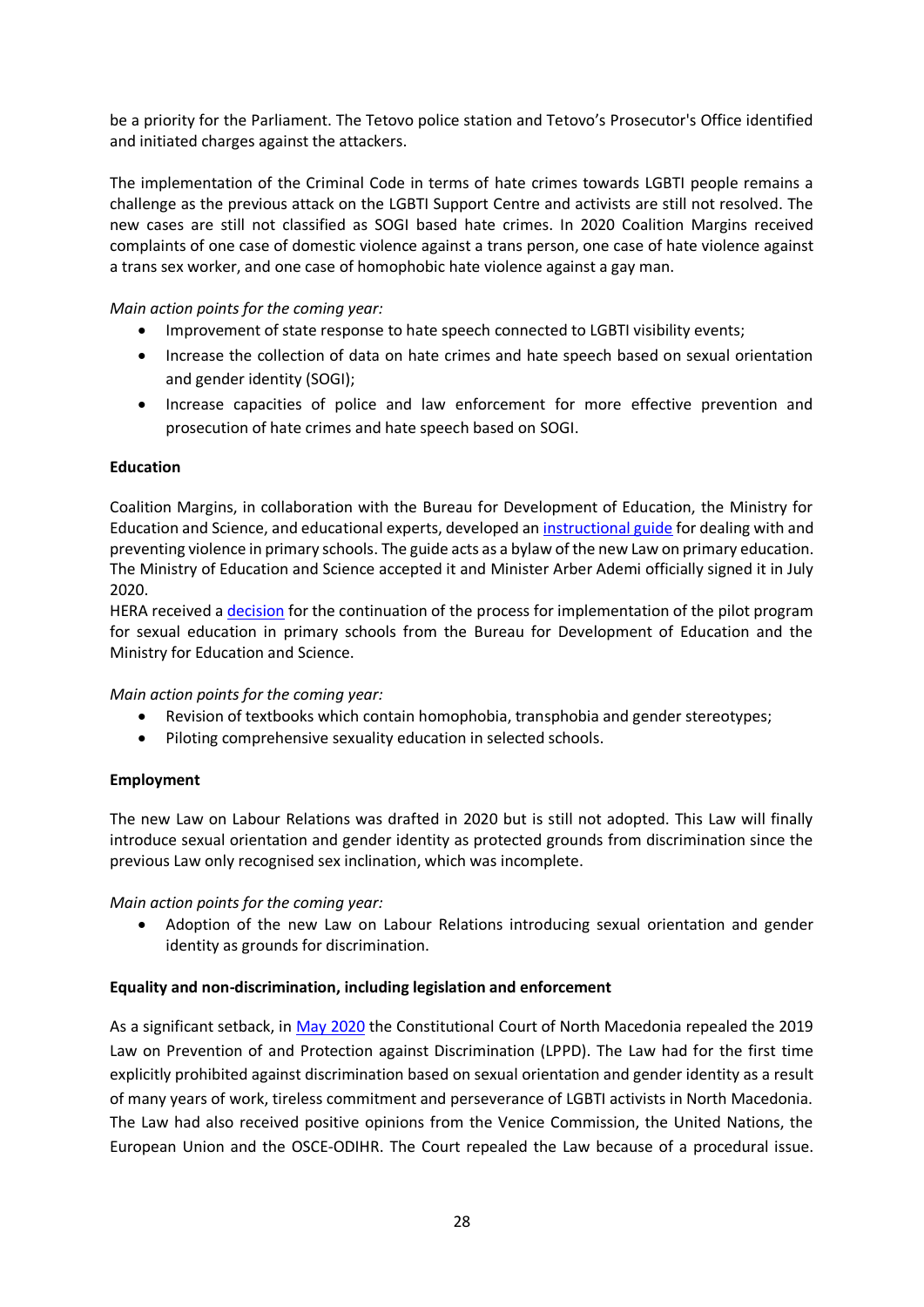Namely, in 2019 the Law was passed without the required majority of MPs present in Parliament according to the Constitution.

Elections were held in July 2020, and a new Parliament was elected. In October the LPPD was returned to Parliament and [adopted](https://mhc.org.mk/news/konechno-usvoen-zakon-za-antidiskriminacija-barame-brz-i-transparenten-izbor-na-soodvetnata-komisija/) with 69 votes. Concerns about the transparency of the election and ensuring professionalisation of the implementing Commission (CPPD) remain because the Law was adopted without the proposed Amendment towards a more transparent and inclusive procedure. [A](https://www.sobranie.mk/content/Javen%20oglas-diskriminacija/Ogals-%20diskriminacija%2024.11.20.pdf)  [call for candidates](https://www.sobranie.mk/content/Javen%20oglas-diskriminacija/Ogals-%20diskriminacija%2024.11.20.pdf) for the Commission was open until 23 December.

# *Main action points for the coming year:*

- Election of the new Commission for protection against discrimination in a transparent and professional procedure and implementation of the LPPD;
- Harmonisation of other laws with the new LPPD;
- The Parliament must elect a professional and independent expert in human rights as the new Ombudsperson, and strengthen the capacities and independence of the institution.

## **Freedom of assembly, association and expression**

The [second Skopje Pride](https://developers.facebook.com/docs/plugins/embedded-posts/?prefill_href=https%3A%2F%2Fwww.facebook.com%2FSkopjePride%2Fposts%2F566748117330373&__cft__%5B0%5D=AZXuSl3iESb7LzECBgNjvVlDLYQ5DqM1VjE2vihTkBQ74D65QzItm0IgLcbC5gUCN47g2x0FxbDeLslf4xmeDNCS0qXhCjnlZaunD_580ZjzGtEYLL75Hk5YE4pYSOvNKD0Cg3-h1Tn-Hl9YlLkEkQ7J9pwVdtxwNAoIwCUT0Ib-9ou2CDEV6lm3PT8nyvG3DCw&__tn__=p%2CP-R#code-generator) was held online this year in September, due to the COVID-19 pandemic. In a meeting with the organisers, President Pendarovski [commended](https://mia.mk/president-pendarovski-meets-skopje-pride-organisers/?lang=en) the Pride events and pledged his support for comprehensive anti-discrimination legislation. MPs and government representatives also took part in the online events, catering to the needs of the LGBTI community members. Skopje Pride Weekend was successfully organised for the 8th time with physical and online events, without any incidents.

New community-based and self-initiated events and gatherings are taking place in towns outside the capital of Skopje. Every month, over 40 LGBTI community members frequent the community hub in Strumica (a city in south-east North Macedonia). Social media platforms serve as places where young LGBTI people head to for expressing themselves, and a few LGBTI youth initiatives were set up on Instagram and Facebook in 2020.

At the beginning of 2020, LGBT United Tetovo organised focus groups with employees in the municipalities of Tetovo, Gostivar, Dibra and Struga. A total of 28 employees in these four municipalities participated in focus groups which aimed to analyse their knowledge of LGBTI issues. LGBT United Tetovo has organised community events which aim to empower LGBTI community members at the local level.

## *Main action points for the coming year:*

- The central and the local governments must continue providing support to the organising of Skopje Pride, as this has previously positively affected public opinion on LGBTI people, and has positively affected LGBTI community members regarding their self-acceptance, selfconfidence, and feeling of belonging to a community;
- Local municipalities should undertake more actions on promoting equality and nondiscrimination in their annual plans and programmes, including budgets, along with genderresponsive budgeting policies introduction and implementation.

## **Health**

Trans people still face challenges in accessing health services related to gender reassignment, as well as general health services. Due to Covid-19 and the elections, the activities of the Ministry of Health's Working Group on developing guidelines for health services for trans people were postponed.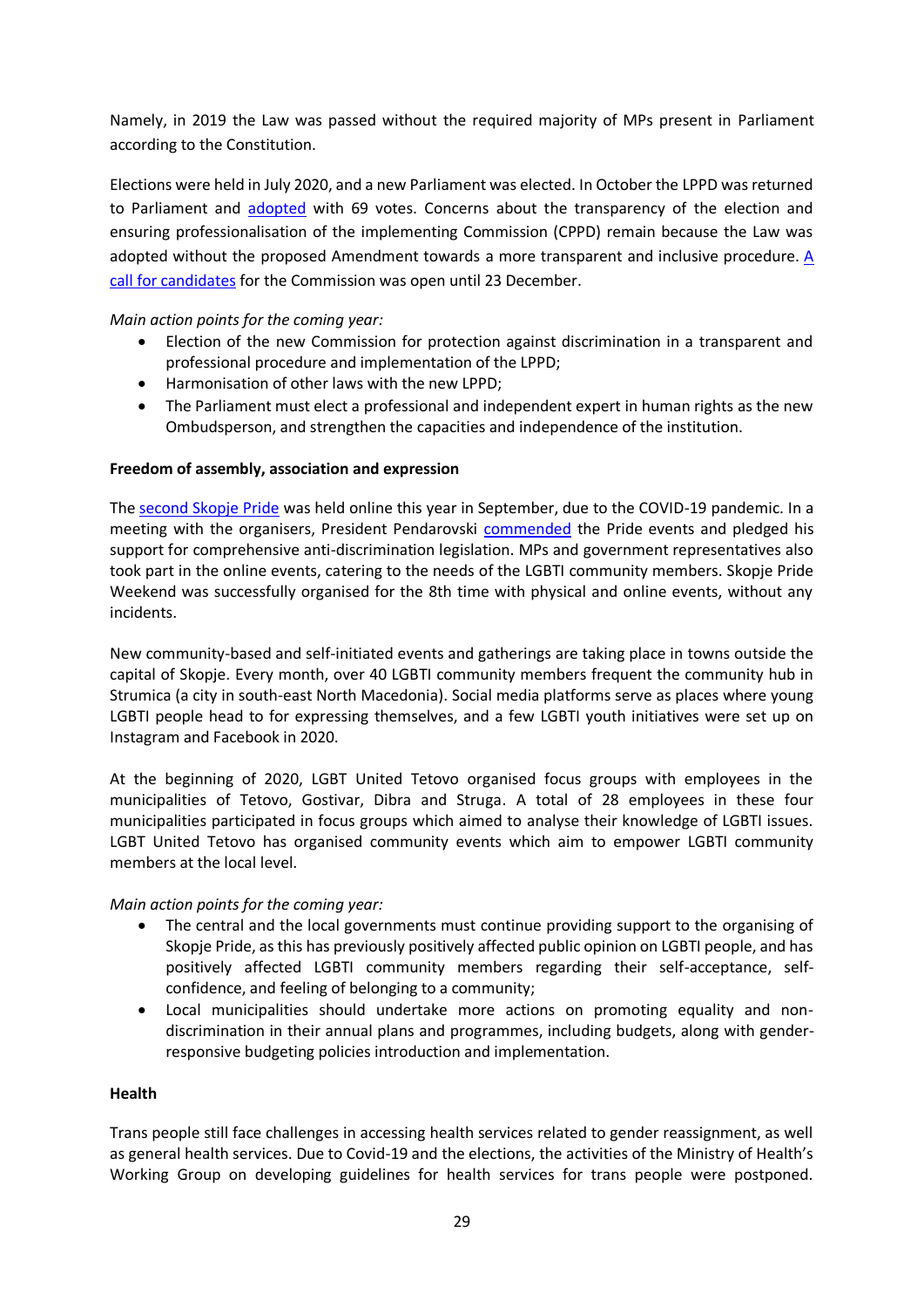However, a working group has been established, consisting of representatives from the Ministry of Health, the Health Insurance Fund, a CSO working on trans issues, an endocrinologist, a psychiatrist, a surgeon, a gynaecologist, and a trans community member.

Meanwhile, the trans community uses established links with health professionals from different medical branches to receive primary and secondary healthcare related to hormone prescription and monitoring of their health status related to hormonal therapy. There is limited access to partial surgeries that are necessary to prevent deterioration of the health of trans people. There is also limited access to some interventions such as mastectomies or implants of silicone denture that trans people need to cover on their own.

Subversive Front has received twice as many requests for mental health support services than prior to the pandemic. None of these services are funded by the state, which has meant that Subversive Front had to raise funds to hire more service providers. In August, the organisation launched the [National](https://www.facebook.com/LGBTIlinija)  [LGBTI Helpline,](https://www.facebook.com/LGBTIlinija) providing free counselling services for LGBTI people, their family members, and those working with them in education, healthcare, and other key areas.

## *Main action points for the coming year:*

- Recommence the activities of the Ministry of Health's Working Group on developing guidelines for health services for trans people;
- Improve trans people's access to healthcare services, including trans specific healthcare.

## **Human rights defenders**

Due to the Covid-19 crisis, many LGBTI people lose their jobs, and some were rendered homeless due to being unable to pay their rent. Over a period of nine months LGBT United Tetovo distributed six tonnes of food to vulnerable LGBTI people, and financially helped 12 LGBTI people cover financial needs such as living expenses. The initiative for trans rights - TransformA, with administrative and technical support from Coalition Margins, distributed around 200 food packages as well as protective packages against Covid-19 over the course of 8 months.

The LGBTI Support Centre managed to adjust its existing programmes to the Covid-19 situation and to answer the needs of the community. It has not faced any consequences by donors so far. However, funding for the Safe House remains uncertain since support from the Ministry of Labour and Social Policy was stopped due to the early elections and technical government. Coalition Margins managed to adjust to the new situation, but some processes were stopped, and some activities delayed. However, the organisation continued to offer its services to marginalised groups without discontinuation.

Subversive Front did not face any consequences by donors and partners, on the contrary, it received flexibility and adequate understanding in prioritising and adjusting activities according to the LGBTI community members' needs. This also included providing financial support for LGBTI people at social risk in meeting their basic needs for food and maintaining personal hygiene.

## *Main action points for the coming year:*

- Ensure that hate crimes against LGBTIQ human rights defenders are legally processed;
- The Ministry of Labour and Social Policy should reinstate funding to the Safe House.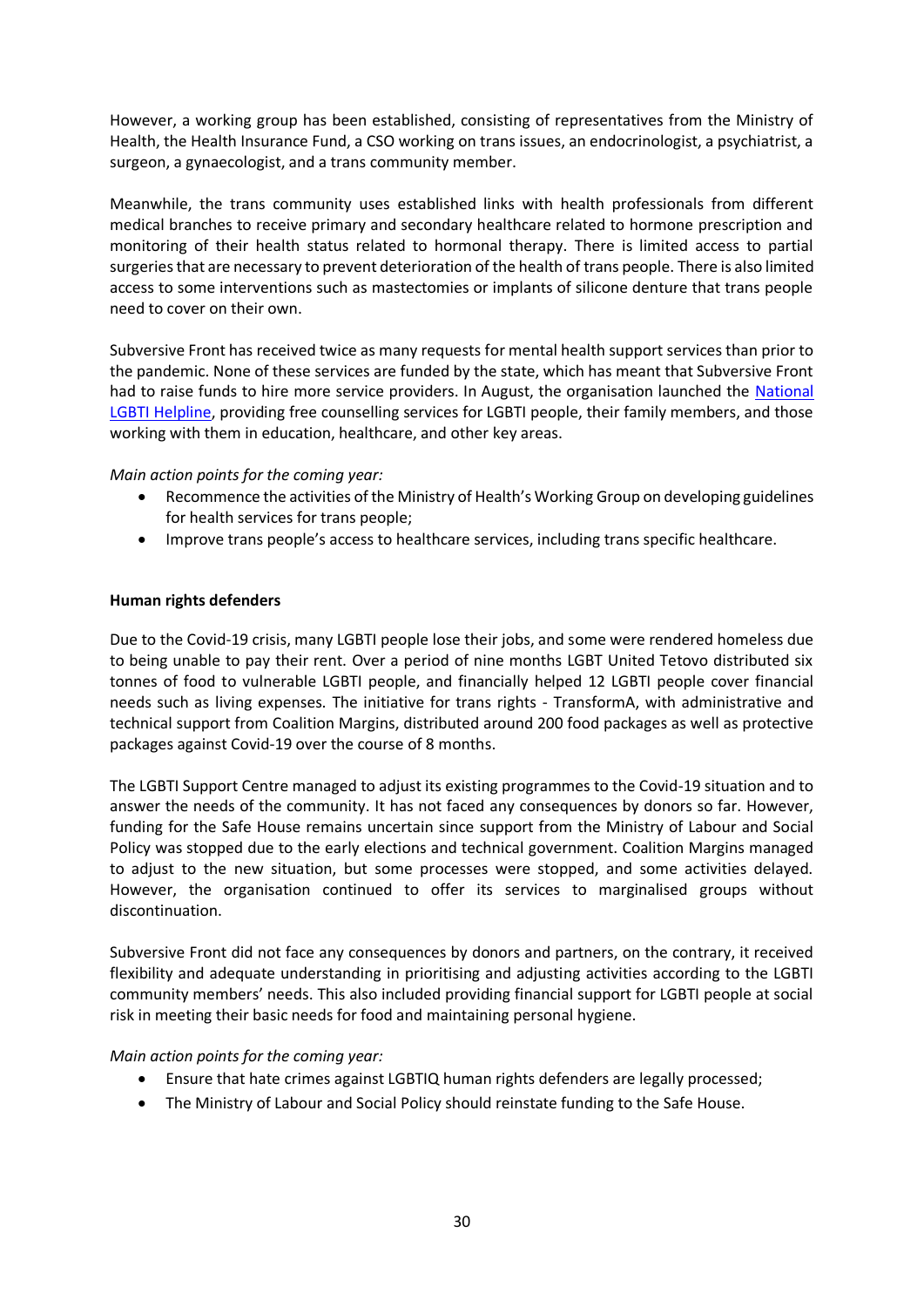## **Public opinion and attitudes**

The results from [surveys](https://www.youtube.com/watch?v=VsidNi-TOzM&t=5s) conducted before and after a set of 17 trainings addressing discrimination and hate speech held by Subversive Front for 325 civil servants employed at 40 national level authorities (ministries, agencies, bureaus), and 42 municipalities, show а higher level of recognition and understanding of discrimination and hate speech based on ethnic/national origin, religious affiliation or political beliefs, than on LGBTI, people who live with HIV or people with disabilities. 36% of the training participants think that LGBTI people demand special rights, and 69% think that discrimination is difficult to prove.

In a [public opinion poll](https://www.ihr.org.mk/storage/app/media/Publications/%D0%9E%D1%86%D0%B5%D0%BD%D0%BA%D0%B0%20%D0%BD%D0%B0%20%D1%98%D0%B0%D0%B2%D0%BD%D0%BE%D1%82%D0%BE%20%D0%BC%D0%B8%D1%81%D0%BB%D0%B5%D1%9A%D0%B5%20%D0%B8%20%D0%BD%D0%B8%D0%B2%D0%BE%D1%82%D0%BE%20%D0%BD%D0%B0%20%D0%BF%D0%B5%D1%80%D1%86%D0%B5%D0%BF%D1%86%D0%B8%D1%98%D0%B0%20%D0%B7%D0%B0%20%D0%A1%D0%9E%20%D0%B8%20%D0%A0%D0%98%20%D0%BA%D0%B0%D0%BA%D0%BE%20%D0%BE%D1%81%D0%BD%D0%BE%D0%B2%D0%B8%20%D0%B7%D0%B0%20%D1%83%D1%82%D0%B2%D1%80%D0%B4%D1%83%D0%B2%D0%B0%D1%9A%D0%B5%20%D0%B4%D0%B8%D1%81%D0%BA%D1%80%D0%B8%D0%BC%D0%B8%D0%BD%D0%B0%D1%86%D0%B8%D1%98%D0%B0%20-%202020.pdf) conducted by the Institute for Human Rights and published in October 2020, 76,2% of the citizens of North Macedonia have not met any LGBTI person, 66% would not accept to have an LGBTI colleague, 53,9% do not approve of LGBTI people working as teachers, 65,6% are strongly against LGBTI people holding hands in public, 74,1% do not want LGBTI people kissing in public, and 70% think that homosexuality is a disease.

#### *Main action points for the coming year:*

• Improved state response to negative attitudes and hatred towards LGBTI people with the promotion of equality and the condemnation of discrimination, hate speech and hate crimes.

#### **Rights and equal treatment of trans and intersex people**

In October 2020, the Civil registry office changed the gender marker of X, based on which the State fulfilled the individual remedy from the 2019 ECtHR judgement of X v. North Macedonia. To implement the judgement, the State also has an obligation to adopt a law that will allow the legal gender recognition of trans people in a fast, transparent and accessible procedure.

In November 2018, the Ministry of Justice established a working group for drafting a law on civil registry, which in a separate chapter should regulate the procedure for legal gender recognition. In the latest version of the draft law, trans people need to sign a statement that they want to change their gender marker with the notary and then go to the registry office to submit a request for the change. It is positive that a simple administrative procedure is planned in the draft. Regrettably however, it sets different criteria for people who want to make more than one change in their gender marker, and only unmarried trans people can apply for legal gender recognition (in practice this requires married people to divorce in order to access legal gender recognition). Even though earlier versions of the draft law included the option for a third gender marker, the last version excluded that part and failed to recognise non-binary people. The final draft of the law is expected to be adopted in 2021.

Meanwhile, more than 10 cases on legal gender recognition are pending in different stages of the procedure before the national institutions due to the refusal of the civil registry to accept its competence to decide in these cases.

#### *Main action points for the coming year:*

- Adoption of the Law on Civil Registry introducing legal gender recognition based on selfdetermination;
- Providing medical services for gender reassignment covered by public health insurance;
- Building the capacity of the police for protection from transphobic crimes and hate speech.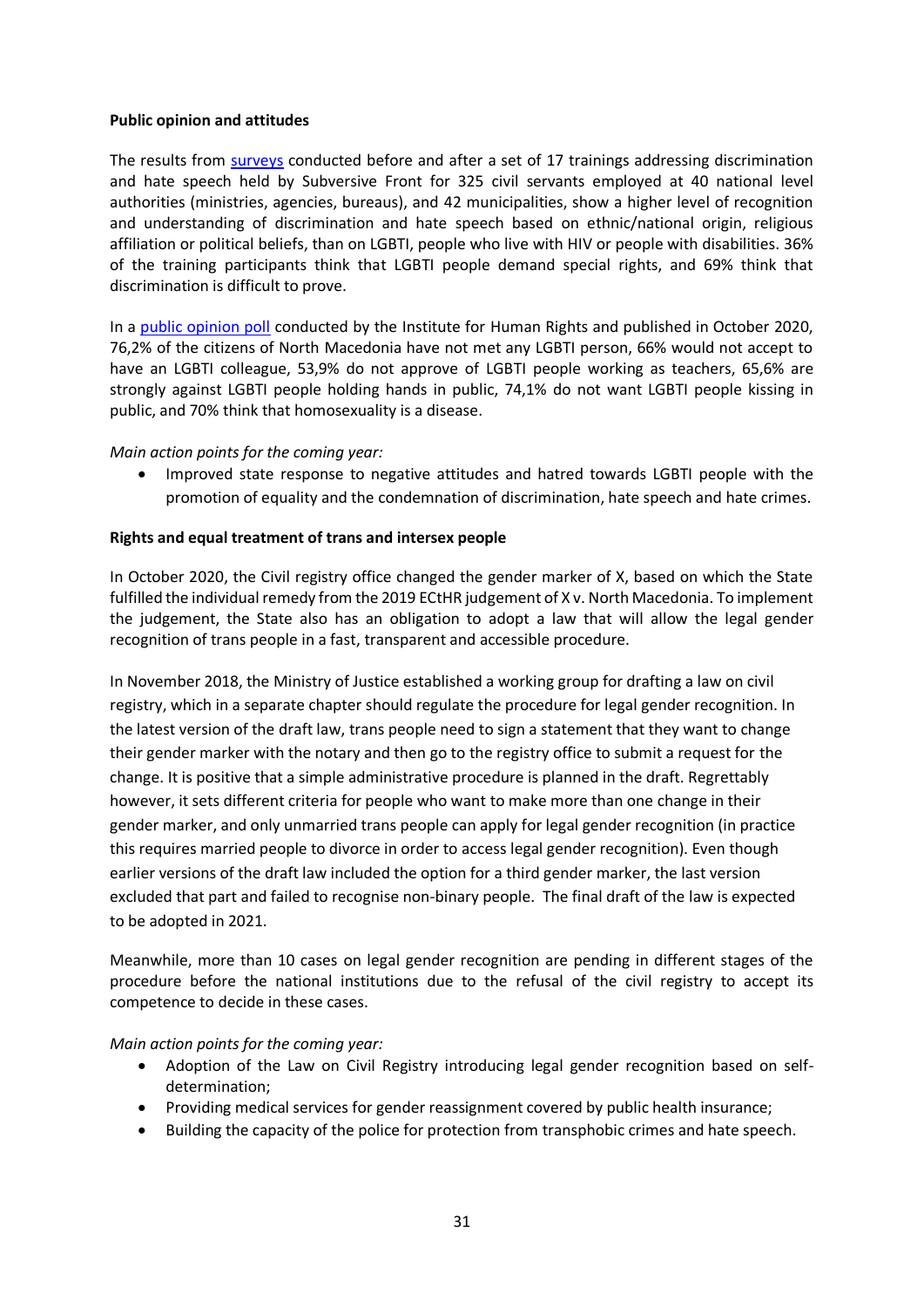# **A supportive and enabling environment for civil society**

The government opened a call for financial support for the civil society sector in dealing with the consequences/challenges caused by Covid-19. TransFormA, with technical and administrative support from Coalition Margins, gained financial means from this call and continued to support the trans community members of the group. In December 2020, Subversive Front received financial support from the Government with contribution to employee salaries and remuneration fees for contract workers.

## *Main action points for the coming year:*

- The State should continue the practice of providing financial support to LGBTIQ led groups and organisations;
- The State should promote and practice values that are supporting the work of LGBTIQ led organisations and groups;
- The State should conduct consultations with LGBTIQ-led CSOs and groups when designing and planning financial and other types of support programmes and priorities.

## **Recommendations on how the EU delegation can support LGBTI civil society**

• The EU Delegation should conduct consultations with LGBTIQ led CSOs and groups on both national and local level when designing and planning financial and other types of support programmes and priorities.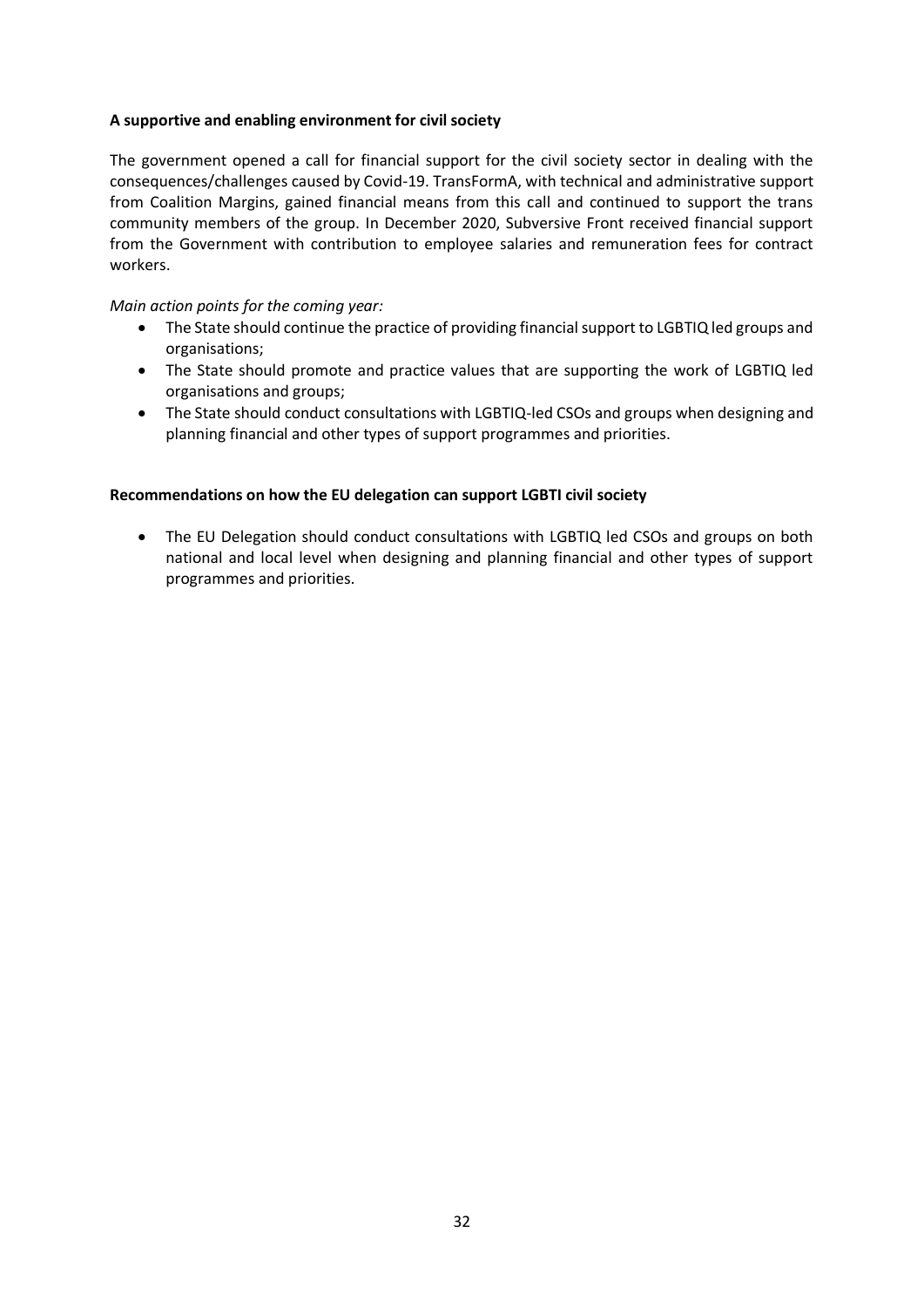# **3.6 SERBIA**

# <span id="page-33-0"></span>**Submitted by: Labris – Lesbian Human Rights Organization, Crisis Response and Policy Centre – CRPC, Da se zna!, Geten, XY Spectrum**

## **Summary of key developments, including political context and trends**

- Parliamentary elections were held in Serbia on 21 June 2020. Initially organized for 26 April, they were postponed by a state of emergency due to the COVID-19 pandemic in the country;
- After the elections, new Ministers were appointed and a new Parliament was formed in October;
- The Ministry for Human Rights and Social Dialogue was formed (it did not exist for several years) – Gordana Čomić was appointed as a Minister for Human Rights, who is seen as an ally;
- The new Anti-discrimination strategy, meant to be adopted in 2019, is still not adopted;
- On 26 November, the new Commissioner for Protection of Equality was elected. Civil society published a [joint statement](http://labris.org.rs/sr/pravna-analiza-izbora-poverenika-za-za%C5%A1titu-ravnopravnosti) about the lack of transparency of the election process.
- On 16 December 75 CSOs published a [joint statement](https://en.yucom.org.rs/statement-regarding-the-standstill-of-european-integration-in-the-republic-of-serbia-in-2020-by-the-civil-society-organisations-of-serbia-full-list-of-signatories-below/) expressing their dissatisfaction with the government's progress on reforms in the framework of the EU accession process. They also criticised the increase in violence against CSOs, journalists and media, and decreasing respect for democracy and rule of law, which has accelerated under the Covid-19 crisis.

## **Main action points for the coming year:**

- Urgent adoption of the new Anti-discrimination Strategy;
- Urgent adoption of the Same-Sex Partnership Law;
- Urgent adoption of Law on gender recognition in line with international human rights standards and based on self-determination;
- Better implementation of the Anti-discrimination Law to tackle hate crime and hate speech;
- Better and consistent implementation of existing provisions tackling discrimination against LGBTI people.

# **Bias motivated speech, bias motivated violence**

On 28 February, a group of masked extremists [attacked](https://crd.org/2020/03/04/attack-on-pride-info-centre-and-violent-protest-signal-worrying-trend-for-lgbti-community-in-serbia/) the Pride Info Centre, broke the door and caused damage to the exterior. Pride Info Center was the first safe space opened for LGBTI people in Serbia. On 2 March, a group of extremists [gathered](https://crd.org/2020/03/04/attack-on-pride-info-centre-and-violent-protest-signal-worrying-trend-for-lgbti-community-in-serbia/) in the town of Leskovac to protest against a Pride march that was falsely rumoured to take place that day. They chanted slogans such as "kill gays" and assaulted two journalists, threatening to "slaughter" them. Both cases are currently pending.

Serbia formed its government in the autumn of 2020 after elections over the summer. Ratko Dmitrović became the Minister of Demographic Development and Family Care. Dmitrović is a long-time journalist who has become especially famous in recent years for his misogynistic and homophobic rhetoric on social media. For example, he called the pride parade "a parade of shame, shamelessness and hidden Satanism", whilst he also said that he "never saw a beautiful feminist". LGBTI CSO Da se zna! published a [press release](https://www.facebook.com/dasezna.lgbt/photos/3216777968445480) afterwards.

A new report on unlawful conducts against LGBT+ people in the Republic of Serbia by Da se zna! has been published. In 2019, 63 SOGIE hate-motivated incidents were committed and recorded, which is 50% more than in the previous year. Most of the hate-motivated incidents reported to the police and prosecutor's office are still in the pre-investigation procedure. As many as 87.1% of the survivors have no information whether the received criminal report was even acted upon.

# *Main action points for the coming year:*

• Improve response to hate crime and hate speech;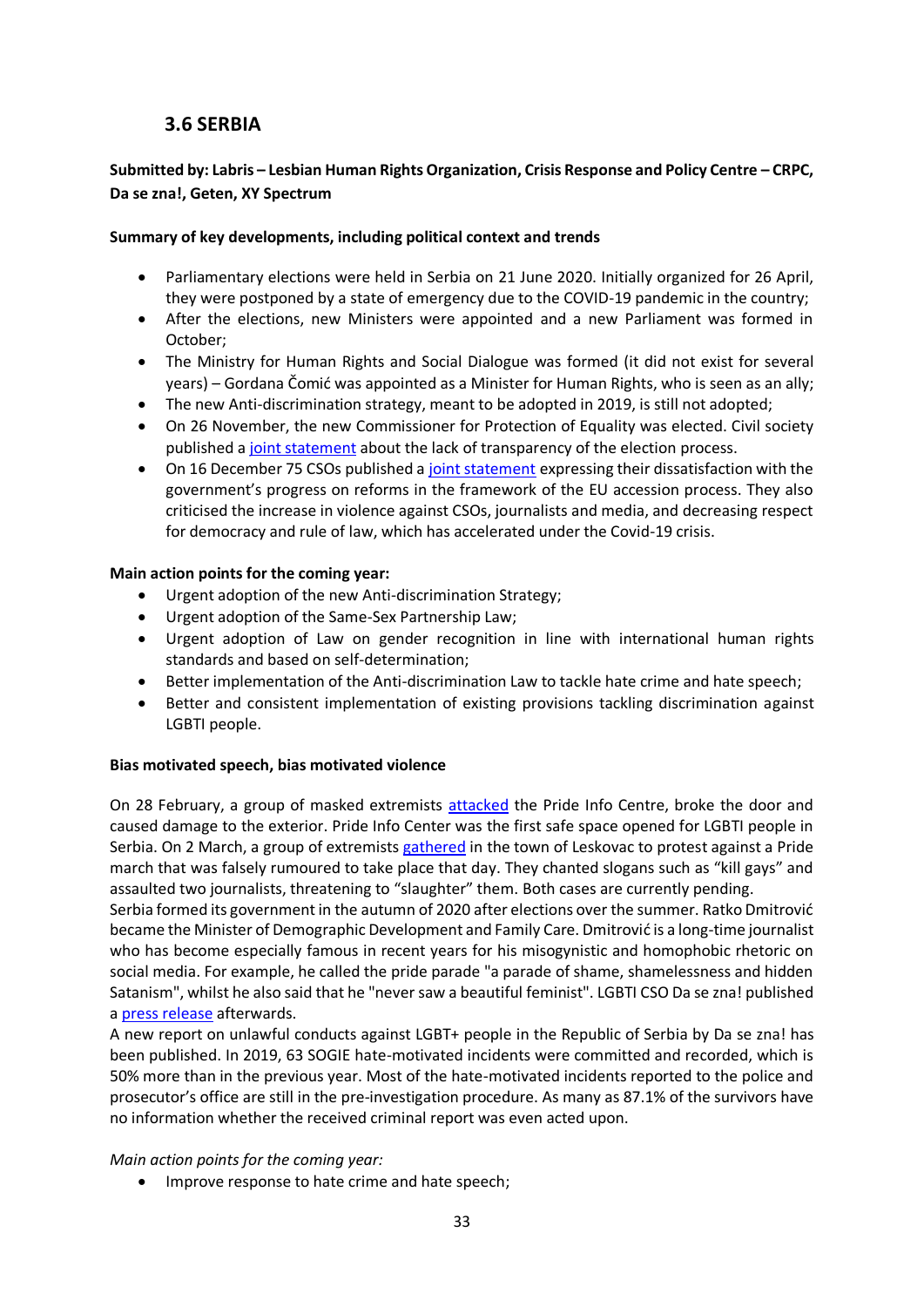- Utilise all legal options to prevent groups who commit hate crime and hate speech;
- More efficient and effective education of judges and prosecutors;
- Proper implementation of hate crime provisions within criminal legislation and the usage of Article 54a of Criminal Law in the indictments;
- Creation of a database of hate crimes and related incidents against LGBTI people.

## **Education**

Labris conducted a legal analysis of school protocols and rulebooks, and created an [advocacy tool](http://labris.org.rs/sites/default/files/Pobolj%C5%A1anje%20polo%C5%BEaja%20LGBTI%20dece%20i%20mladih%20u%20obrazovnom%20sistemu%20Republike%20Srbije.pdf) for the improvement of the position of LGBTI students and youth. It has also started analysing discriminatory content in University textbooks.

## **Employment**

In September, for the first time ever, Labris conducted a one-day training for the employees of the National Employment Service (NES). The training included participants from branches from all over Serbia, not only Belgrade. This was the first time working with representatives of NES. 40 of them passed the training. We see this as a great step forward for the improvement of the position of the LGBTI community in the field of work and employment.

Unfortunately, the pandemic brought many hardships to the community, especially regarding employment. Many LGBTI people have been left unemployed since the beginning of the pandemic, and where it was already difficult for LGBTI people to find a job, this has been worsened by the pandemic.

The joint meeting of the Ministry of Labour, Employment, Veteran and Social Affairs with LGBTQI civil society organisations was postponed in February 2020.

## **Equality and non-discrimination, including legislation and enforcement**

Discussion concerning the amendments to the Anti-discrimination Law has been [ongoing since 2019,](http://ravnopravnost.gov.rs/misljenje-na-nacrt-zakona-o-izmenama-i-dopunama-zakona-o-zabrani-diskriminacije-cir/) but nothing has happened yet. Although civil society was able to comment on the proposed amendments in 2019, they have not received any response to this date, and proposed changes have not been incorporated. In 2019 the Coalition against Discrimination, consisting of 56 NGOs, reacted and contacted the Commissioner for Protection of Equality who sent official letters to Ana Brnabić, the Prime Minister, and Zoran Đorđević, the Minister of Labor (the Ministry in charge of this matter), however there has been no further development to date. The Coalition against Discrimination have been arguing for postponement of this Bill on Amendments so that the public and representatives of vulnerable groups can be involved in the process of drafting the amendments.

In May, Serbia failed to re-elect the Commissioner for the Protection of Equality, which left the country without the authoritative body to implement the anti-discrimination law, and complaints were effectively blocked. 52 CSOs signed a [joint statement](http://femplatz.org/library/2020-06-16_Zastita_od_diskriminacije_na_pauzi.pdf?fbclid=IwAR0HRLIBQHOhQT54Kq86tldTtWEPbkW9XcdLdr3rMK6h9Jhn1tIueeimUew) calling for the re-election of the Commissioner as soon as possible. Regional LGBTI organisation ERA published a similar [call.](https://www.lgbti-era.org/news/serbia-left-without-commissioner-protection-equality) After 5 months without a Commissioner, the new Commissioner was elected on 26 November, which is again Brankica Janković, in a process which was extremely un-transparent. The Coalition against Discrimination published a [joint statement](http://labris.org.rs/sr/pravna-analiza-izbora-poverenika-za-za%C5%A1titu-ravnopravnosti) about this, and called for future elections to be more transparent and inclusive of civil society.

The new Anti-discrimination strategy, due to be adopted in 2019 after the expiration of the previous one in 2018, has still not been adopted. In addition, it should be noted that the previous strategy was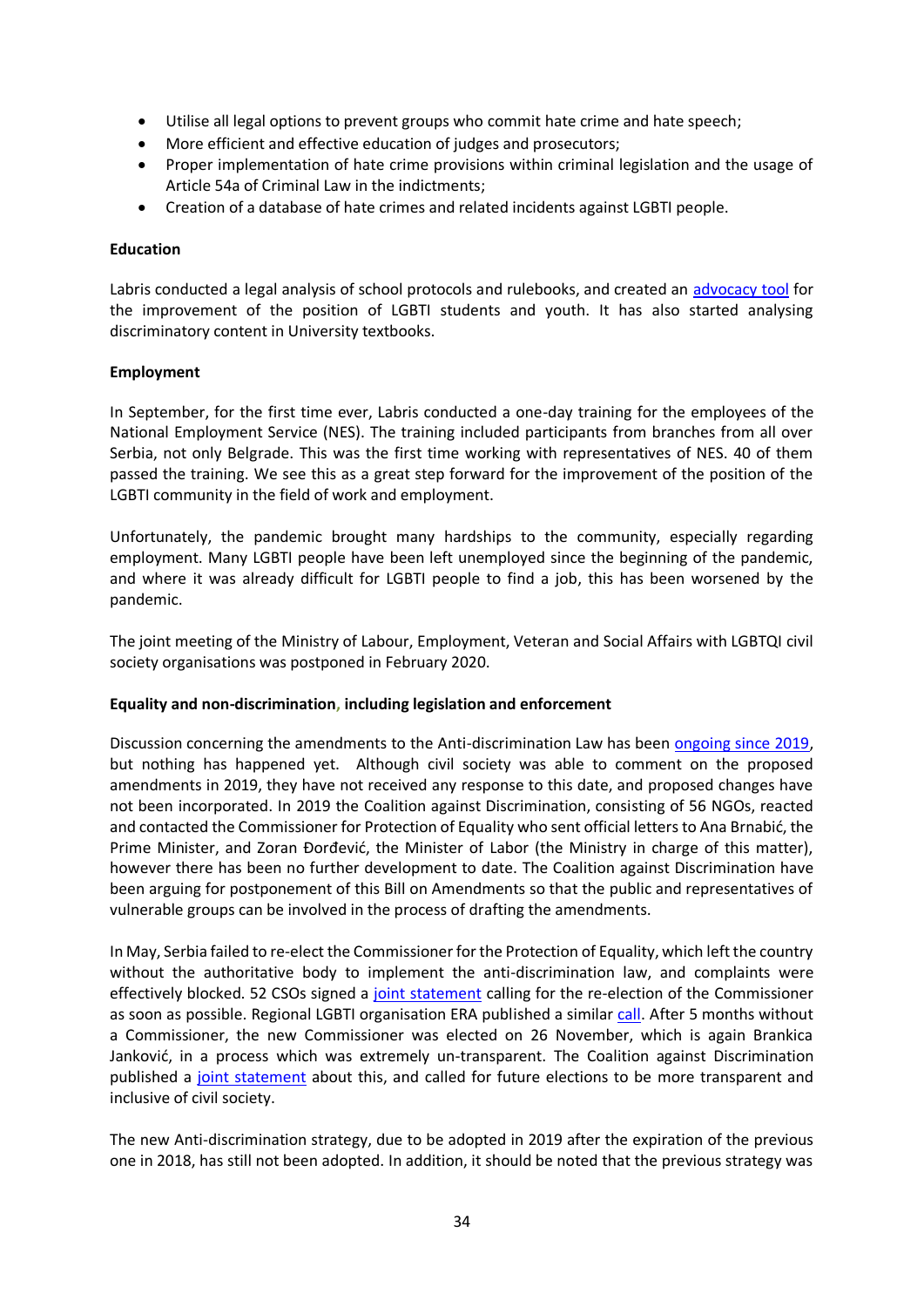not properly implemented. There have been no meetings so far of the National Working Group for the new strategy. Labris conducted an [analysis](http://labris.org.rs/sites/default/files/preporuke%20civilnog.pdf) of the process so far.

## *Main action points for the coming year:*

- Postponement of the Bill on Amendments to the Anti-discrimination Law, so that the voices of civil society are heard and their suggestions are included in the amendments;
- Urgent adoption of the new Anti-discrimination strategy, as the previous one expired in 2018.

## **Freedom of assembly, association and expression**

Pride parades were not held this year due to the pandemic, although numerous online Zoom talks and Instagram lives were held.

## *Main action points for the coming year:*

• Continuation of support for Pride parades, including if they are online in 2021.

## **Health**

Due to the pandemic, many LGBTI people experienced health problems. Especially when it comes to trans people who were unable to see their doctors or attend their regular medical appointments. Their transitions were literally put on hold, since the pandemic was and still is the top priority. At the beginning of pandemic, Geten wrote a letter to the Commission for transgender states, asking about access to health services for trans people during the state of emergency. The Commission members politely responded that only emergency cases will be considered, and stressed that "all other patients should continue with regular therapy until the end of the emergency". Serbia also experienced a decrease in access to hormones due to lockdowns.

## **Human rights defenders**

Organizations have been experiencing numerous funding problems since March this year, due to Covid-19. Many funders withdrew their funds and many put funding on hold, which has put LGBTI CSOs in a precarious situation. Organisations had to find new ways of functioning, adjusting activities to online spaces, finding new channels of communication with communities, managing to create activities and support. CSOs also had to adapt to the socioeconomic reality facing the LGBTI community, even while they themselves experienced a loss in funding. Labris launched an emergency grant during the lockdown, delivering between 50 to 100 packs with food, hygiene and disinfection products to those LGBTI persons in need.

## **Public opinion and attitudes**

Xenophobia is on the rise in Belgrade, and right-wing formal and informal paramilitary groups have stated they will start patrolling other cities and towns in order to "protect the citizens from migrants". These groups, either by themselves or associated with other individuals and groups, have made homophobic comments and other acts of hate speech, including spreading misinformation.

At the beginning of the year, CRPC conducted several trainings and seminars in order to raise awareness and capacitate state actors and CSOs involved in refugee and migrant protection on LGBTI+ sensitive migration approaches. These events were supported by ERA, UNHCR, IRIS Network and state authorities in charge of non-discrimination and protection of citizens – Commissioner for Equality and Protector of Citizens' offices.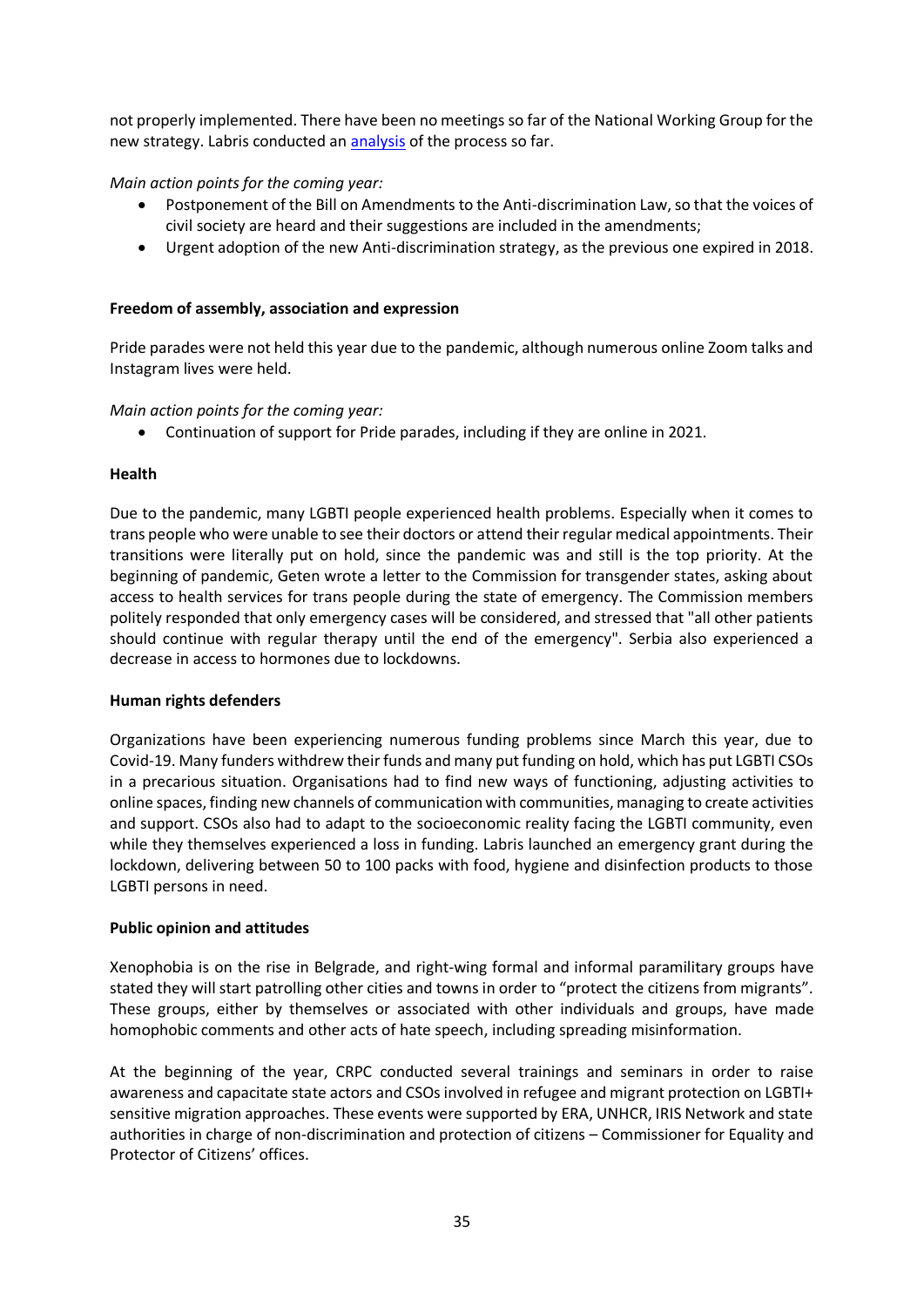From 15 March to 6 May 2020, Serbia was under the state of emergency. This implied a lockdown, and migrants, asylum seekers and refugees who were accommodated in government reception centres were not allowed to leave their designated centre. People who were accommodated privately fared better as their movement was limited in line with provisions for the general population. Identification of LGBTI+ persons in mixed migration flow was difficult during the time of lockdown, as most of the activities and services were conducted remotely. When the state of emergency was lifted, the activities continued accordingly.

# *Main action points for the coming year:*

- Create a campaign that would bridge the gap between migrants and host communities, and condemn xenophobia, homophobia, transphobia other forms of hatred against minorities;
- Authorities and other actors should continue working with NGOs in charge of refugee and migrant protection in the area of LGBTI+ sensitive migration.

## **Recognised unions for same sex couples**

In April 2020, Labris, together with legal experts, produced amendments and created a new Model Law on Civil Unions, regulating the rights of both registered and non-registered same-sex unions. The Model Law was presented to the community, LGBTI and human rights organizations, as well as sent via mail and e-mail to the cabinet of Prime Minister Ana Brnabić, the Ministry of Labor, the Antidiscrimination group within the Ministry of Labor, the Commissioner for Protection of Equality, and many others, however Labris never received a response.

On 30 November, the new Minister of Human Rights and Social Dialogue, Gordana Čomić, [announced](https://balkaninsight.com/2020/12/01/tired-of-broken-promises-activists-await-govt-action-on-same-sex-law/) that a draft law on same-sex partnerships should come before MPs by the Spring of 2021. However, it remains to be seen whether concrete steps will be taken.

On 15 December the Serbian ombudsperson published a [recommendation](https://www.ombudsman.org.rs/index.php?option=com_content&view=article&id=306:pass-laws-on-samesex-communities-and-adjusting-gender-to-gender-identity-as-soon-as-possible&catid=44:opinions-and-views&Itemid=4) to the Ministry of Human and Minority Rights and Social Dialogue to draft laws that would enable the legal regulation of samesex partnerships. The Ministry has 60 days to inform the Ombudsperson about acting upon the recommendation.

## *Main action points for the coming year:*

• Adoption of a Same-Sex Partnership Law, based on the Model Law created by LGBTI activists, with the inclusion of their expertise.

## **Rights and equal treatment of trans and intersex people**

The state still has not provided any information or mechanism regarding trans specific healthcare, and trans women still face difficulties accessing hormones (currently only patches and spray are available). During the lockdown, several trans people reported a loss of their income and verbal violence from their family.

In its previous Action Plan for the implementation of the anti-discrimination strategy (2013-2018), the government committed to regulating legal gender recognition. However, the Law on legal gender recognition has yet to be adopted. Amendments to the law on birth registry, which now enable data on gender change to be entered into the registry, came into force in January 2020. However, currently trans people are still pathologized and must undergo one year of hormonal treatment. On 15 December the Serbian Ombudsperson published a [recommendation](https://www.ombudsman.org.rs/index.php?option=com_content&view=article&id=306:pass-laws-on-samesex-communities-and-adjusting-gender-to-gender-identity-as-soon-as-possible&catid=44:opinions-and-views&Itemid=4) to the Ministry of Human and Minority Rights and Social Dialogue to draft laws that would enable the regulation of legal gender recognition to improve the position of trans people in Serbia. The Ministry has 60 days to inform the Ombudsperson about acting upon the recommendation.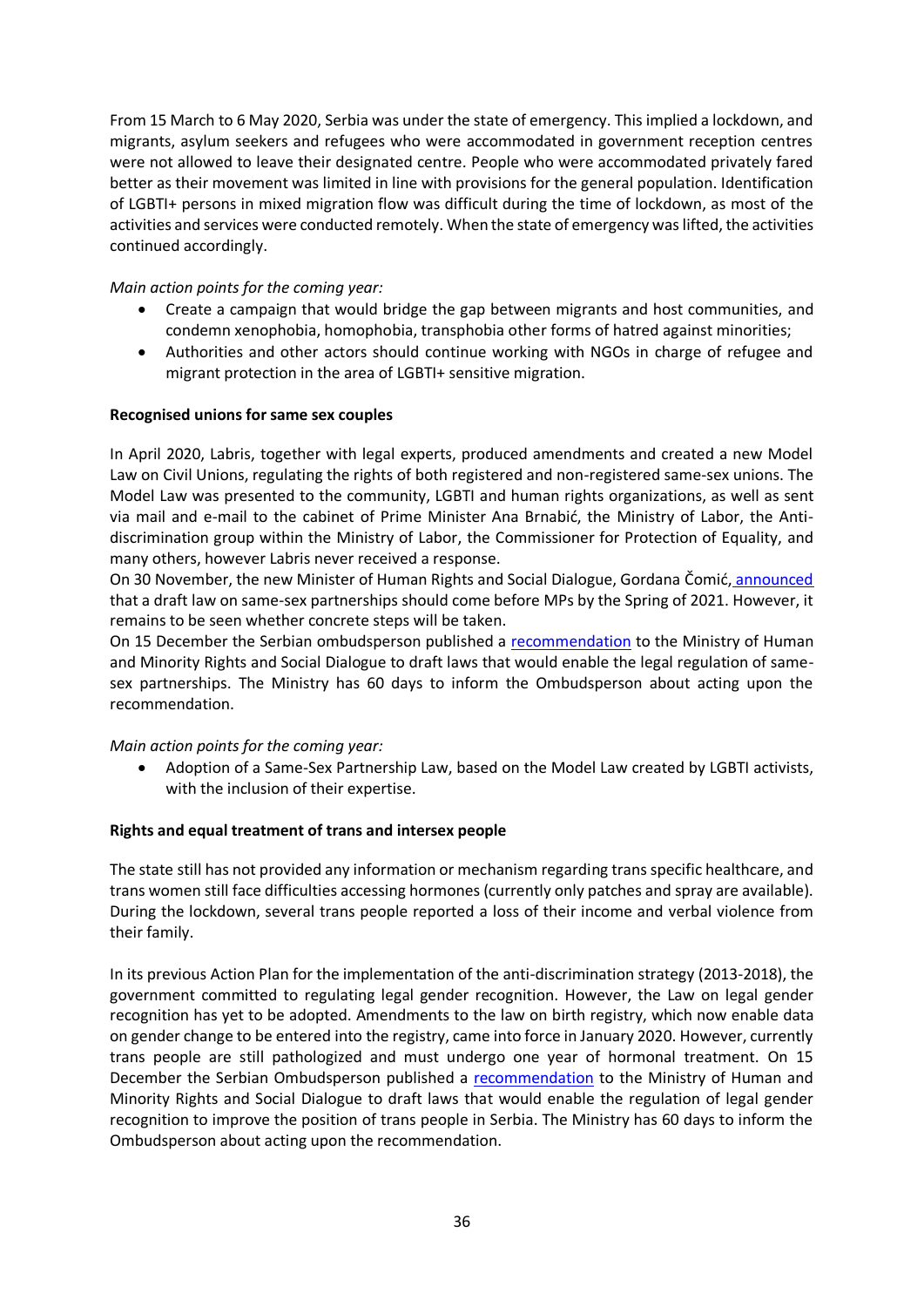On 24 November, the Ombudsperson [confirmed](https://www.ombudsman.org.rs/index.php?option=com_content&view=article&id=276:possible-to-register-gender-reassignment-abroad-into-the-registry-books-in-serbia&catid=44:opinions-and-views&Itemid=4) that Serbian citizens who live abroad and have undergone surgical and medical interventions abroad, can present medical certificates at their local consulates or embassies and have their legal gender changed. Surgery and hormonal treatment are mandatory requirements for legal gender recognition in Serbia. The Ombudsperson's statement was a response to a case in which a Serbian trans woman living in Sweden tried to have those procedures recognised in Serbia without success. The local healthcare authorities refused to provide a certificate to her, as they were not the ones overseeing the medical process and the person was not registered with the local healthcare system, being a resident abroad. The Ombudperson's solution should provide for a quicker process for those living abroad.

Parents of intersex people have contacted XY Spectrum for support during 2020. From the beginning of the pandemic, it is very difficult for them to follow medical treatment for their children. There is still no accurate estimate of the number of intersex people in Serbia. Serbia was [reviewed](https://www.ohchr.org/Documents/HRBodies/UPR/NGOsMidTermReports/ERA-3rd-Serbia.pdf) within Cycle III of the UPR in January 2018 where it received a recommendation from Australia to enact legislation that includes protection from discrimination on the grounds of intersex status. However, no amendments have been made thus far.

## *Main action points for the coming year:*

- Adopt the Law on gender recognition in line with international human rights standards and based on self-determination;
- The government should work on a mechanism for trans specific health care;
- End discriminatory practices against trans and intersex people and adopt measures to end pathologisation of gender identity and sex characteristics;
- Include sex characteristics in the anti-discrimination legal and normative framework, in line with the UPR recommendation from Australia.

## **Recommendations on how the EU delegation can support LGBTI civil society**

- The EU Delegation should work with local LGBTIQ organizations and strengthen their relationship with them;
- The EU Delegation should conduct consultations with LGBTIQ-led CSOs and groups when designing and planning financial and other types of support programmes and priorities;
- The EU Delegation should provide financial support to the LGBTIQ organizations for implementing programs that tackle hate crimes, hate speech and discrimination, and programs on providing access to the right to private life, such as access to legal gender recognition and same-sex partnership, among others;
- The EU Delegation should continue including LGBTIQ organizations in the consultation process for the preparation of the Country Progress Reports.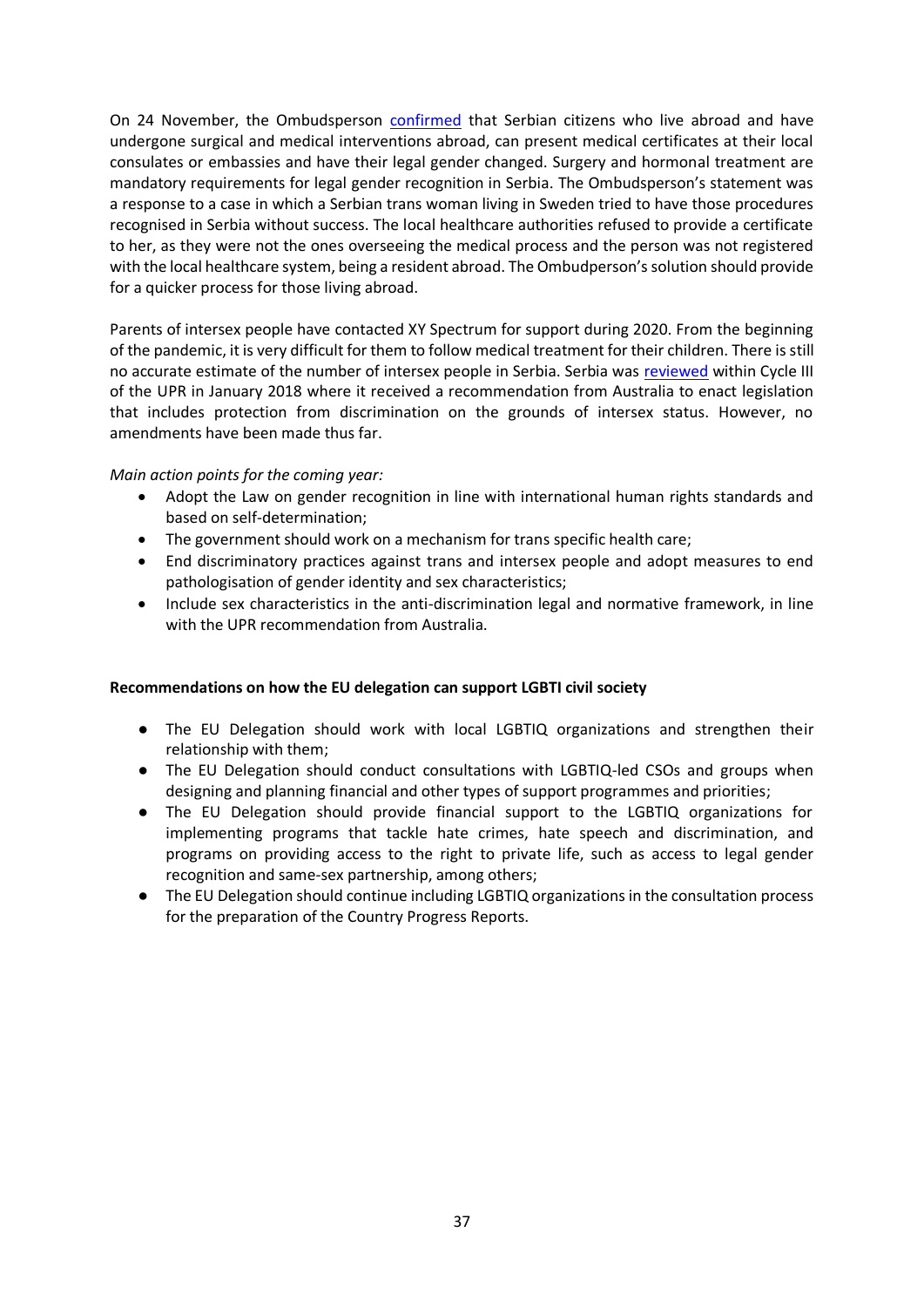# **3.7 TURKEY**

# <span id="page-38-0"></span>**Submitted by: SPoD, KaosGL, Red Umbrella Sexual Health and Human Rights Association**

## **Summary of key developments, including political context and trends**

In 2020 LGBTI people suffered disproportionately to other years when it comes to hate crime and hate speech, in particular following the outbreak of the Covid-19 pandemic. Religious and political leaders have blamed LGBTI people for the pandemic, encouraging hostility towards them. For the first time, President Erdoğan explicitly lent his support to anti-LGBTI hate-speech, speaking out against LGBTI people. This has created an even more dangerous environment for the community. NGOs have been targeted by increasingly restrictive measures that affect their functioning, and the online space has also been targeted – making it more difficult for NGOs to organise during the pandemic.

Turkey does not have a good record on LGBTI rights and human rights more broadly. The decisions of the Constitutional Court, which are bound by the Supreme Judicial Body and local courts, are not implemented. Despite the Constitution, the ECHR and international agreements, it is clear that hate speech, discriminatory speech, violations of the right to freedom of speech, violations of the right to freedom of assembly and demonstration and violations of the right to association have increased.

## **Main action points for the coming year:**

- Repeal the ban on LGBTI marches in Izmir, Mersin, Antalya and other cities;
- Condemnation and prosecution of hate speech, hate crimes and discrimination of LGBTI persons specifically including the trans community, sex workers and LGBTI refugees;
- Acquit the LGBTI+ human rights defenders who face charges for participating in peaceful pride marches at the METU campus and in İstanbul;
- Continue EU and international support and monitoring of the trial and future such trials, as this helps keep the pressure on Turkish authorities to deliver justice;
- Conduct studies to strengthen the right to association and freedom of expression, and to strengthen disadvantaged groups.

## **Bias motivated speech, bias-motivated violence**

A great number of hate speech incidents and campaigns took place again this year. In some instances, the government or public figures **blamed LGBT** people or gay men for the COVID-19 pandemic, and spreading other illnesses. At the beginning of May the head of Turkey's Religious Affairs Directorate, imam Ali Erbaş, held a sermon which was broadcasted in all the mosques in the country, focusing on COVID-19, [saying](https://www.ekathimerini.com/252534/opinion/ekathimerini/comment/turkish-government-scapegoats-lgbti-community-for-covid-19-pandemic) that homosexuality "brings illness." On 7 May, the European Parliament LGBTI Intergroup [called out](https://lgbti-ep.eu/2020/05/07/meps-call-out-hate-speech-by-high-level-institutional-representatives-in-turkey/) Turkey's political and religious leaders on spreading hate against LGBTI people and people living with HIV.

A number of hate campaigns were run on social media and endorsed by leading political figures. In April for instance, the #Netflixadamol (NetflixBeAMan) was trending in Turkey with over 70K Tweets, calling out Netflix for featuring two gay high school students in the show *Aşk 101 (Love 101)*. The chief of RTÜK (The Supreme Council of Radio and Television) [threatened](https://www.birgun.net/haber/akit-gazetesi-netflix-i-hedef-gosterdi-rtuk-harekete-gecti-296219) Netflix and said that they would not let this kind of content be on TV in Turkey (see more under **freedom of expression**).

In [January,](https://www.pinknews.co.uk/2020/01/13/trans-woman-ransphobic-violence-instanbul-ajda-ender/) Ajda Ender, a trans woman living in Istanbul, filed a report to the police after months of being trapped in her house due to escalating violence against her, including a threat of having acid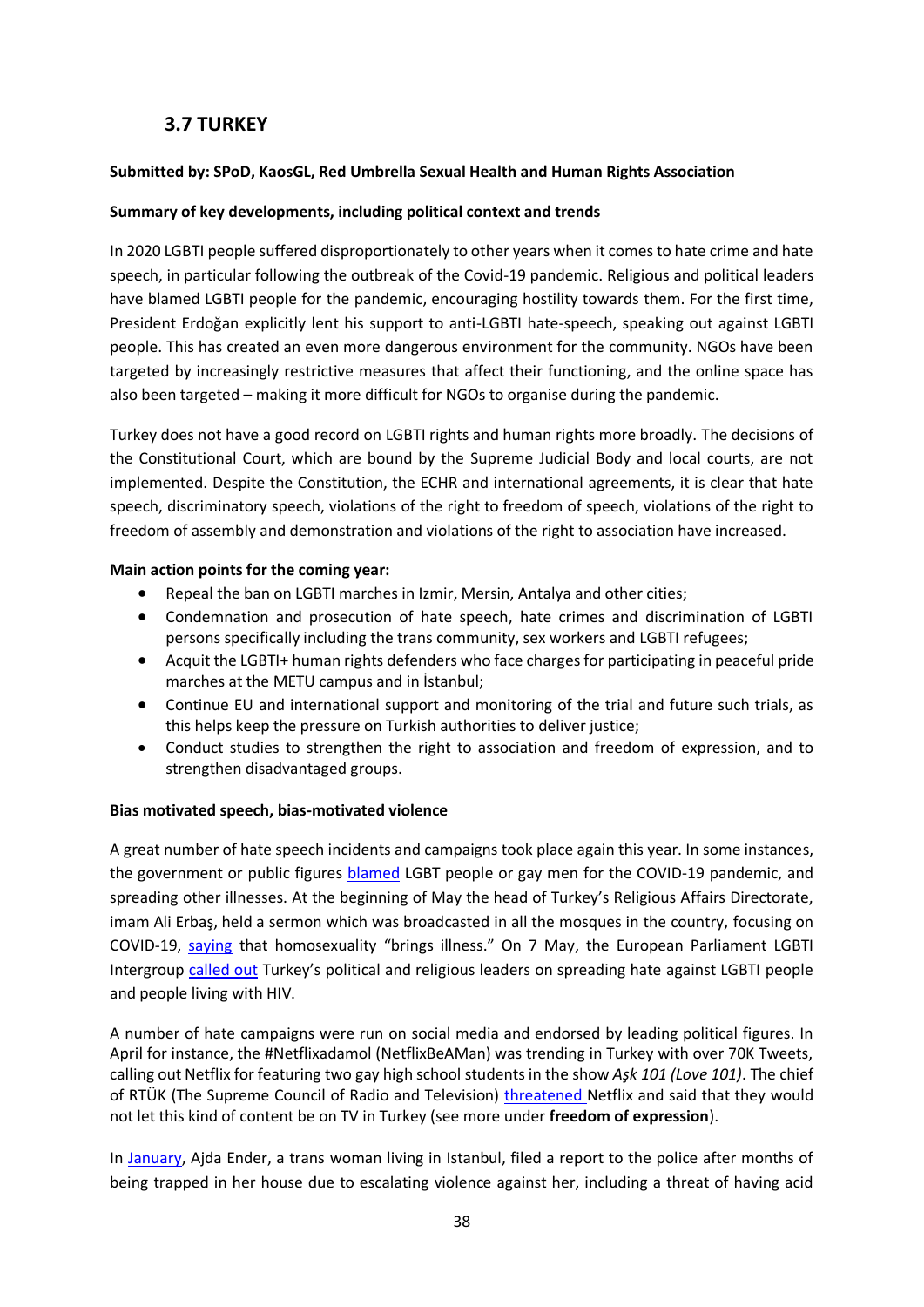thrown in her face. Several trans women committed [suicide](http://www.pembehayat.org/haberler/detay/2330/trans-kadin-eda-hanci-evinde-olu-bulundu) this year, in what is assumed a consequence of transphobia.

[Kaos GL](https://www.kaosgl.org/en/single-news/what-happened-after-the-hateful-khutbah-of-the-religious-affairs-administration-of-turkey) reported that a homophobic social media campaign, in support of Imam Erbaş, was launched on Lesbian Visibility Day. Several leading politicians supported the imam, including [President Erdoğan](https://www.turkishminute.com/2020/04/28/erdogan-defends-top-religious-authoritys-anti-lgbt-remarks-report/), his Spokesman and Chief Advisor İbrahim Kalın, Zehra Zümrüt Selçuk, the Minister of Family, Labour and Social Services, and Parliamentary Human Rights Investigation Commission Spokesman, AKP's Van Deputy Osman Nuri Gülaç. A hate campaign on Twitter [targeted](https://twitter.com/hashtag/e%C5%9Fcinselliklanetlenmi%C5%9Ftir?lang=en) LGBTI people, in [support](https://www.instagram.com/explore/tags/alierba%C5%9Fyaln%C4%B1zde%C4%9Fildir/?hl=en) for the Imam. Just after this hate campaign, hate attacks against LGBTI people drastically increased. According to [the Pandemic Report](http://spod.org.tr/SourceFiles/pdf-2020623151720.pdf) of Social Policy, Gender Identity and Sexual Orientation Studies Association (SPoD), applications for legal aid regarding SOGI based discrimination and violence have doubled since.

In March, local NGO SPoD [expressed](http://www.spod.org.tr/TR/Detay/40111/4/hsk-korona-virus-gerekcesiyle-6284u-askiya-aldi) concern about new restrictions by the Council of Judges and Prosecutors (HSK), which would suspend Law No. 6284 during the COVID-19 pandemic. The law protects against domestic violence and violence against women. It is feared that the suspension would result in impunity for crimes against LGBTI people. Discussions were also held this year on the removal of gender identity and sexual orientation references in the Istanbul Convention.

On a positive note, LGBTI activists launched a campaign on Children's Day on 23 April, asking LGBTI people to share a childhood photo of themselves with the hashtag [#LGBTİÇocuklarVardır](https://twitter.com/hashtag/lgbti%CC%87%C3%A7ocuklarvard%C4%B1r) (#LGBTIkidsexist). Thousands joined the campaign, but a counter-campaign soon sprouted on Twitter.

In April, two Change.org petitions demanding LGBTI organisations be shut down started spreading. Kaos GL managed to get both removed. In May, an [article](https://www.yeniakit.com.tr/haber/sapkin-dernekler-kapatilsin-gencleri-zehirliyor-aileyi-parcaliyor-toplumu-dinamitliyor-1216166.html) from the pro-government newspaper *Yeni Akit* also called for LGBTI organisations to be shut down, and [another one](https://www.aydinlik.com.tr/iste-lgbti-propagandasinin-sponsorlari-207332#2) targeted funders of LGBTI organisations, including embassies, Amnesty International, Freedom House, UNHCR, and OSF.

Sports shop Decathlon celebrated Pride month in June. It was later [targeted](https://kaosgl.org/en/single-news/decathlon-turkey-against-the-hatred-we-believe-in-the-unifying-power-of-sports) by a pro-government newspaper calle[d Takvim](https://www.takvim.com.tr/guncel/2020/06/05/lgbti-sapkinligina-destek-veren-decathlona-sosyal-medyada-boykot-cagrisi) and hate speech on social media, calling on customers to boycott them.

On 16 June, *Watan TV*, an Istanbul based Muslim channel, [called](https://www.youtube.com/watch?v=qweG_NVkr24) for LGBTI people to be killed. On 29 June, President Erdoğan targeted the LGBTI community in [a speech](https://kaosgl.org/haber/onur-ayi-haziran-da-homofobik-nefret-salgini) that was broadcast on 18 national television channels, saying "I call upon my nation to assume an attitude against all kinds of perversions cursed by God. Out national and sentimental values are under a sneaky assault. Those who support marginals against our faith and culture share the same perversion". In July, hundreds of lawyers in Turkey issued a [joint statement](https://kaosgl.org/en/single-news/a-joint-statement-from-hundreds-of-lawyers-lgbtiq-rights-are-human-rights) condemning the government's hate campaign against LGBTI people.

In June, the murderer of trans woman Gökçe Saygı was [sentenced](https://kaosgl.org/haber/trans-kadin-gokce-saygi-nin-katiline-omur-boyu-hapis-cezasi) to lifetime prison. Saygı was murdered last year. The lawyer voiced hope that the impunity over transphobic murders would end.

Homophobic hate attacks took place in Istanbul, in Beylikdüzü. Several trans women were also attacked this year, one of whom was [attacked](https://kaosgl.org/en/single-news/market-worker-attacked-a-trans-woman-in-pangalti-istanbul-threatened-her-with-death) several times over the summer. A solidarity [demonstration](https://www.youtube.com/watch?v=Z_z7k9L0i5A&feature=emb_title) was held by activists, condemning anti-LGBTI violence in Turkey.

In June, several leading politicians, including Gökçe Gökçen, the Deputy Chair from the Republican People's Party (CHP) [spoke out a](https://bianet.org/bianet/lgbti/225448-herkesin-yasam-hakkini-savunmak-hepimizin-sorumlulugu)gainst the increasing number of hate crime and hate speech incidents against LGBTI people.

*Main action points for the coming year:*

• Politicians and public officials need to be held accountable for using discriminatory speech;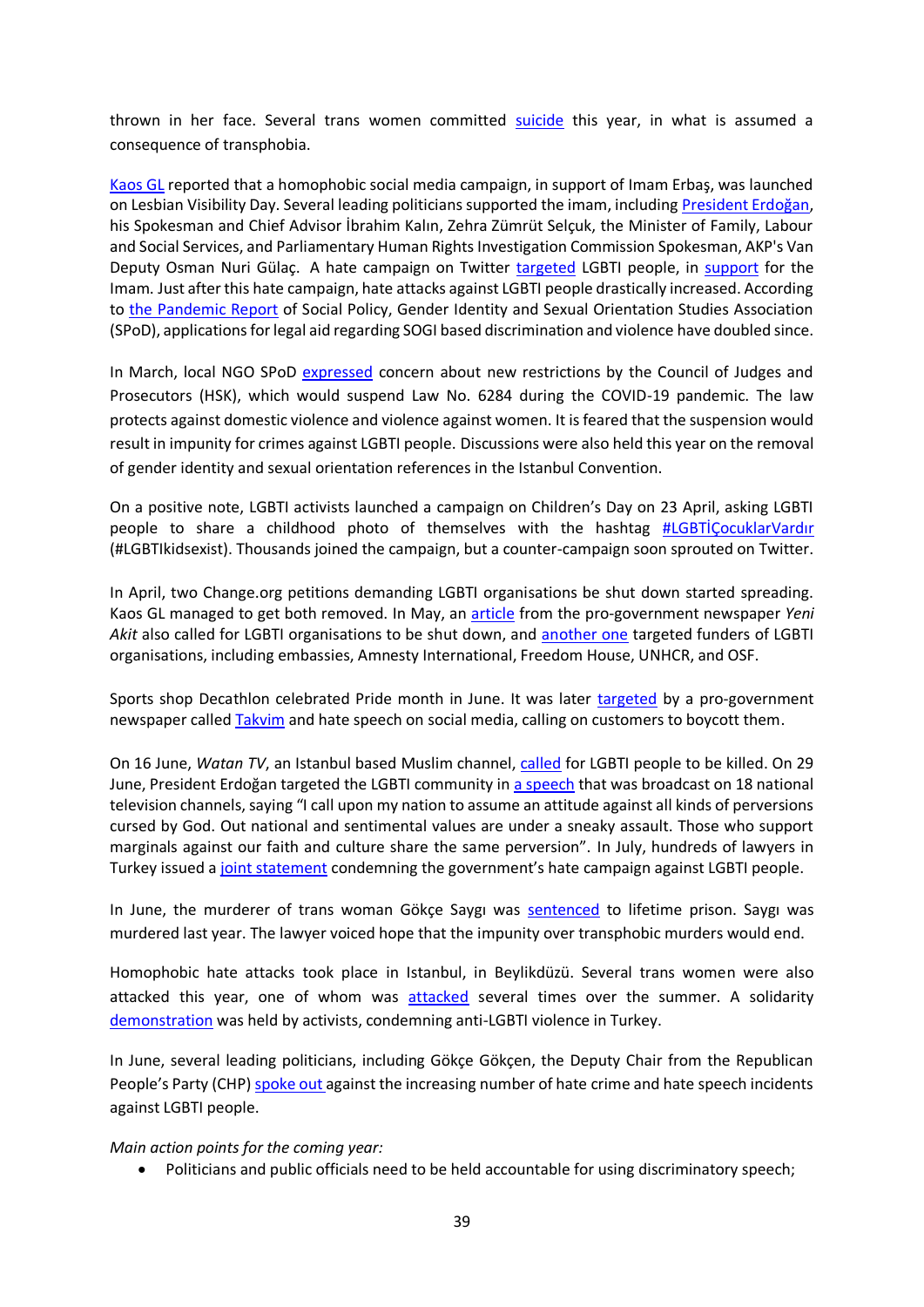• Authorities should take protective precautions for disadvantaged groups in times of crisis such as pandemics.

# **Employment**

LGBTI people were the most fragile group among those who were either forced to take unpaid leave or lost their job due the pandemic. LGBTI people working in different sectors such as sex work, tourism, nightlife, and performance life, had difficulty in accessing state protection or support. The government shut down all brothels at the beginning of the pandemic, and sex workers can no longer practice their work. Most of them started working in an unregistered way without accessing hygiene products. On 3 December, [police detained](https://kaosgl.org/en/single-news/police-detained-18-trans-women-citing-corona-measures) 18 trans women living in İstanbul Beyoğlu Bayram where mostly trans people live. They were taken from their homes to the Taksim Police Station with the allegation of "mediating and providing place for prostitution" and citing "corona measures". Police kept them in tiny rooms for hours at the police station.

Turkey's largest trade union Eğitim-Sen, uniting teachers and school staff, issued a [statement](https://kaosgl.org/haber/egitim-sen-lgbti-komisyonlari-lgbti-haklari-sendikal-haklardir) saying that LGBTI rights are part of union rights.

## *Main action points for the coming year:*

- Government sourced support and programs should be accessible for LGBTI+ people who either lost their job or were forced to take unpaid leave, including sex workers, and the government should develop a special program to increase the employment rate among the LGBTI+ community, including outreach to unregistered LGBTI+ people;
- The government should develop a mechanism for determining the needs of LGBTI+ people and allocate resources and funds to cover those needs;
- Social Assistance and Solidarity Foundations (Sosyal Yardımlaşma ve Dayanışma Vakıfları) should prioritize LGBTI people's applications and provide support during the pandemic;
- For LGBTI people who are on unpaid leave, the condition of being uninsured should not be sought in their social assistance applications.

## **Freedom of assembly, association and expression**

On 19 February, the Council of Europe Commissioner for Human Rights Dunja Mijatović, [published](https://rm.coe.int/report-on-the-visit-to-turkey-by-dunja-mijatovic-council-of-europe-com/168099823e) her country report on Turkey, calling for an absolute ban on any restrictions on freedom of assembly and attacks targeting LGBTI human rights defenders and their work.

On 4 March, polic[e used](https://time.com/5185413/turkey-womens-rights-ankara-march/) teargas and other violent measures against participants of the women's rights march and forcibly took LGBTI flags from those marching.

On 4 March, an Ankara court [ruled](http://bianet.org/english/lgbti/220921-activist-detained-in-pride-parade-wins-lawsuit-for-compensation) in favour of Aslı Yasemin, an activist who was detained during the 2017 Istanbul Pride and ordered the authorities to pay damages. The fine is a tenth of what Yasemin requested - her lawyer will appeal the judgment.

The court case against 18 students and teachers who participated in the Middle East Technical University (METU) Pride March in 2019, continued at an Ankara criminal court this year. The second hearing was held on 12 March, closely [monitored](https://www.kaosgl.org/en/single-news/metu-pride-march-trials-our-students-were-beaten-but-now-they-are-on-trial) by embassies and human rights organisations. A decision was postponed, and the next trial took place on 10 December where the decision was postponed yet again, to 30 April 2021. Activists and their lawyers are arguing that the repeat postponements infringe on their human rights, as it has put them under severe pressure for almost two years. In addition, on 31 July an Ankara administrative court [annulled](http://bianet.org/english/lgbti/228331-court-overturns-ban-on-9th-metu-pride-parade) the 2019 ban on the METU Pride March, which should have led to the acquittal of the defendants on 10 December.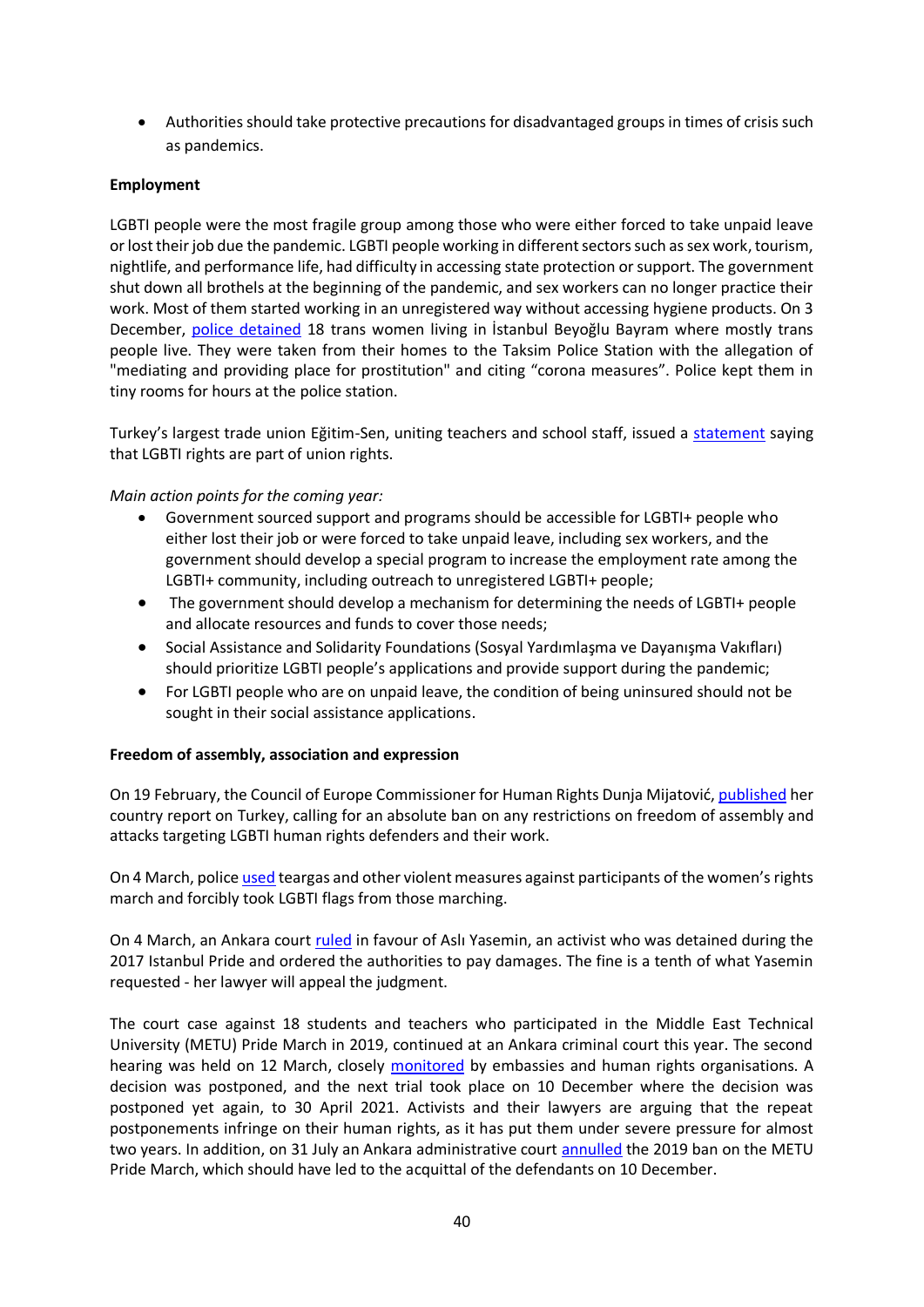On 23 March, the blanket ban on events related to LGBTI rights issues in Ankara was [overturned](https://ahvalnews.com/turkey-lgbti/ankara-ban-pride-events-overturned-second-time) by the courts for the second time. The local government [failed](https://www.kaosgl.org/en/single-news/the-second-blanket-ban-on-lgbti-events-in-ankara-has-also-been-lifted) to prove why the ban was justified. It appealed the judgment in April.

In April, the court lifted the ban on İzmir Pride events, except for the march - the judgment has been criticised by civil society. On 22 December the defendants of the İzmir Pride trial, in which 13 people, including Özgür Gür, were being charged with organising an illegal assembly, were acquitted.

On 20 July, RTÜK [demanded](https://www.euronews.com/2020/07/23/turkish-authorities-told-netflix-to-remove-gay-character-from-script-to-get-licence-for-fi) censorship of Netflix's contents that feature LGBTI characters, which civil society has harshly [criticised.](https://kaosgl.org/en/single-news/34-we-re-asking-rtuk-on-what-grounds-are-you-censoring-homosexual-characters-34) Following the hate campaign against the show *Love 101* in which one of the main characters is gay, Netflix removed the character from the original Netflix content for Turkey. The deputy chair of Turkey's ruling Justice and Development Party (AKP), Mahir Ünal confirmed the government's censorship request from Netflix in a [Youtube program.](https://www.youtube.com/watch?v=Hq8v6Rc41Cw&feature=youtu.be) Turkish authorities [told](https://www.euronews.com/2020/07/23/turkish-authorities-told-netflix-to-remove-gay-character-from-script-to-get-licence-for-fi) Netflix to remove a gay character from the script of the series *If Only* in order to obtain filming rights. Netflix [pulled](https://www.openlynews.com/i/?id=b5070759-0ea7-4b4f-ae0e-9f28858c2a8a) the show from its Turkish site. Mahir Ünal [tweeted](https://www.euronews.com/2020/07/23/turkish-authorities-told-netflix-to-remove-gay-character-from-script-to-get-licence-for-fi) afterwards that he thought that in the future "Netflix will show a higher sensitivity towards Turkish culture and art with deeper cooperation".

On 29 July, the parliament passed a law [tightening](https://docs.google.com/document/d/1nYp2MCsn9Z6BSCvYJfXm9-yjttWHFKfo5yeaxJOmbbg/edit) control over social media sites in Turkey. Human rights groups expressed serious concern about the law, given that social media sites have already been monitored, and some have been prosecuted for criticising the President. According to the new [communication bill,](https://www.euronews.com/2020/07/29/concerns-of-censorship-grow-in-turkey-after-parliament-approves-new-social-media-regulatio) major companies such as Facebook, Twitter, Instagram and Youtube, will be required to have offices in Turkey to deal with complaints against content on their platforms. Representatives of the platforms will have to remove or block content within 24 hours and respond to individual requests to take down posts violating privacy and personal rights within 48 hours. The new legislation also states that user data must be stored in Turkey. If those companies deny registering in Turkey, the Turkish government has the right to restrict bandwidth up to 95% and even block access to those platforms.

The Ministry of Family, Labor and Social Services [ordered](https://kaosgl.org/haber/homofobi-ve-transfobi-is-basinda-cocuk-kitaplari-imha-edildi) the review of the book *Declaration of the Rights of Boys and Girls* by the Board of Protection of Minors. The Board concluded that the book encouraged "homosexuality" and spread ideas about gender identity. The book was pulled from bookstores. On 19 August, RTÜK [fined](https://dokuz8haber.net/toplumsalcinsiyet/lgbti/rtukten-tlcye-homofobik-ceza/) TLC TV for streaming a program featuring LGBTI parents, claiming it harmed Turkish society.

In December, Istanbul's 7th Administrative Court decided that the ban on Pride marches in Istanbul is illegal. The ban was revoked, and the court stated "the ban was against the constitution, ECHR, and international agreements, the decision of the governor was arbitrary and the march was peaceful protest so the state should let it happen". This is an encouraging development as regards current Pride bans and ongoing prosecutions of Pride participants in other cities.

*Main action points for the coming year:*

- Acquit the LGBTI+ human rights defenders who are facing charges for participating in peaceful pride marches at the METU campus and in İstanbul;
- Continue EU and international support and monitoring of the trial and future such trials, as this helps keep the pressure on Turkish authorities to deliver justice.

## **Health**

The COVID-19 pandemic has placed unprecedented [hardships](https://tr.boell.org/en/2020/04/17/how-does-covid-19-pandemic-affect-lgbti-community-turkey) on LGBTI people amidst state-run hate campaigns waged against them, some of which scapegoated them for the spread of the virus. LGBTI people have experienced increasing difficulties in employment and healthcare since March, faced with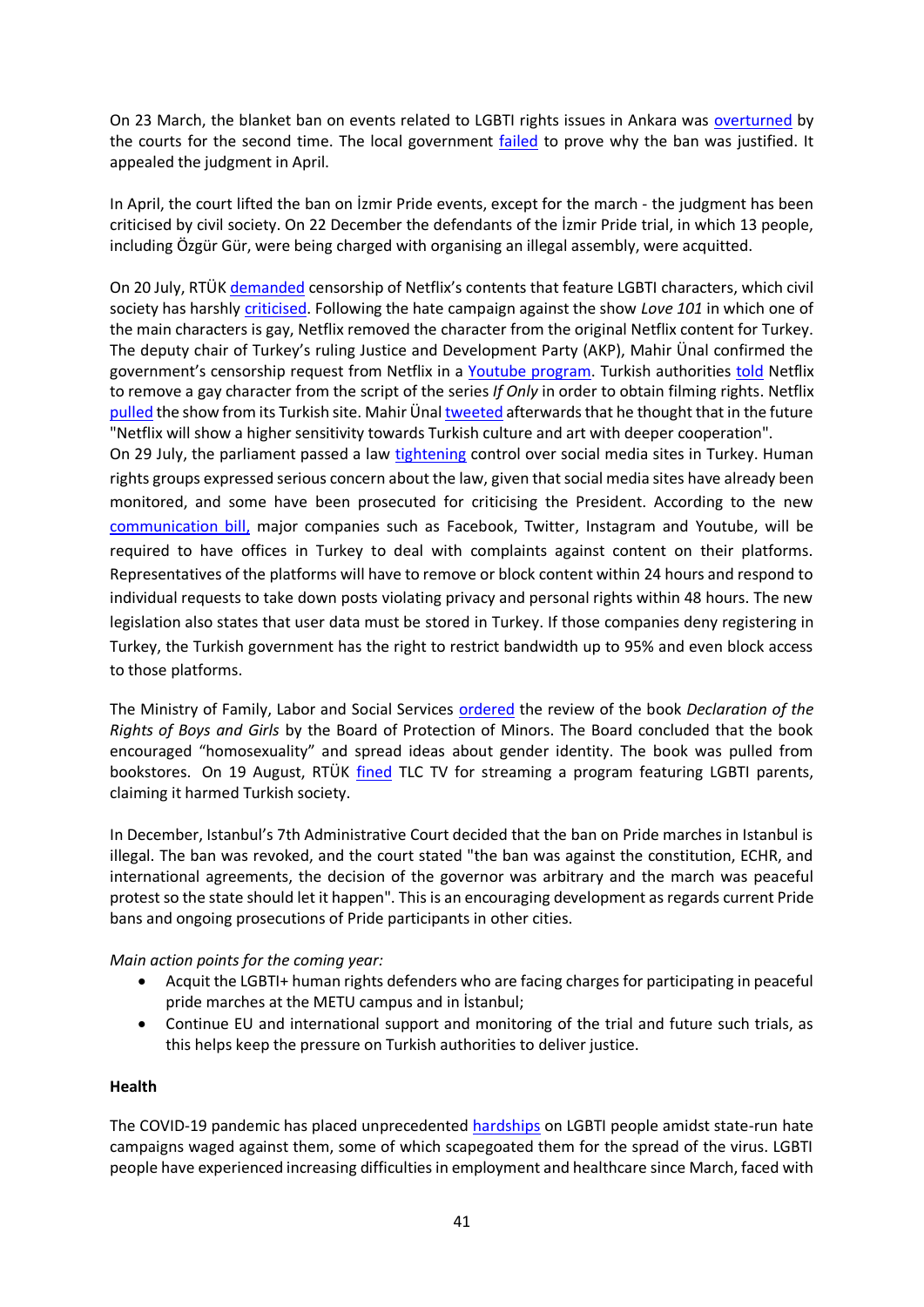growing levels of violence at home during the lockdown. LGBTI asylum seekers have been hardest hit by the pandemic and its consequences. On 15 August, a doctor in an Istanbul state hospital refused to treat a man, saying "I don't cure you, faggot!". The Turkish Medical Association and the Istanbul Medical Chamber both [established](https://kaosgl.org/haber/homofobik-hekimin-cezasi-onandi-hedef-gosteren-avukati-ise-baro-sorusturacak) that the doctor's behaviour was discriminatory.

# *Main action points for the coming year:*

• LGBTI people need to have access to health services in regards to Covid-19, to general primary and secondary health and to LGBTI specific health services without discrimination.

# **Human rights defenders**

Court decisions in favour of human rights defenders continue to go unrecognised in 2020. Institutional information, which should have been kept confidential by the Ministry of Interior, was obtained by some media outlets and used against associations. The obligation for NGOs to give information to the Interior Ministry about their membership has led to stigmatisation and violation of freedom of association. LGBTI organisations tried to establish communication with institutions but were unable to due to negative attitudes towards LGBTI organisations. Several civil society organisations' sites were hacked this year, and some received threats, including KAOS GL and the Hrant Dink Foundation.

On 27 December, the parliament passed the "Law on Preventing Financing of Proliferation of Weapons of Mass Destruction". Most provisions of the law [focus](https://freedomhouse.org/article/turkey-passage-ngo-law-strips-away-fundamental-rights-and-freedoms) on further tightening government control on civil society, imposing annual inspections, limiting activities, and making it possible for NGO board members to be removed if they face terrorism charges, which are often used in Turkey against activists, journalists, and academics. NGOs and the **Council of Europe** are deeply concerned.

# *Main action points for the coming year:*

- Conduct supportive studies to strengthen the right to freedom of expression;
- Strengthen the supremacy of the law.

# **Public opinion and attitudes**

Public opinion and attitudes towards LGBTI people have deteriorated more rapidly and intensely than in previous years. LGBTI people are targeted regularly, and being blamed for Covid-19 has only exacerbated this situation. In previous years, public authorities worked with civil society on these issues, but now civil society has difficulty in accessing authorities. Kadir Has University's annual survey on public attitudes [found](https://www.pinknews.co.uk/2020/03/24/turkey-lgbt-acceptance-muslim-islam-kadir-has-university-istanbul-rights/) that the acceptance of LGBTI people is at a record high, with almost 50% of the population supporting LGBTI equality, 9% higher than in 2019.

# *Main action points for the coming year:*

- Public authorities should improve their dialogue with civil society;
- Authorities should find a sustainable solution for sex workers during the pandemic.

# **Recognised unions for same-sex couples**

On 26 May, the mayor of Istanbul Ekrem Imamoğlu [stated t](https://kaosgl.org/en/single-news/imamoglu-mayor-of-istanbul-responded-to-the-gay-marriage-question)hat Turkey has a responsibility to protect the freedoms of "homosexuals", but that the country is not ready for marriage equality.